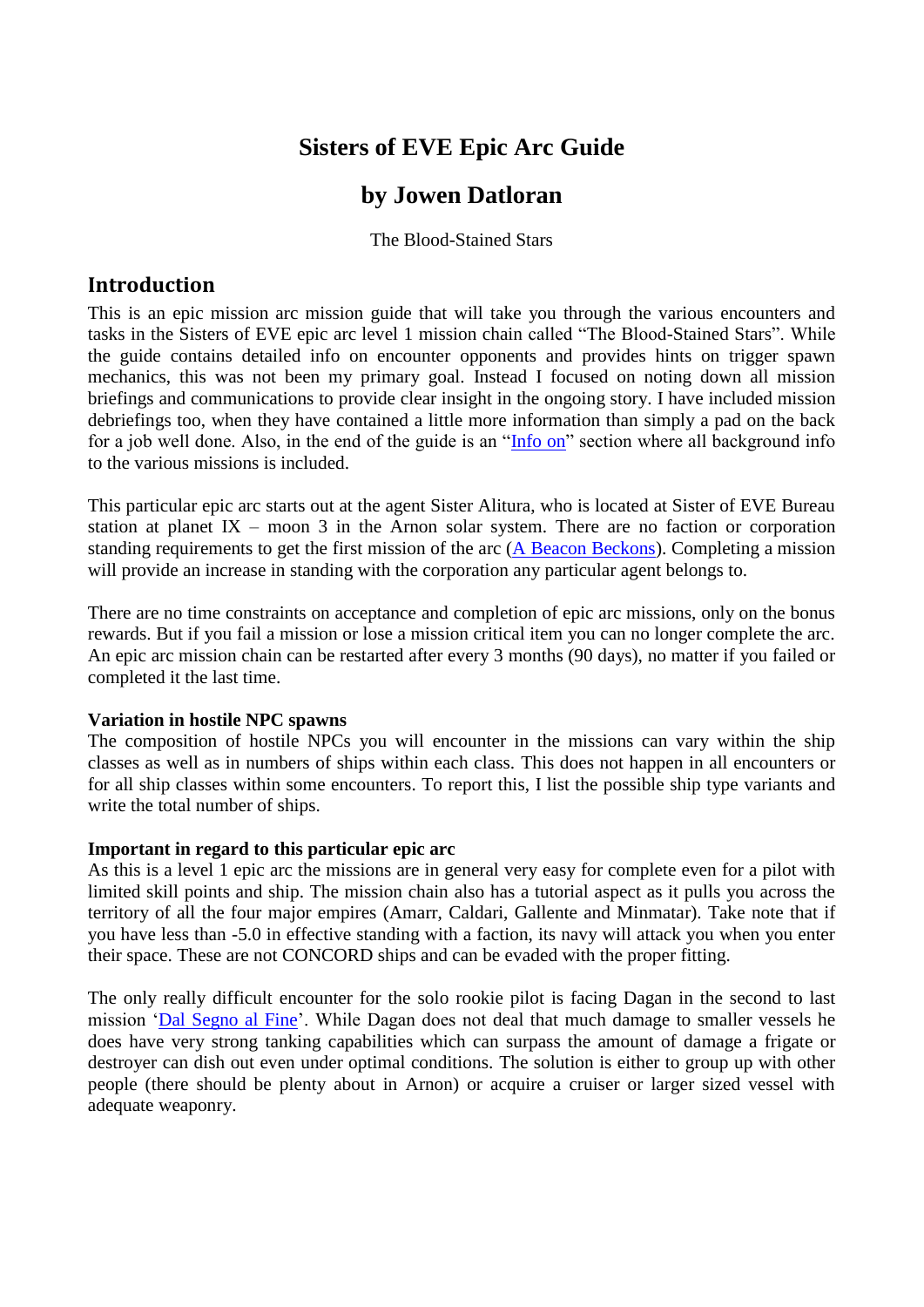There is no item reward by the end of this epic arc. Instead you get the choice of selecting one of the four major empires that you would like a faction standing increase with. Remember, this increase carries no derived standing loss/gains, which mean ideally, you could positive standing with all the major empires if you do this epic arc as often as possible. It also means this epic arc is a good way to obtain faction increase with a faction that has started to dislike you. You will get no faction increase with The Servant Sisters of EVE faction though.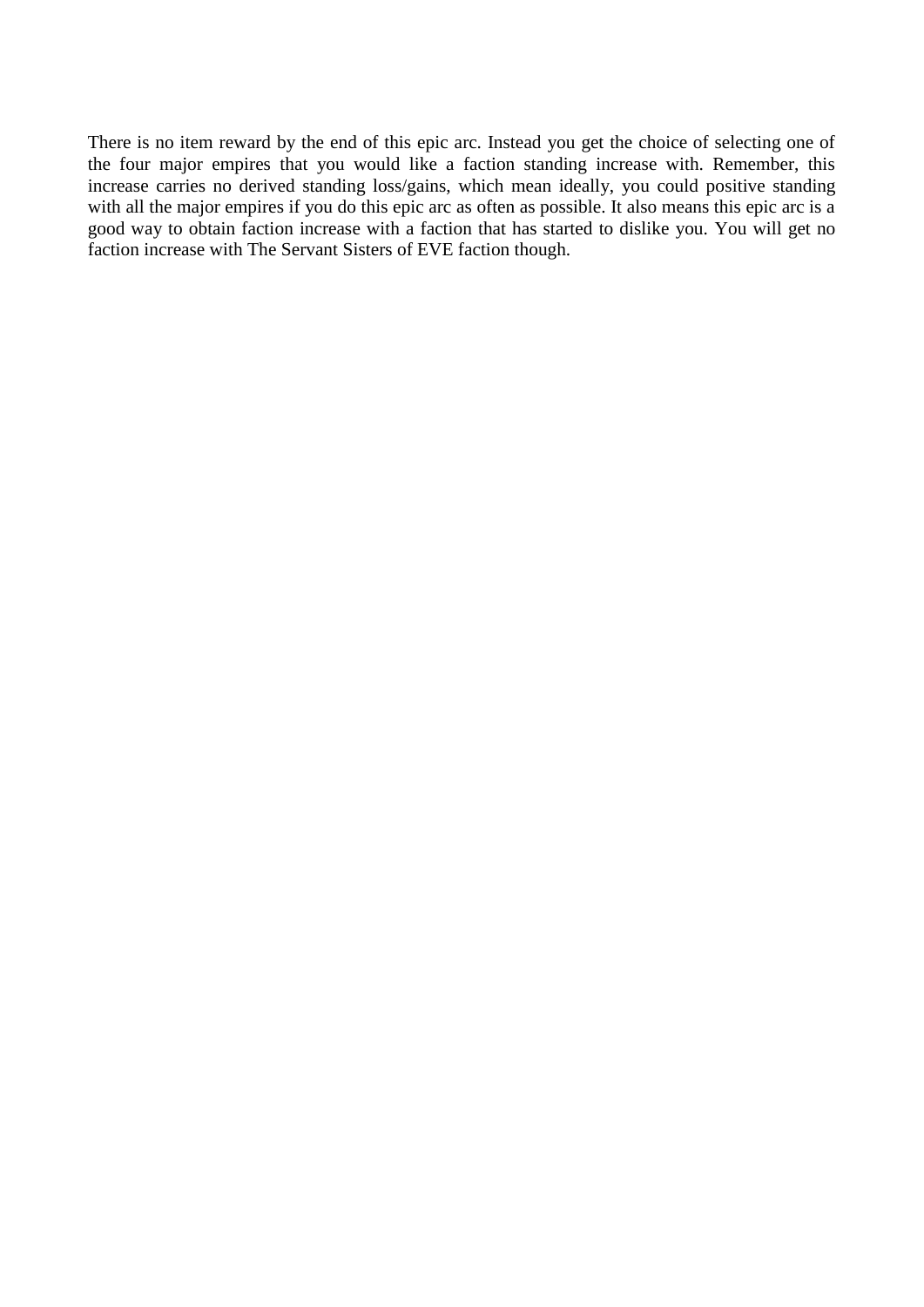# **Contents**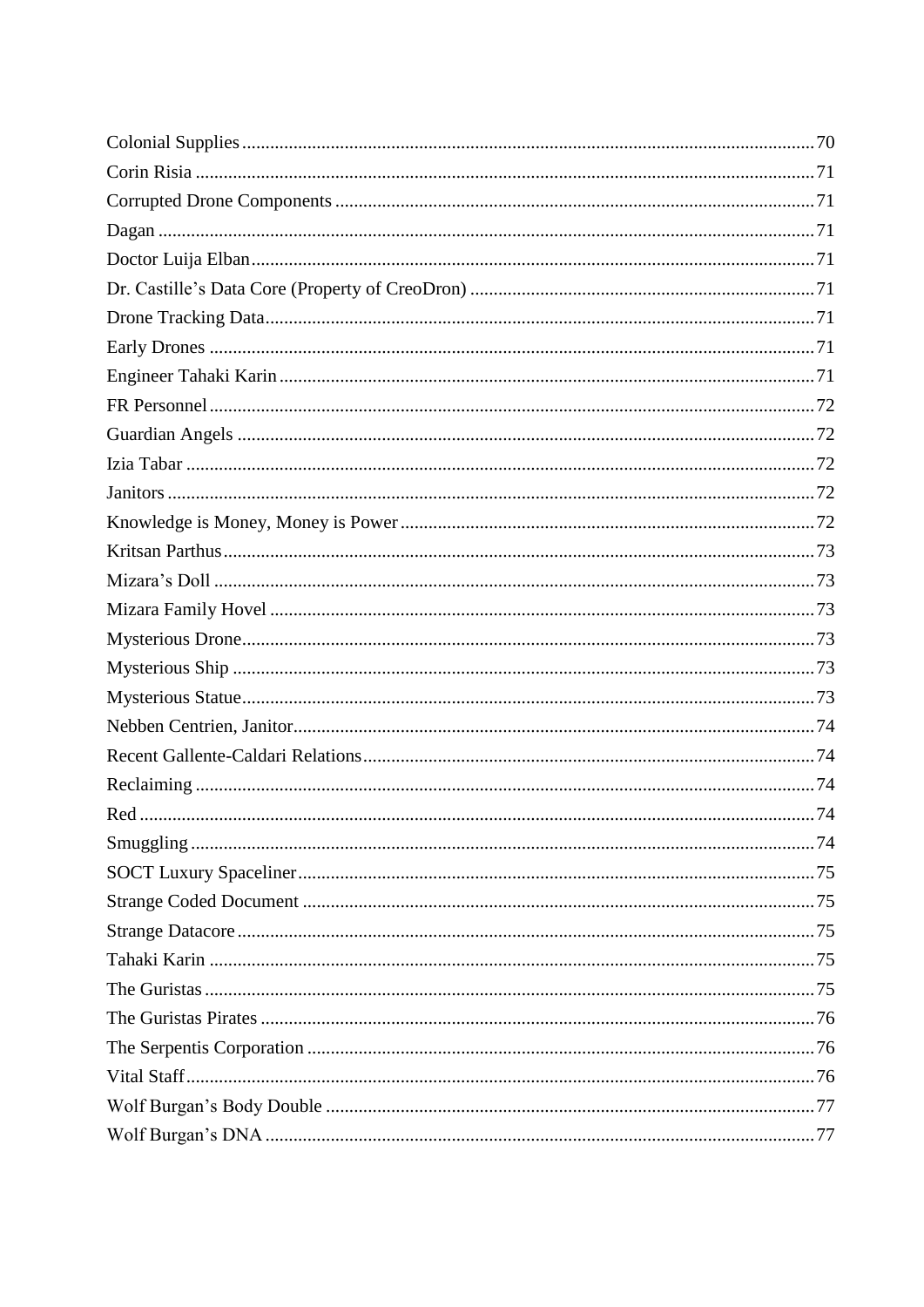<span id="page-5-1"></span><span id="page-5-0"></span>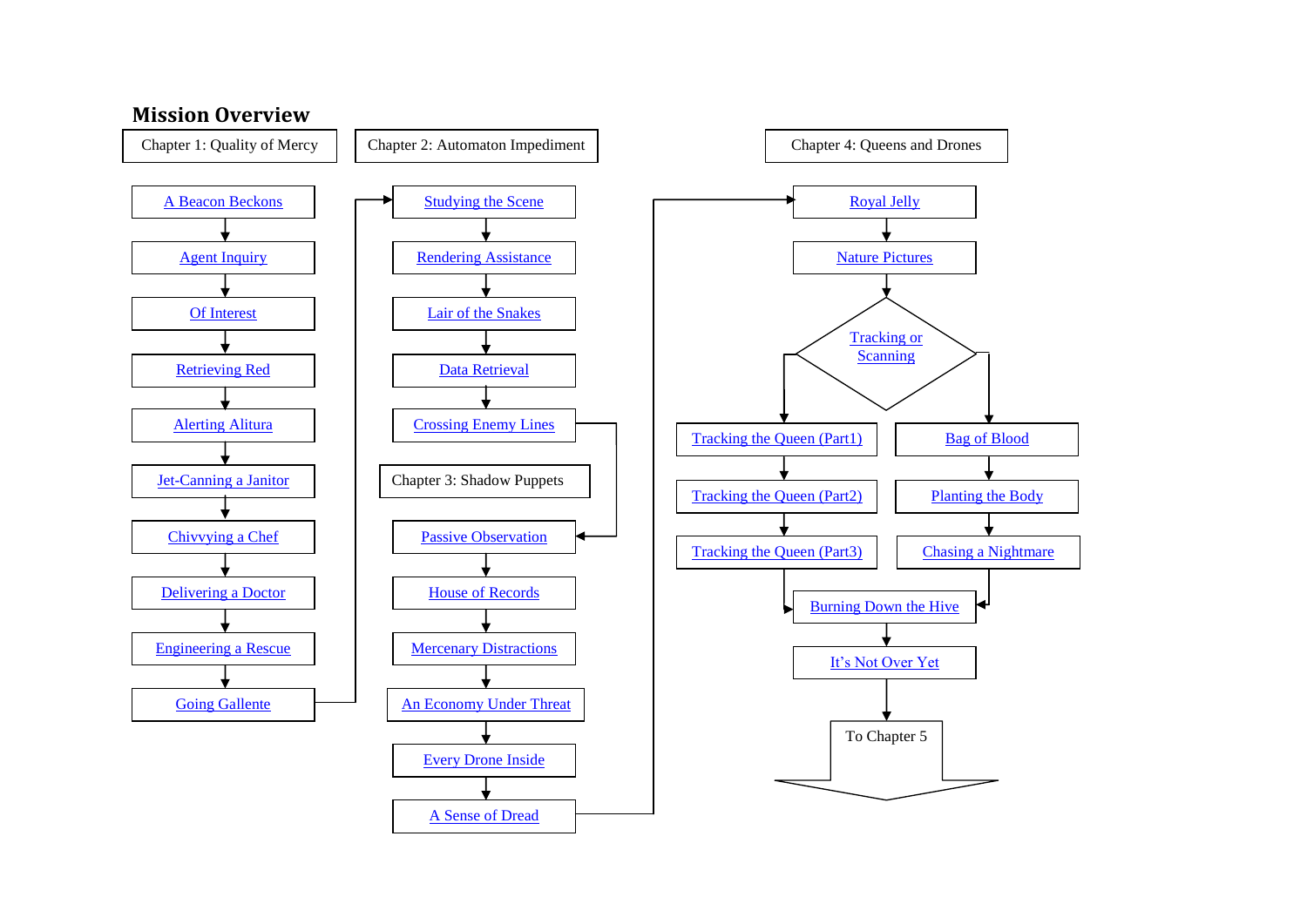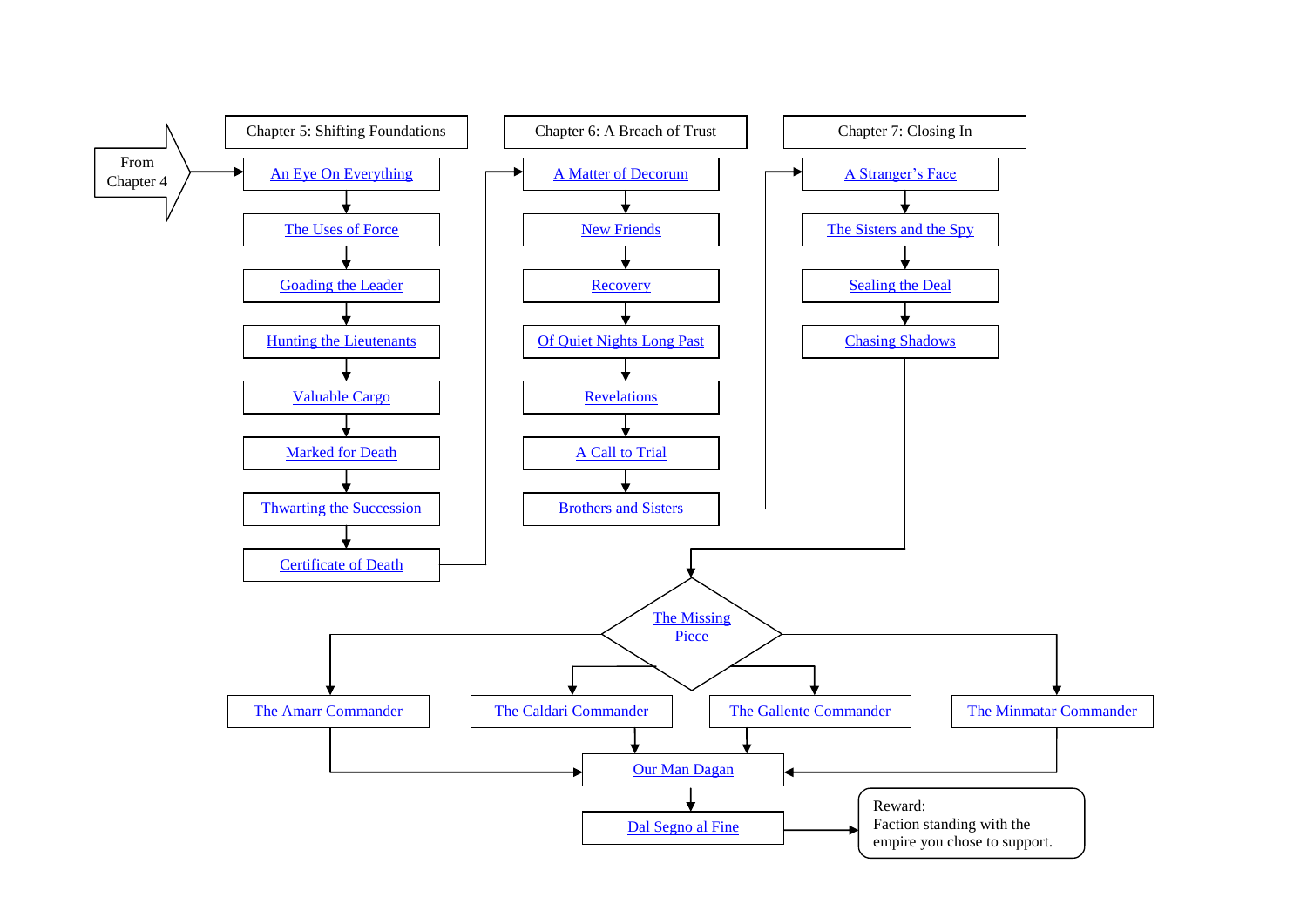## <span id="page-7-3"></span><span id="page-7-1"></span>**Missions**

<span id="page-7-2"></span><span id="page-7-0"></span>**Mission name**: A Beacon Beckons **Agent name**: Sister Alitura **Mission type**: Encounter **Mission briefing**: I ask for help, and they send me a capsuleer.

You *are* a capsuleer, aren't you? An immortal pilot who subverts the rules of life and death, who shapes the fate of empires? You'll have to excuse my skepticism.

I work with a humanitarian organization, the Sisterrs of Eve. I've seen you kind hasten the deaths of millions every day. You expect me to believe that you're different? To prove yourself, your actions will have to do the talking.

We've just received a distress call from a ship called the *Damsel*, and you're the closest thing to aid available right now. Get out there and save some lives. Prove to me you're not just another murderous liar with a god complex. With all te power at your disposal, you certainly could be a force for good. And one thing is certain: Good is in dire need of allies these days.

**Objective**: Scout given destination.

*Deadspace entry point guards:* None.

**Notes/hints**: Approach the non-destructible Damsel Wreckage parts to complete the mission.

**Debriefing**: It seems CONCORD was faster to respond, but your backup was definitely appreciated. There were a handful of survivors picked up. They've been taken to various facilities in the area – wherever vacancies could be found.

**Missions: [Overview,](#page-5-1) [Next](#page-12-2)**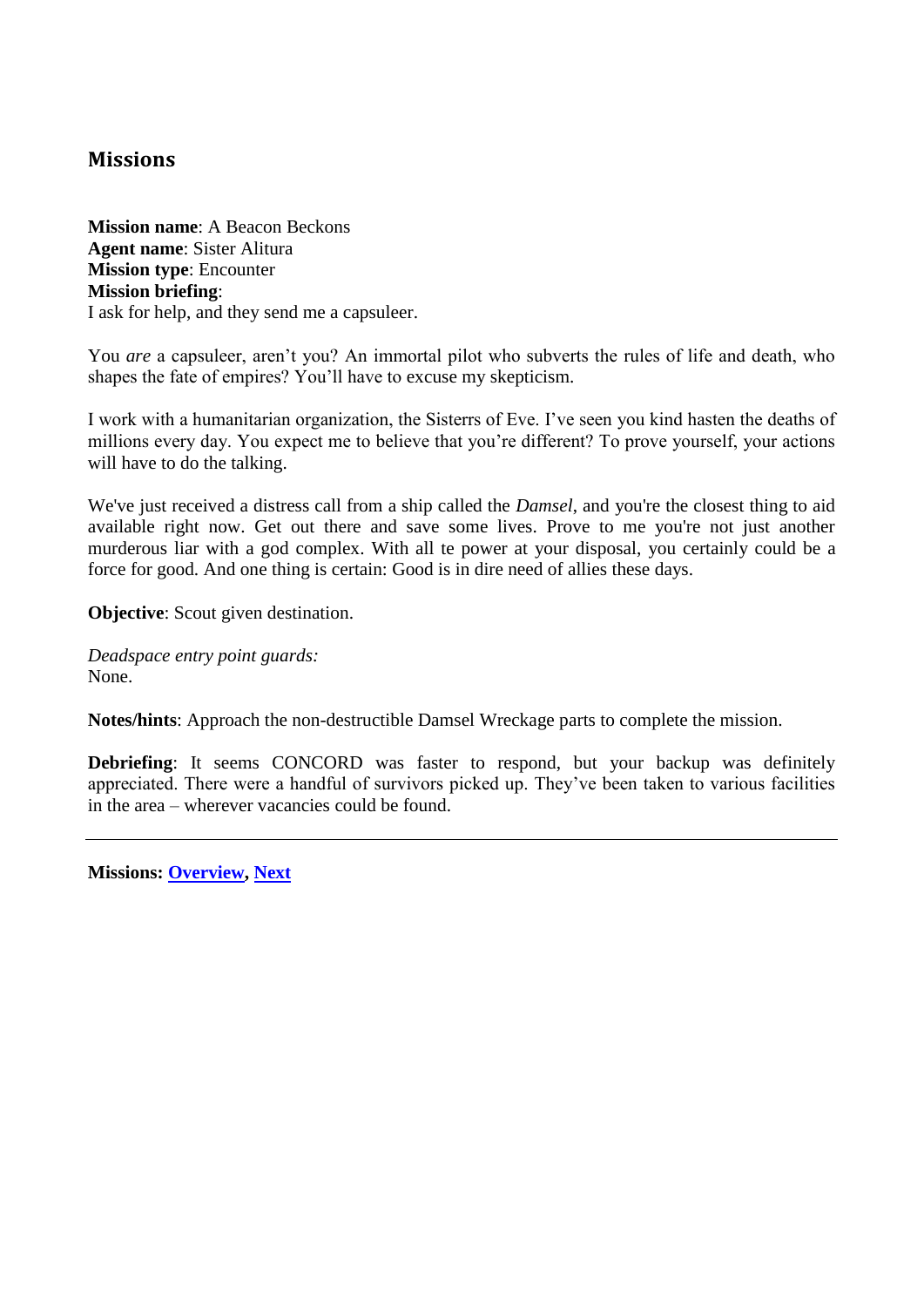<span id="page-8-2"></span><span id="page-8-1"></span><span id="page-8-0"></span>**Mission name**: A Call to Trail **Agent name**: Dovirch Anselm **Mission type**: Encounter **Mission briefing**:

I'm sure you have several questions for me, but I' afraid they'll have to wait. It seems Taphos caught wind of your investigation. I know because he has challenged you to trial by combat.

It hasn't been common for years, but Taphos considers himself and old-fashioned true Amarr, and blue laws still allow it. Luckily, this provides the perfect opportunity for us. With the information we've uncovered, namely this cipher, we have enough to bring Taphos on charges. Doing so, however, would cause a huge political uproar, the kind we frankly don't have time for.

I want you to go out there, meet Taphos, and kill him in combat. We've shut off access to his clones, so he won't be coming back. As you were challenged by a noble you'll suffer no consequences, legal or otherwise. His family line gets to keep their good name, and everyone can then go back to their nice, safe lives, confident that Imperial secrets are still safe.

**Objective**: Destroy Lord Taphos.

*Deadspace entry point guards:* 1 Taphos (frigate)

**Notes/hints**: None.

**Debriefing**: It is done, then. I've already started making my calls. As far as the media is concerned, he accused you of contract fraud, but God proved your innocence through a lawful trial by combat.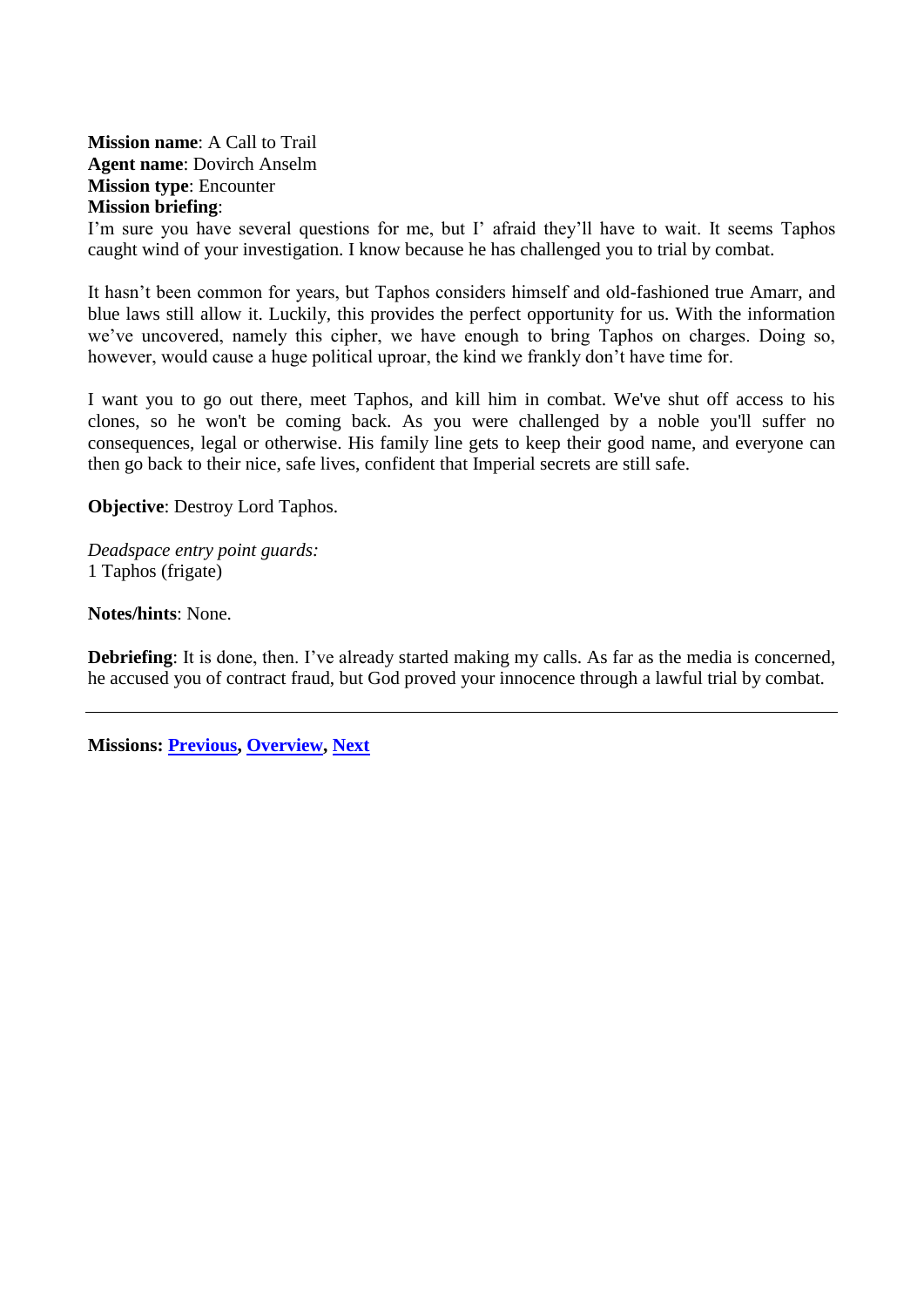<span id="page-9-2"></span><span id="page-9-1"></span><span id="page-9-0"></span>**Mission name**: A Matter of Decorum **Agent name**: Dovirch Anselm **Mission type**: Encounter **Mission briefing**:

I would speak with you about your search for Dagan, but first, a matter of decorum. The late Mistress Mizara's parents entrusted the safety of their child to my lord. He has attempted to make amends, but I am afraid my lord can be… indelicate. He would replace their daughter with reparations of gold and ISK. This must be handled with more care.

Take this toy. The mistress first arrived at my lord's estate with nothing to her name but this. As you destroyed her body, it is the only physical connection left in this world that her family will recognize as hers. Deliver this to the family, and with the utmost care. They have already suffered enough.

**Objective**: Transport 1 [Mizara's Doll](#page-72-1) (1.0 m3) to the [Mizara Family Hovel](#page-72-2) structure.

*Deadspace entry point guards:* None.

**Notes/hints**: You are granted the Doll upon acceptance of the mission.

**Debriefing**: Thank you for doing this, my friend. To see others suffer is never easy.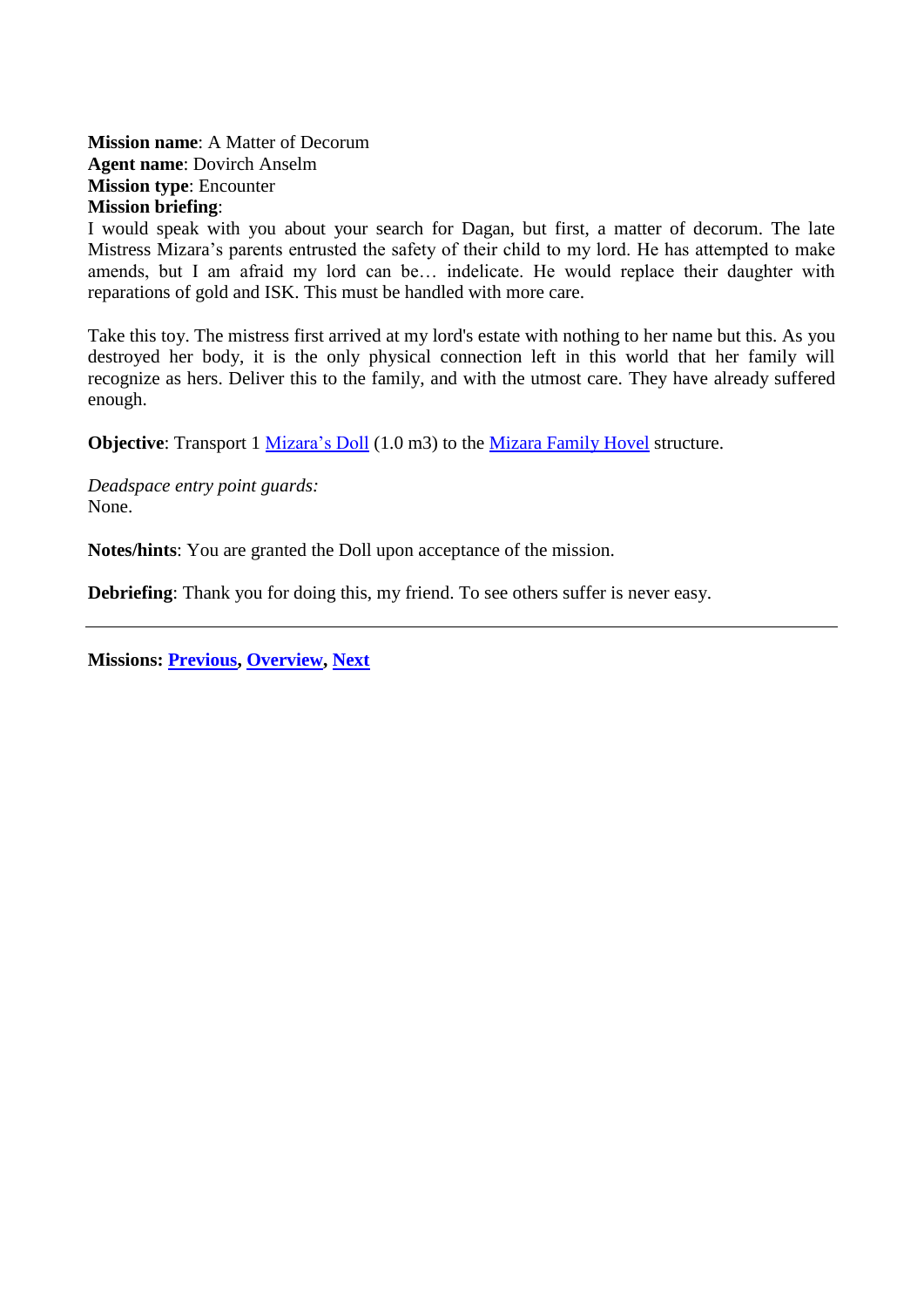<span id="page-10-2"></span><span id="page-10-1"></span><span id="page-10-0"></span>**Mission name**: A Sense of Dread **Agent name**: Immuri Asaka **Mission type**: Courier **Mission briefing**:

I've been contacted by Sister Alitura – she wants you to get back in touch with her right away. Here, take this transponder beacon with you when you leave; that way I can know you've arrived safely.

**Objective**: Report to given agent.

**Notes/hints**: None.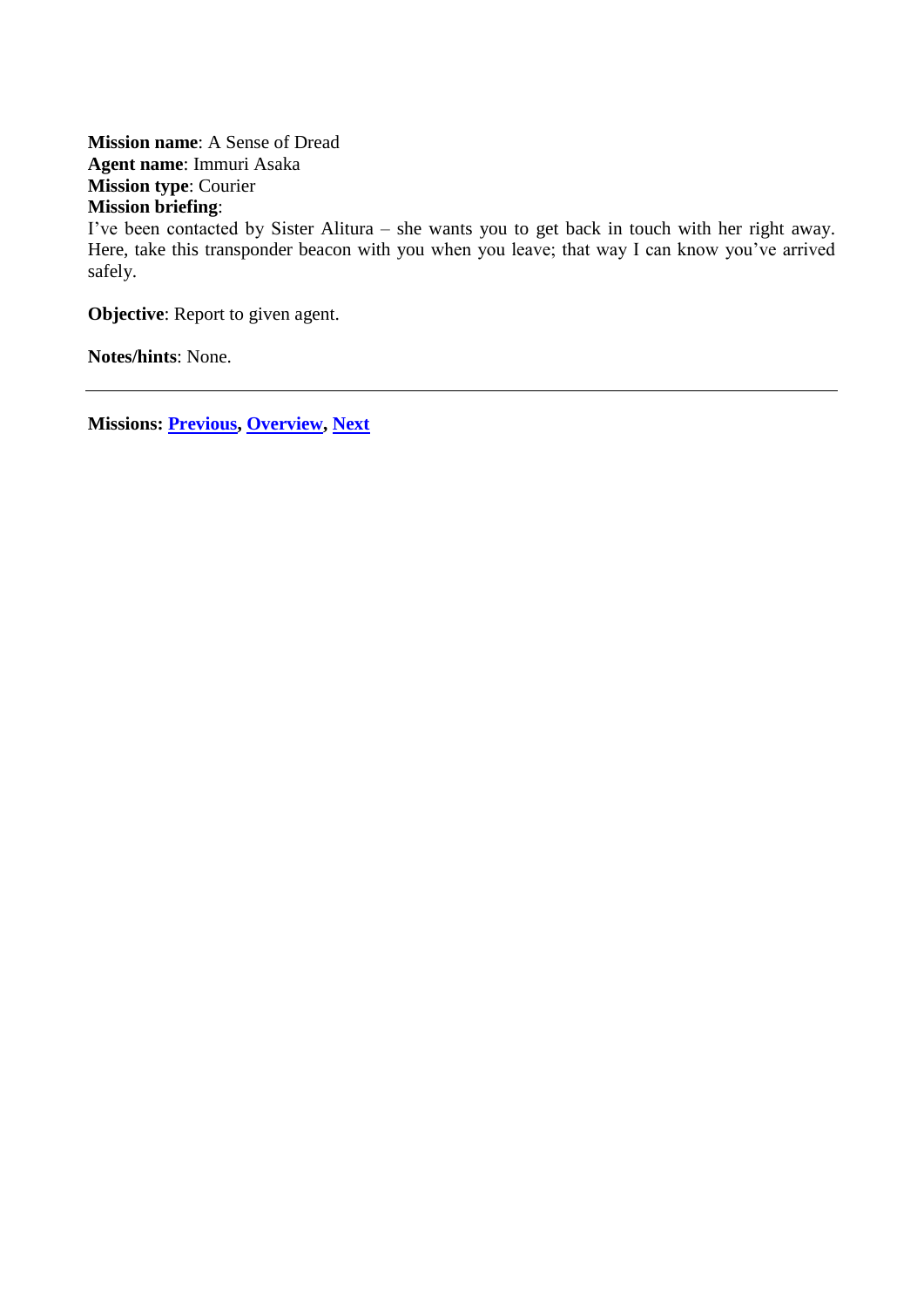#### <span id="page-11-2"></span><span id="page-11-1"></span><span id="page-11-0"></span>**Mission name**: A Stranger's Face **Agent name**: Sister Alitura **Mission type**: Courier **Mission briefing**:

Your anger is understandable, but we've got more reason to cooperate than to quarrel. Dagan's your real enemy. You'll be interested to know that some of his corpmates have been spotted at a nearby station. We've prepared an agent to gain their confidence and extract information on their further operations. To you, she'll be Tahaki Karin, a ship's engineer from the *Damsel*. Before our operative can infiltrate Dagan's group, Karin's identity records will need to be altered. Take these records to an archive station. Once they're updated there, our friends will make sure they're changed throughout the entire network.

**Objective**: Transport 1 [Altered Identity Records](#page-69-2) (1.0 m3) to given destination.

**Notes/hints**: None.

**Debriefing**: Excellent work, pilot. The altered records are being distributed as we speak.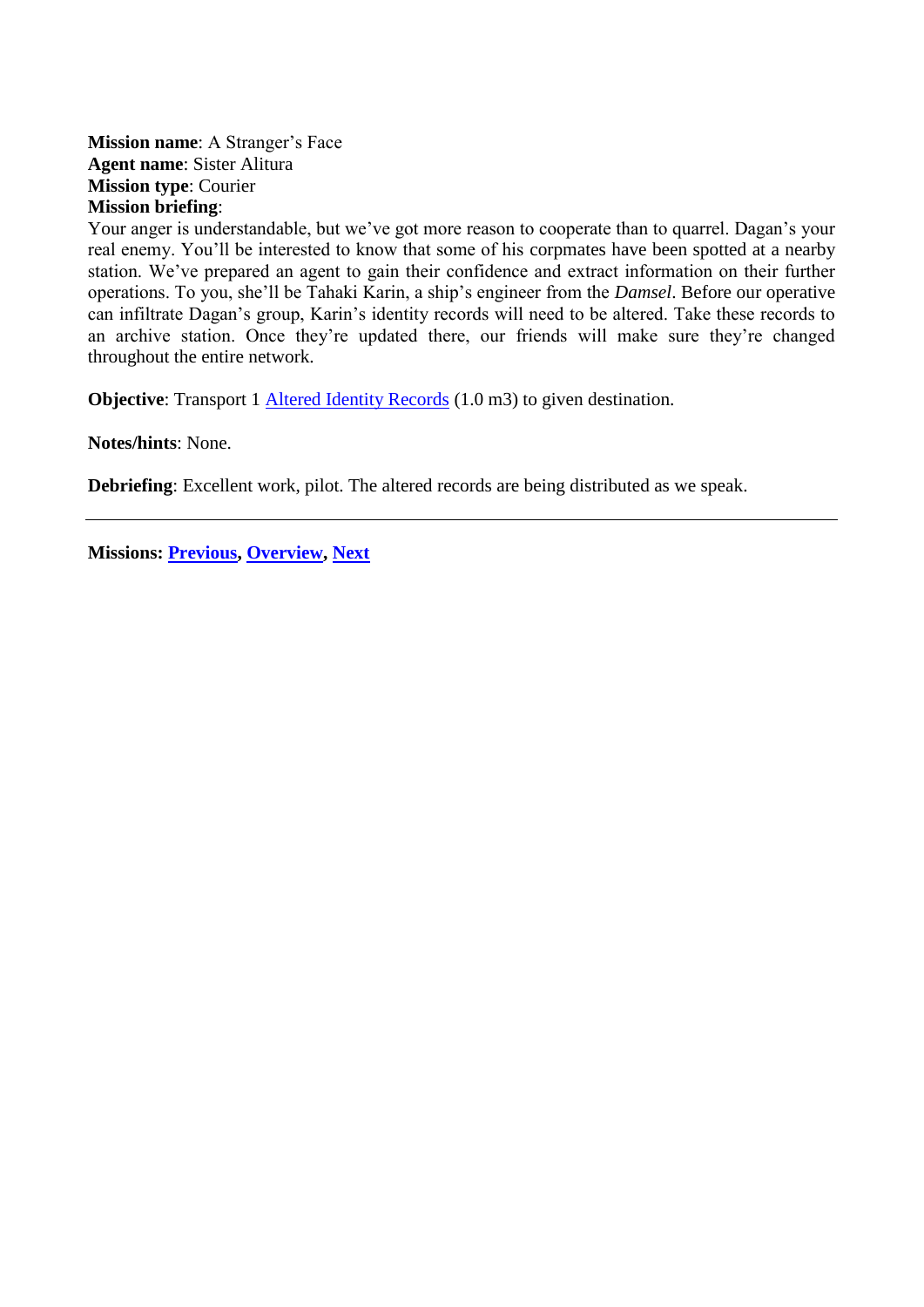<span id="page-12-2"></span><span id="page-12-1"></span><span id="page-12-0"></span>**Mission name**: Agent Inquiry **Agent name**: Sister Alitura **Mission type**: Courier **Mission briefing**:

We got some interesting information out of your trip. It seems no one fired on the *Damsel*. Something must have happened inside the ship.

We'd like you to track those survivors down, see if you can get any information about the ship's path, pilot, or cargo. We need to know what caused this disaster.

CONCORD is the first logical step. I've gotten in touch with CONCORD Agent Tevis Jak, who may have information for you. His location is being uploaded to your NeoCom: he's currently acting as an ORE agent. Go see if you can find a piece of this puzzle.

**Objective:** Report to given agent.

**Notes/hints**: None.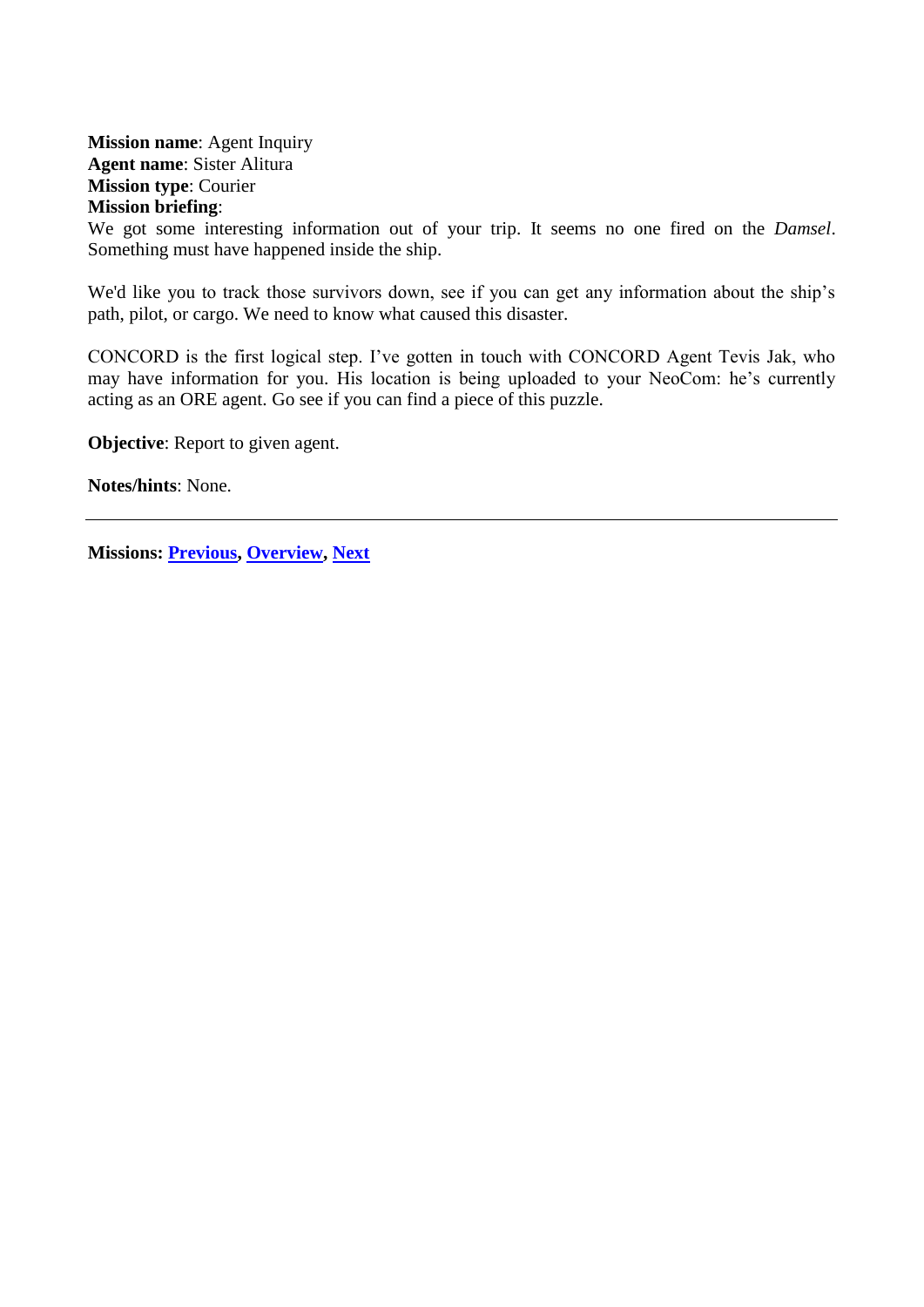<span id="page-13-1"></span><span id="page-13-0"></span>**Mission name**: Alerting Alitura **Agent name**: Tevis Jak **Mission type**: Courier **Mission briefing**: Just got a message from Sister Alitura. I sent her that weird datacore you found at the site. She says they weren't able to decipher it. Pity.

Still, she's very interested in consulting with you. So go do what she wishes. The Sisters are good people.

**Objective**: Report to given agent.

**Notes/hints**: None.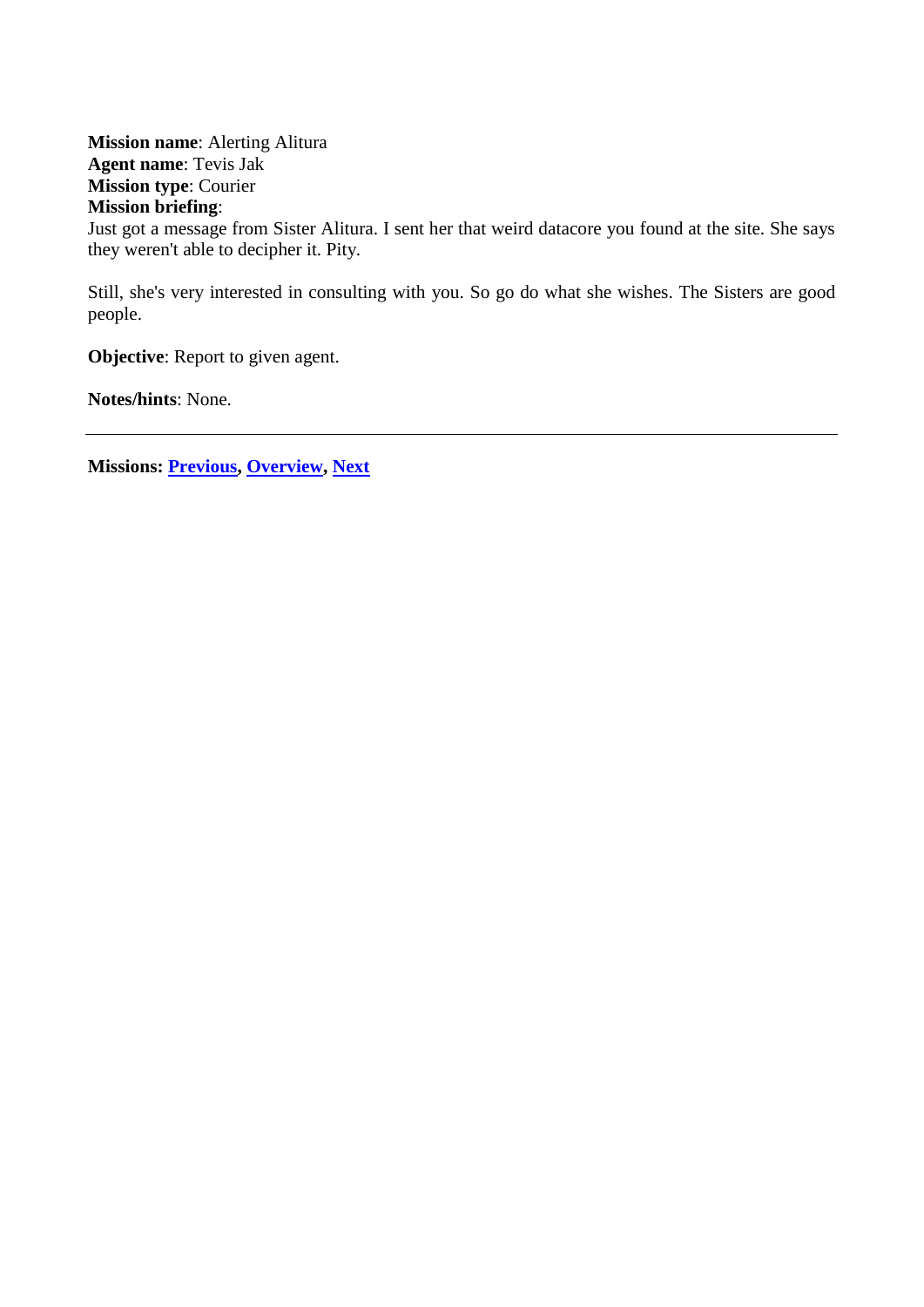<span id="page-14-2"></span><span id="page-14-1"></span><span id="page-14-0"></span>**Mission name**: An Economy Under Threat **Agent name**: Immuri Asaka **Mission type**: Encounter **Mission briefing**:

Damn Vitamala! He wasn't coordinating with the Navy's emergency logistics division. There's a colony nearby that missed a shipment of farming supplies thanks to the chaos caused by these drones. If we don't make the delivery ourselves, then we risk their entire agricultural economy. Once you take these goods over to our fleet, they will deal with the rest; we can finally turn our focus on the underlying cause for these problems. You will need at least 150m3 of cargo space to make the delivery. Keep that in mind.

**Objective**: Deliver 1 Farming Supplies (150.0 m3) to the Storage Warehouse structure.

*Deadspace stage 1 guards:* 6 Caldari Navy Battleship (battleship) 4 Caldari Navy Cruiser (cruiser) 6 Caldari Navy Frigate (frigate) 3-5 Infestor Alvi (frigate) 2 Belphegor Apis (drone) 2-4 Mammon Apis (drone)

**Notes/hints**: The Caldari Navy battleships, cruisers and frigates are friendly unless fired upon. The rogue drones are too far away to provoke aggression. Upon entering the stage you will receive the following message:

*"The Caldari forces look far better prepared this time around. "Anti-support" Frigates and Cruisers flank their larger allies, standing ready and able to deal with any smaller hostiles that come their way. If these drones try to escape, the faster and more agile ones won't slip past the amassed fleet so easily now."*

**Debriefing**: Yes, I just received word from the colony. They should be able to stick to their production schedule, which is great news. Thank you, "name", you've done the Caldari people a great service today. If you need any further help with your drone investigation, just say the word.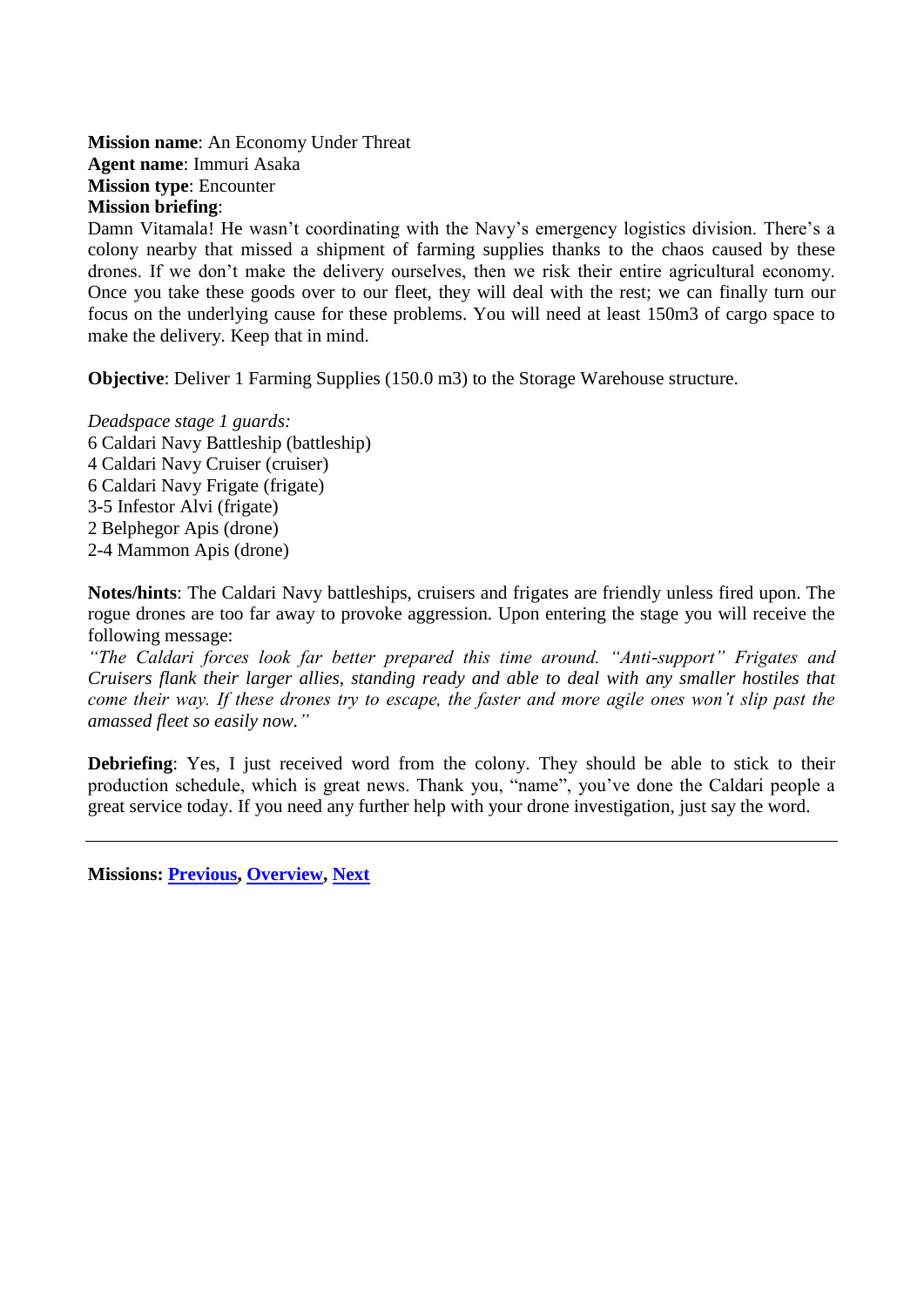<span id="page-15-1"></span><span id="page-15-0"></span>**Mission name**: An Eye on Everything **Agent name**: Keita Eslin **Mission type**: Encounter **Mission briefing**:

The missing capsuleer you are looking for has been quite busy recently, as I'm sure you'll be interested to hear. The Krusual Tribe became aware of his actions just a couple of days ago, when he was caught smuggling something out of Minmatar space. We've seen a few of his accomplices since then, shifting back and forth between Minmatar and Amarr borders.

You want information, we want information. Help us track down his friends, and we'll help you any way we can when you find this capsuleer. Your first step will be to scout one of their major smuggling hubs and report back on the strength of security forces there.

**Objective:** Scout given destination.

*Deadspace entry point guards:* 7-8 Smuggler (battleship) 1162500/1218750 ISK 7-8 Smuggler (battlecruiser) 135000/142500/146250/153750ISK 3-4 Smuggler (cruiser) 281250 ISK 3-4 Smuggler (frigate) 27000/28125 ISK

*Reinforcement wave 1:* 1 Stolen Nidhoggur (carrier)

**Notes/hints**: The Smuggler frigates might web and warp scramble you ship. No hostile is within range to provoke aggression when you enter the stage. Shortly after, the Stolen Nidhoggur will appear, the mission will be marked as complete and you will receive the following message from the agent Keita Eslin:

*"Looks like they're still getting reinforcements. They even have a stolen Nidhoggur. Alright, I have all the information I need, good work. Get back to me before they realize you're there, and we can discuss what comes next."*

**Debriefing**: Good work on the recon there. When you're ready to go and do something about those smugglers, you let me know.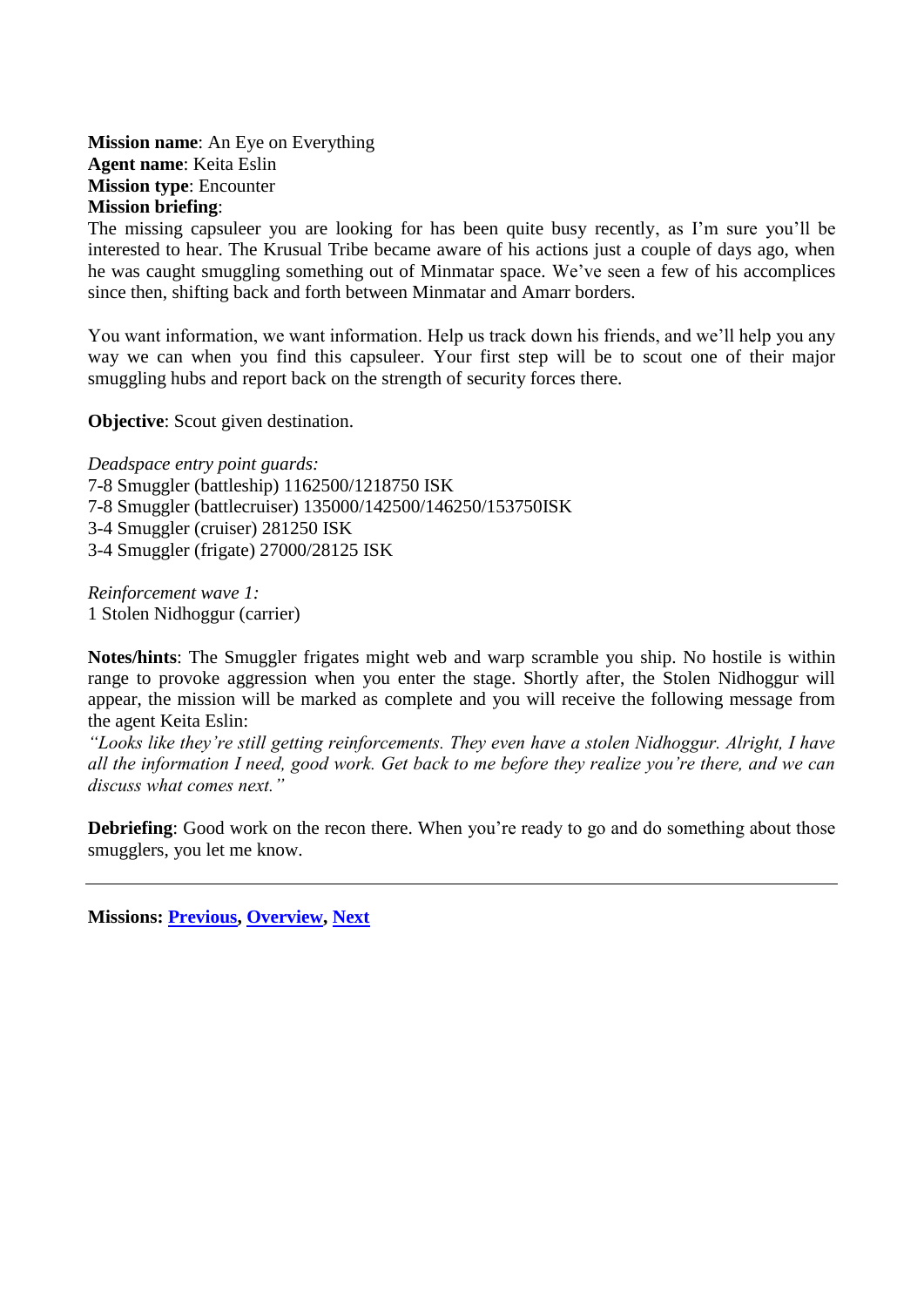<span id="page-16-1"></span><span id="page-16-0"></span>**Mission name**: Bag of Blood **Agent name**: Sister Alitura **Mission type**: Courier **Mission briefing**: Thanks, I really appreciate it.

**Objective**: Transport 1 Wolf [Burgan's](#page-76-1) DNA (1.0 m3) from given destination to agent.

**Notes/hints**: None.

**Debriefing**: Let me just rush this over to the medlab… there. The body should be here in a minute.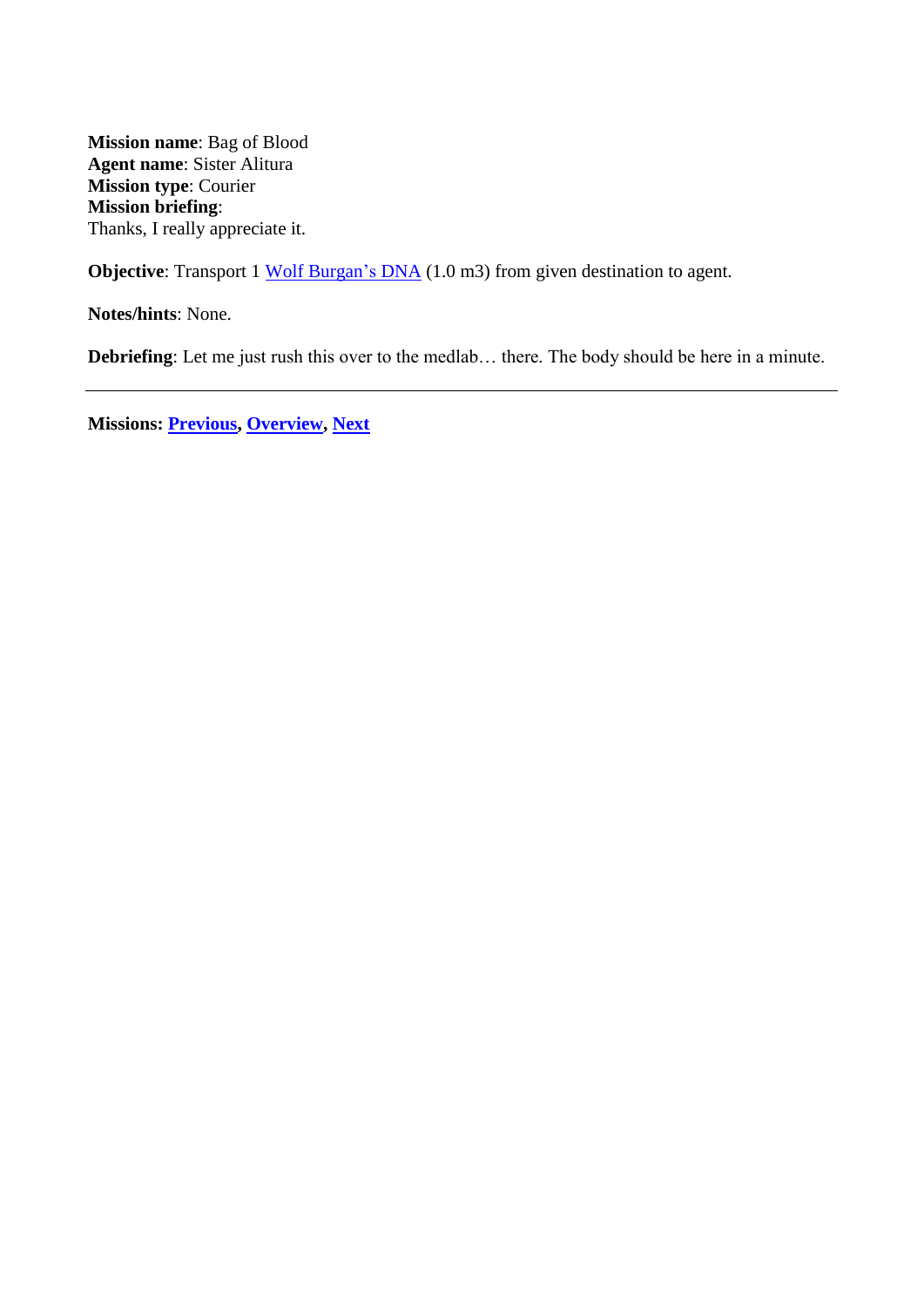<span id="page-17-2"></span><span id="page-17-1"></span><span id="page-17-0"></span>**Mission name**: Brothers and Sisters **Agent name**: Dovirch Anselm **Mission type**: Courier **Mission briefing**:

Now, about Dagan. We've had our suspicions as to who he is. With the cipher you found, we know for sure. I'm violating my oath by giving you this intel, but odds are good we'd never be able to act on it ourselves. See, Dagan is from the Society of Conscious Thought.

Dagan's made a mistake, though. He's been cut off from his buddies. The Sisters have seen to that. Yeah, the Sisters. I've been curious why they were so interested in my case. Now I know: if there's one group that keeps a closer eye on the Society than the Empire, it's the Sisters of EVE.

They knew the whole damn time who Dagan was. I'd say it's time to head back over to the Sisters and get the full story.

**Objective:** Report to given agent.

**Notes/hints**: None.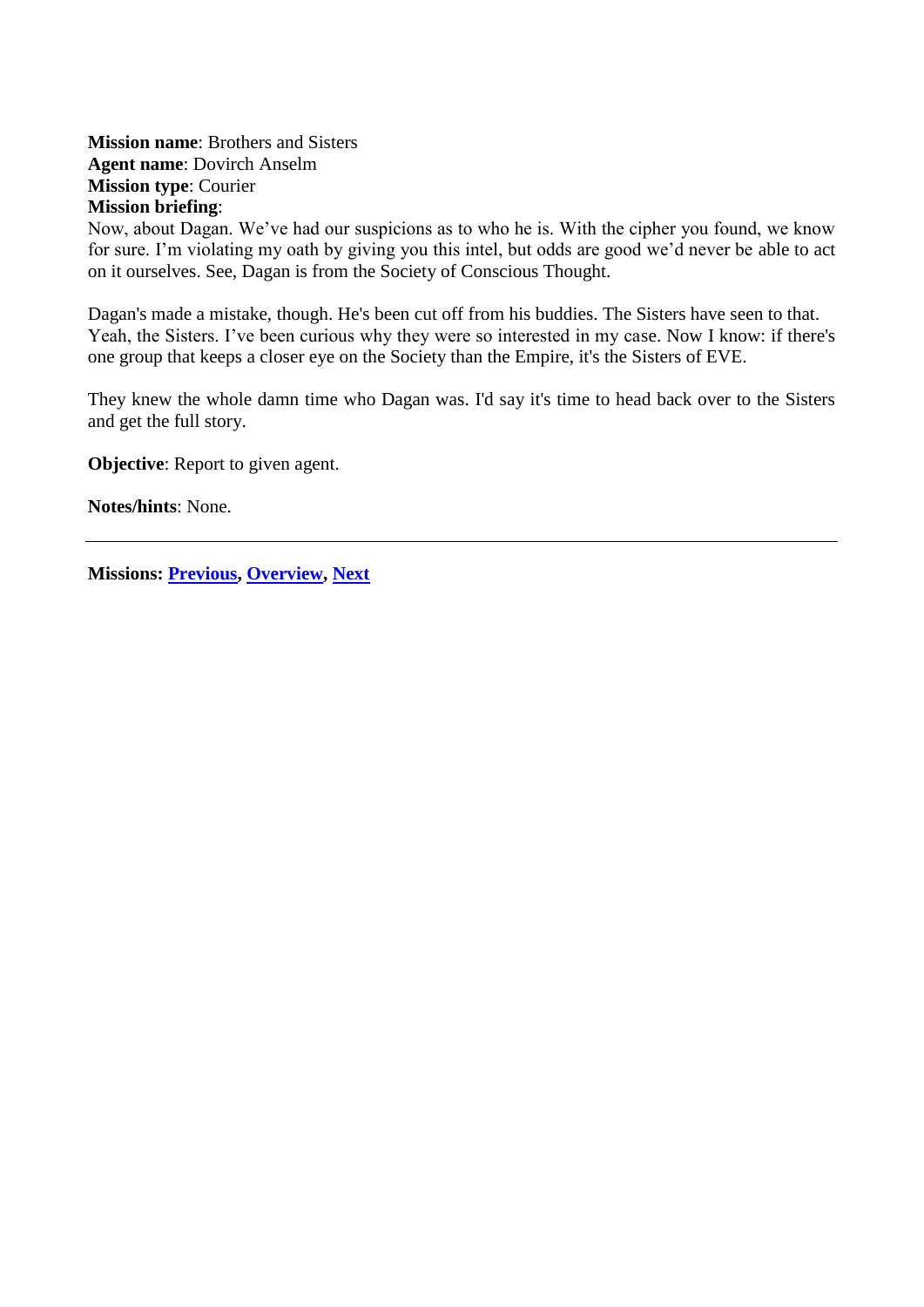<span id="page-18-2"></span><span id="page-18-1"></span><span id="page-18-0"></span>**Mission name**: Burning Down the Hive **Agent name**: Sister Alitura **Mission type**: Encounter **Mission briefing**: Based on the data you've provided me, I was able to locate where the drone and its swarm is heading: Arnon. Do whatever it takes to destroy it.

**Objective**: Destroy all guards.

*Deadspace entry point guards:* 1 [Mysterious Drone](#page-72-3) (cruiser)  $2-3$   $\rightarrow$  Decimator Alvi (frigate) ├ Infester Alvi (frigate) L Sunder Alvi (frigate)  $5-6$   $\overline{\phantom{1}}$  Belphegor Apis (drone) └ Mammon Apis (drone)

**Notes/hints**: Shortly after you enter the stage the Mysterious Drone will disappear and you will receive the following message:

*"The drone has escaped through that acceleration gate. Follow it."*

*Deadspace stage 1 guards:* 1 [Mysterious Drone](#page-72-3) (cruiser)  $12-13$   $\pm$  Hunter Alvi (frigate) ├ Infester Alvi (frigate)

 ├ Raider Alvi (frigate) ├ Render Alvi (frigate) ├ Silverfish Alvi (frigate) ├ Splinter Alvi (frigate)  $\mathsf{L}$  Sunder Alvi (frigate) 1-2  $\tau$  Strain Infester Alvi (frigate)

 $\mathsf{L}$  Strain Render Alvi (frigate)

**Notes/hints**: The Strain Render Alvi frigates might web and warp scramble your ship. Shortly after you enter the stage the Mysterious Drone will disappear and you will receive the following message:

*"The drone has escaped through that acceleration gate. Follow it."*

*Deadspace stage 2 guards:* 1 [Mysterious Drone](#page-72-3) (cruiser) 1 Wrecker Alvum (cruiser) 1 Decimator Alvi (frigate) 4 Render Alvi (frigate)

*Reinforcement wave 1:* 1 [Mysterious Ship](#page-72-4) (cruiser) 202500 ISK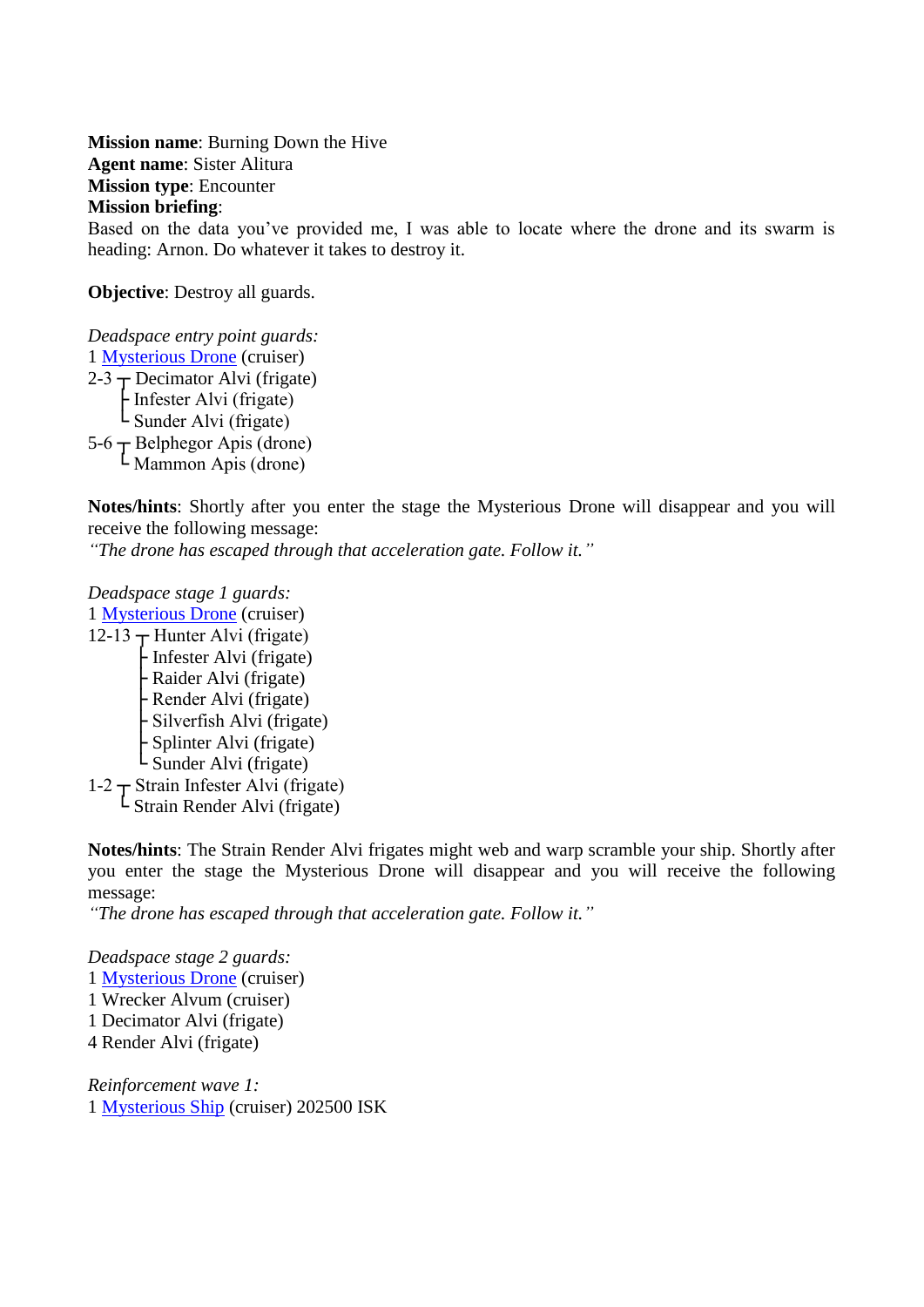**Notes/hints**: Shortly after you enter the stage the Mysterious ship will appear and the Mysterious Drone will be destroyed. The Mysterious Ship then disappears again and you will receive the following message:

*"You'll never get the secrets of the rogue drone!"*

**Debriefing**: I can't... He's supposed to be dead! Are you telling me Dagan's been alive this whole time?

**Missions: Previous [\(Tracking the Queen \(Part 3\),](#page-66-2) [Chasing a Nightmare\)](#page-21-2), [Overview,](#page-5-1) [Next](#page-36-2)**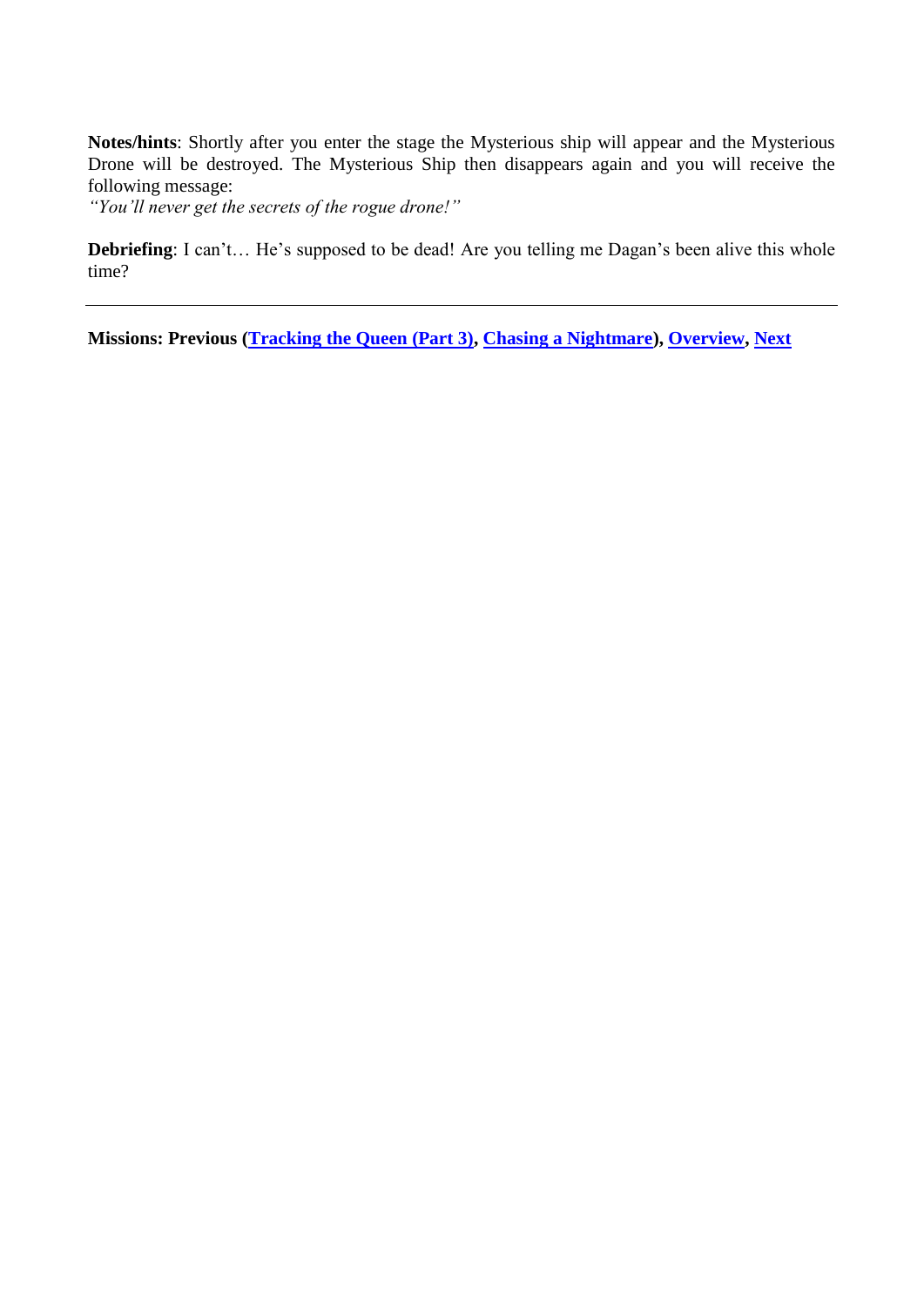<span id="page-20-2"></span><span id="page-20-1"></span><span id="page-20-0"></span>**Mission name**: Certificate of Death **Agent name**: Keita Eslin **Mission type**: Courier **Mission briefing**: You've done good work for me, and I have one last request. Go and tell Mizara's Amarr masters that she will work for them no more.

**Objective:** Report to given agent.

**Notes/hints**: None.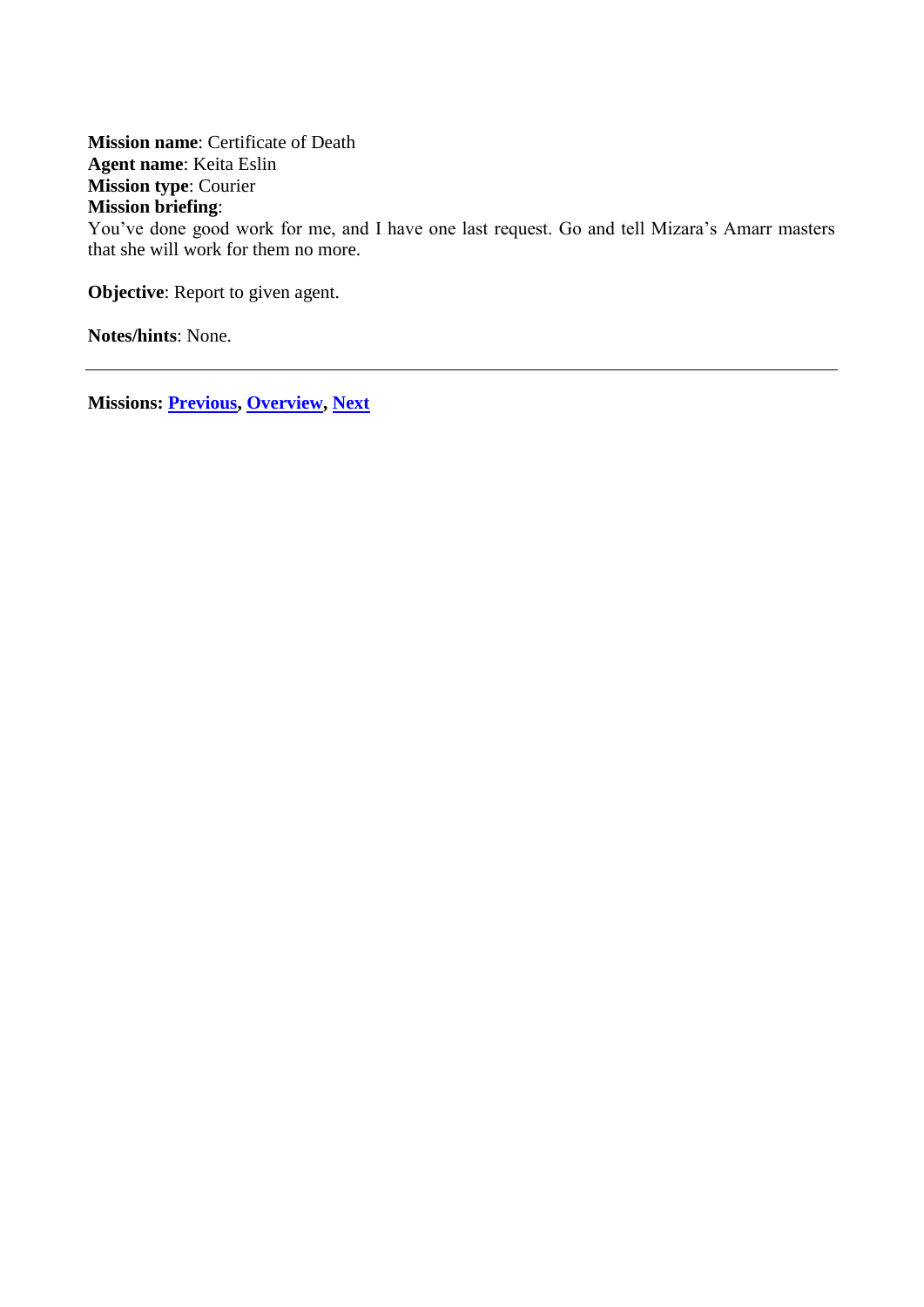<span id="page-21-2"></span><span id="page-21-1"></span><span id="page-21-0"></span>**Mission name**: Chasing a Nightmare **Agent name**: Sister Alitura **Mission type**: Encounter **Mission briefing**:

We've secured Wolf Burgan's aid. Now all you need to do is fly out to a few of the hot spots where the drone has been spotted. Burgan's staying behind, but he'll be connected to your systems remotely. Wolf will update you as the situation changes. Listen to what he says. He'll point you in the right direction.

**Objective:** Scout the given destination.

*Deadspace entry point guards:* None.

**Notes/hints**: You will receive the following message when entering the stage: *"Well, it looks like we missed the party. Something was here, but it's faint. Take that acceleration gate."*

*Deadspace stage 1 guards:* None.

*Reinforcement wave 1:* 1 [Mysterious Drone](#page-72-3) (cruiser)

**Notes/hints**: You will receive the following message when entering the stage: *"Wait I am getting something."*

This is followed by the appearance of the Mysterious Drone which opens a Spatial Rift to the next stage and then disappears again. You then receive the following message: *"Did that just-? How did it do that? What are you sitting here for, follow it!"*

*Deadspace stage 2 guards:* 1 [Mysterious Drone](#page-72-3) (cruiser)

**Notes/hints**: Shortly after entering the stage the Mysterious Drone will open a new Spatial Rift to the next stage and then disappear.

*Deadspace stage 3 guards:* 1 [Mysterious Drone](#page-72-3) (cruiser)

**Notes/hints**: Shortly after entering the stage the Mysterious Drone will open a new Spatial Rift to the next stage and then disappear.

*Deadspace stage 4 guards:* None.

**Notes/hints**: When entering the stage the mission will be marked as complete and you will receive the following message: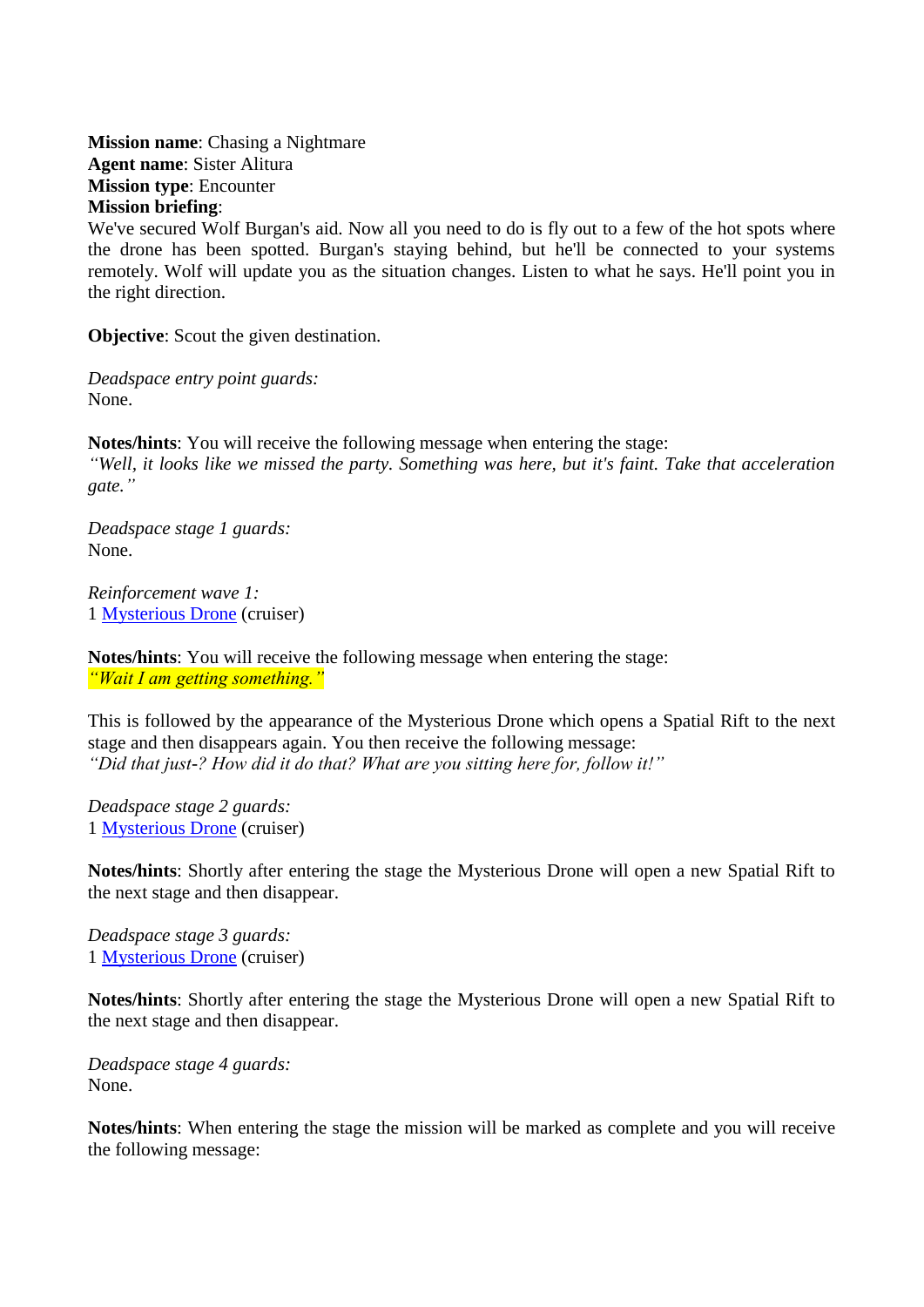*"I've lost the signal. Whatever that thing is, it's hightailed it out of there. That's okay. I've got enough data here I know how to track it. With this we should be able to pin point its exact location. Come on back."*

**Debriefing**: You followed it through a special rift of some sort. They aren't suppose to be able to do that…

Drones, I mean. Now, your next mission.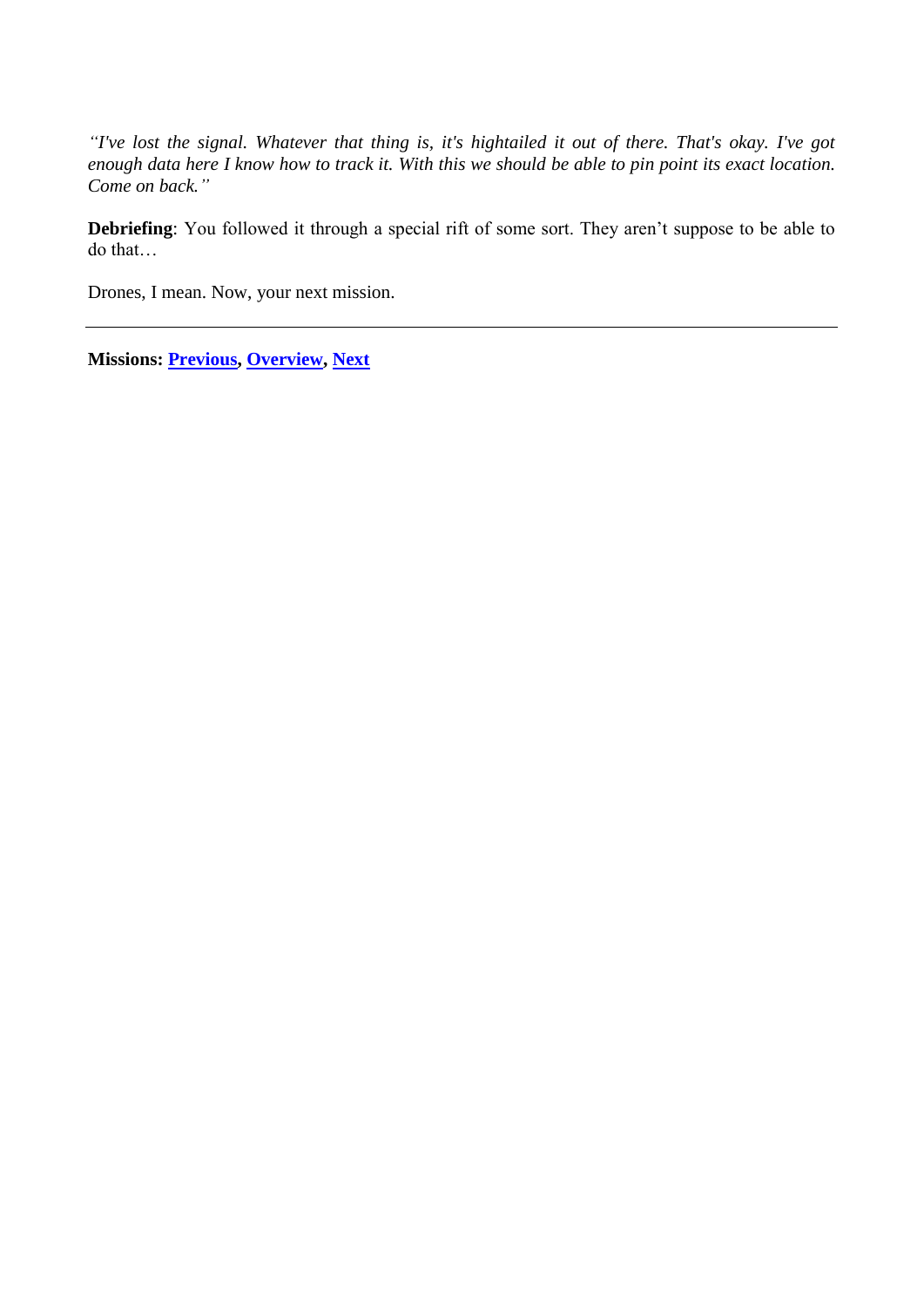<span id="page-23-1"></span><span id="page-23-0"></span>**Mission name**: Chasing Shadows **Agent name**: Sister Alitura **Mission type**: Encounter **Mission briefing**:

Our agent hasn't been able to determine where Dagan is. But in decoding her sensory data, we managed to pick up a clue. An Amarr pilot named Kritsan Parthus recently delivered a cargo of drone parts to Dagan. These parts were black market, and may have been scavenged from some of your recent battles. We contacted Parthus. He's an independent operator, but wouldn't see the light. We've managed to locate him by tracking his communication signals. Unfortunately, it will be necessary for you to bring him in for a meeting under duress. Our archive data suggests that Parthus will travel with a small contingent of support ship. Identify his command vessel, destroy it, and retrieve him from his pod. Bring him to me, personally.

**Objective:** Provide 1 [Kritsan Parthus](#page-72-0) (1.0 m3) to agent.

*Deadspace entry point guards:*

1 Kritsan Parthus (battlecrusier)

5 Mercenary Rookie (frigate) 2000 ISK

*Reinforcement wave 1:* 3 Mercenary Fighter (frigate) 5000 ISK

**Notes/hints**: Reinforcement wave 1 is triggered upon destruction of all Mercenary Rookies in the initial group. After destroying Kritsan Parthus you will receive the following message from the agent Lear Evanus:

*"That's an Amarr citizen you've kidnapped, pilot. But if I understand your motives correctly, we can overlook that. Once you've extracted Dagan's location, we'll help you bring the hammer of God down on that bastard."*

**Debriefing**: I'll handle questioning Parthus. Rest assured, he will be treated humanely, and compensated well.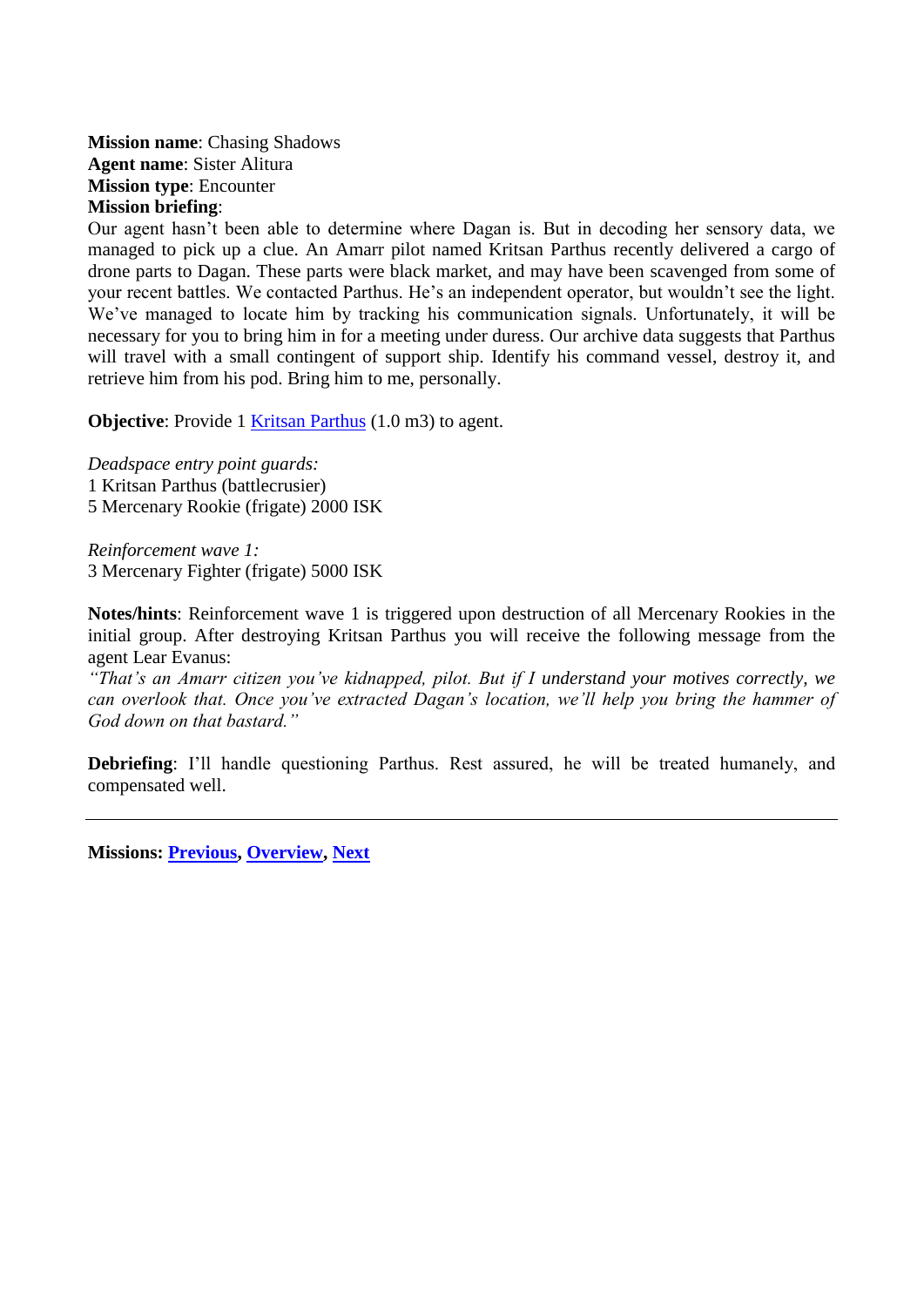<span id="page-24-2"></span><span id="page-24-1"></span><span id="page-24-0"></span>**Mission name**: Chivvying a Chef **Agent name**: Sister Alitura **Mission type**: Encounter **Mission briefing**: We got the information from Nebben, but there's a problem.

It appears Aubrei Azil, the ship's cook, has shipped out as well. There's no way they would all get reassignments so soon after an incident like this. They're being shuffled through the system so we don't find them. And then there're the drones….

You need to find Aubrei. If we follow this long enough, we might discover who doesn't want the truth uncovered.

**Objective**: Provide 1 [Chef Aubrei Azil](#page-69-6) (3.0 m3) from Azil's Transport to agent.

*Deadspace entry point guards:* None.

*Reinforcement wave 1:* 3 Infester Alvi (frigate)

*Reinforcement wave 2:* 3 Splinter Alvi (frigate)

**Notes/hints**: You will receive the following message upon entering the stage: *"Hey, could you give me a hand, here? The damn things took out my propulsion; I'm dead in the water!"*

Reinforcement wave 1 will be triggered as you approach Azil's Transport and you will receive the following message from the agent Sister Alitura: *"Rogue drones? Hmm. Well, bring Azil back here and we'll see what we can do for him."*

Reinforcement wave 2 is triggered upon destruction of all ships in wave 1. When destroying the last drone Aubrei Azil will say:

*"It's like those bastards were leaving me to die out there."*

**Debriefing**: This drone involvement is certainly worrying news. Let me see what other leads I have for you.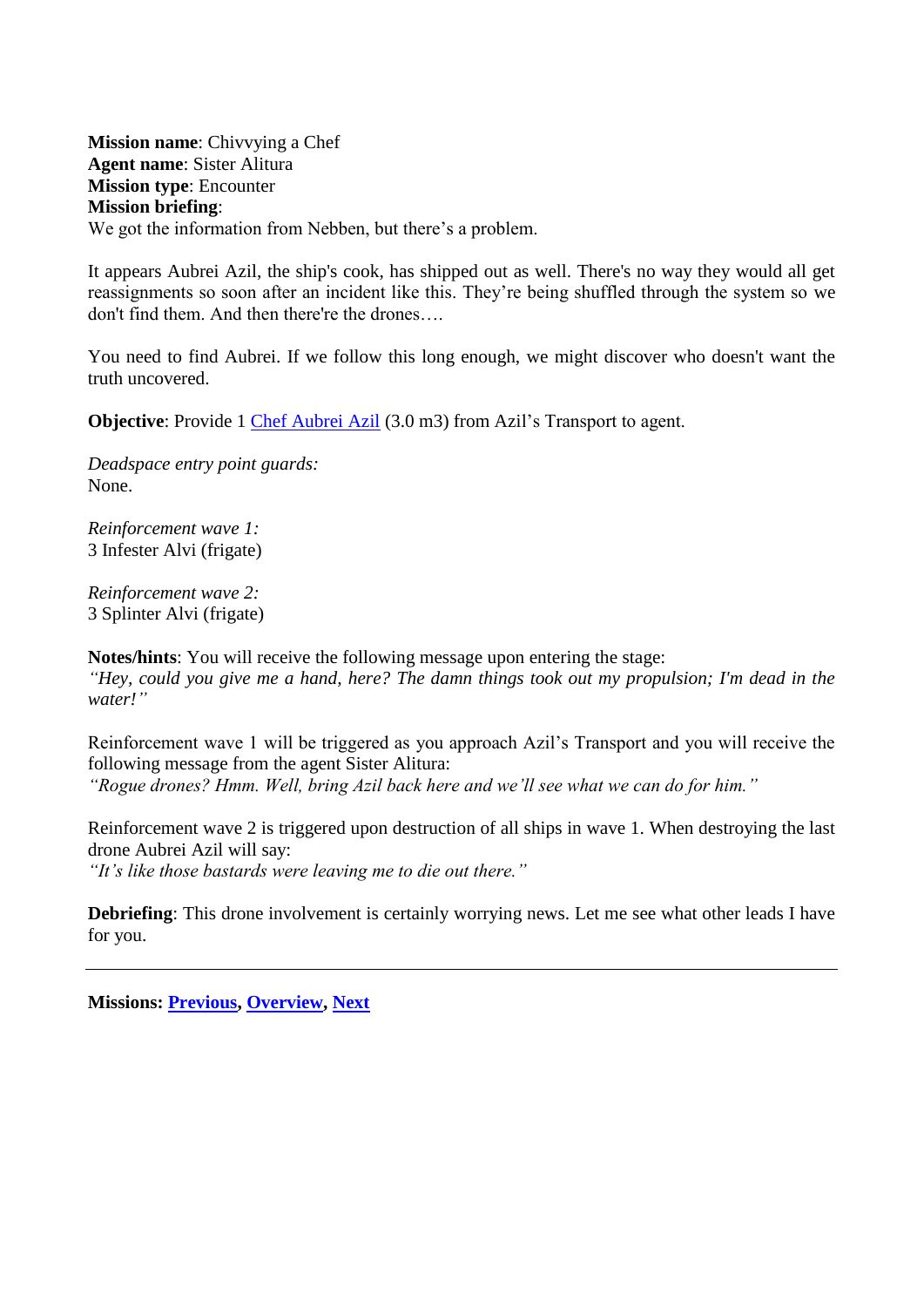### <span id="page-25-2"></span><span id="page-25-1"></span><span id="page-25-0"></span>**Mission name**: Crossing Enemy Lines **Agent name**: Delphine Xarasier **Mission type**: Courier **Mission briefing**:

The datacore you recovered has proved interesting. Before her kidnapping, Dr. Castille found several oddities in the drone components. Honestly, it's created more questions than answers for CreoDron staff. As a sign of good faith, I'm going to share some information with you. Our drones are being corrupted by some *other* kind of drone. I need you to take some information to a friend of mine in Caldari space. They've also been suffering from drone problems recently, and this data may help him and his people. I need you to keep this quiet: Our friendship isn't exactly something we're broadcasting, not with both our empires at each other's throats.

If you agree, I'll make sure the information is securely hidden onboard your ship. You'll never even know it's there; all you have to do is go and talk to Immuri Asaka, and he'll take care of the rest.

**Objective:** Report to given agent.

**Notes/hints**: None.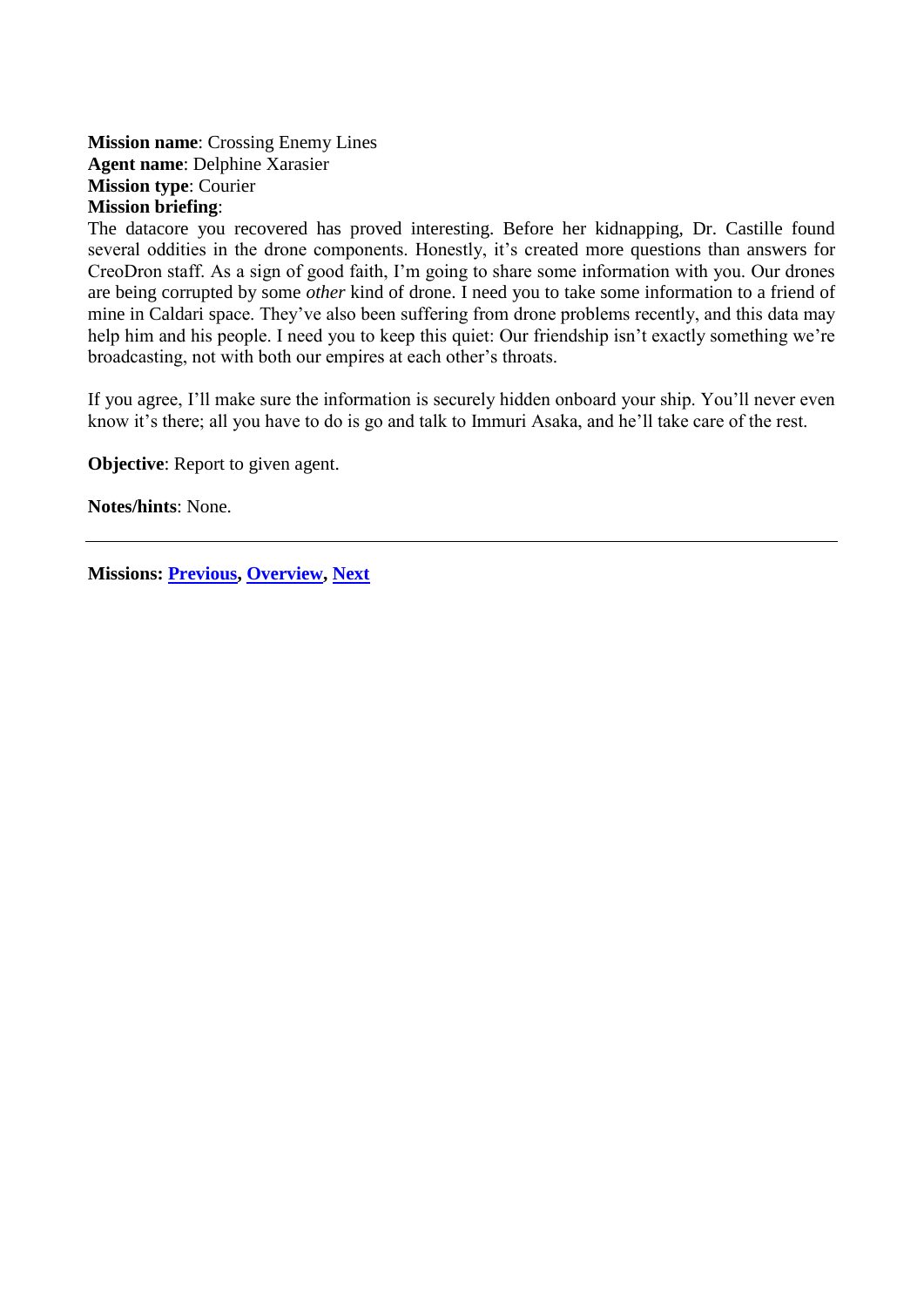<span id="page-26-2"></span><span id="page-26-1"></span><span id="page-26-0"></span>**Mission name**: Dal Segno al Fine **Agent name**: Multiple options (Adani Yusev, Brus Colterne, Kitar Ang, Lear Evanus) **Mission type**: Encounter **Mission briefing**: Adani Yusev:

As per our agreement with the Sisters of Eve, we will turn Dagan over to their care. A Sisters of Eve ship awaits his delivery. Sister Alitura assures me Dagan will be treated humanely.

#### Brus Colterne:

#### **Kitar Ang:**

Lear Evanus:

The Sisters of Eve have requested that we turn Dagan to their forces as payment for their aid. They're welcome to him. The Sisters may appear peaceful, but we are providing this Society member no mercy by delivering him to their care.

A Sisters of Eve convoy awaits the delivery of Dagan. They wish you to do the honors. I can think of no one more appropriate.

**Objective:** Transport 1 [Dagan](#page-70-2) (1.0 m3) to the Cargo Wreathe.

*Deadspace stage 1 guards:* None.

**Notes/hints**: This mission can be obtained from four different agents (those listed). This affects the mission briefing and debriefing as well as the faction boost you will rewarded upon completion of the mission. You will receive the faction boost according to which empire the agent giving the mission belongs to (Amarr, Caldari, Gallente or Minmatar).

You will be granted Dagan upon acceptance of the mission. When entering the stage you will receive the following message from the agent Sister Alitura:

*"Hello, old friend. Simply deposit Dagan in the Wreathe Prison Transport, and your long journey will be at an end.*

*No matter what you see, I must ask you to stay calm and do not fire."*

When approaching the Cargo Wreathe a huge rogue drone structure will appear some distance away, but will do nothing and is not destructible. Upon placing Dagan in the Cargo Wreathe the drone structure will disappear again and you will receive the following message from the agent Sister Alitura:

*"I told you had nothing to fear, pilot. Thanks to your help, the rogue drones need no longer be a hindrance to our efforts.*

*Return to your commander, and tell him Dagan will no longer trouble the empires.*

*Farewell. Perhaps there is hope for your kind yet."*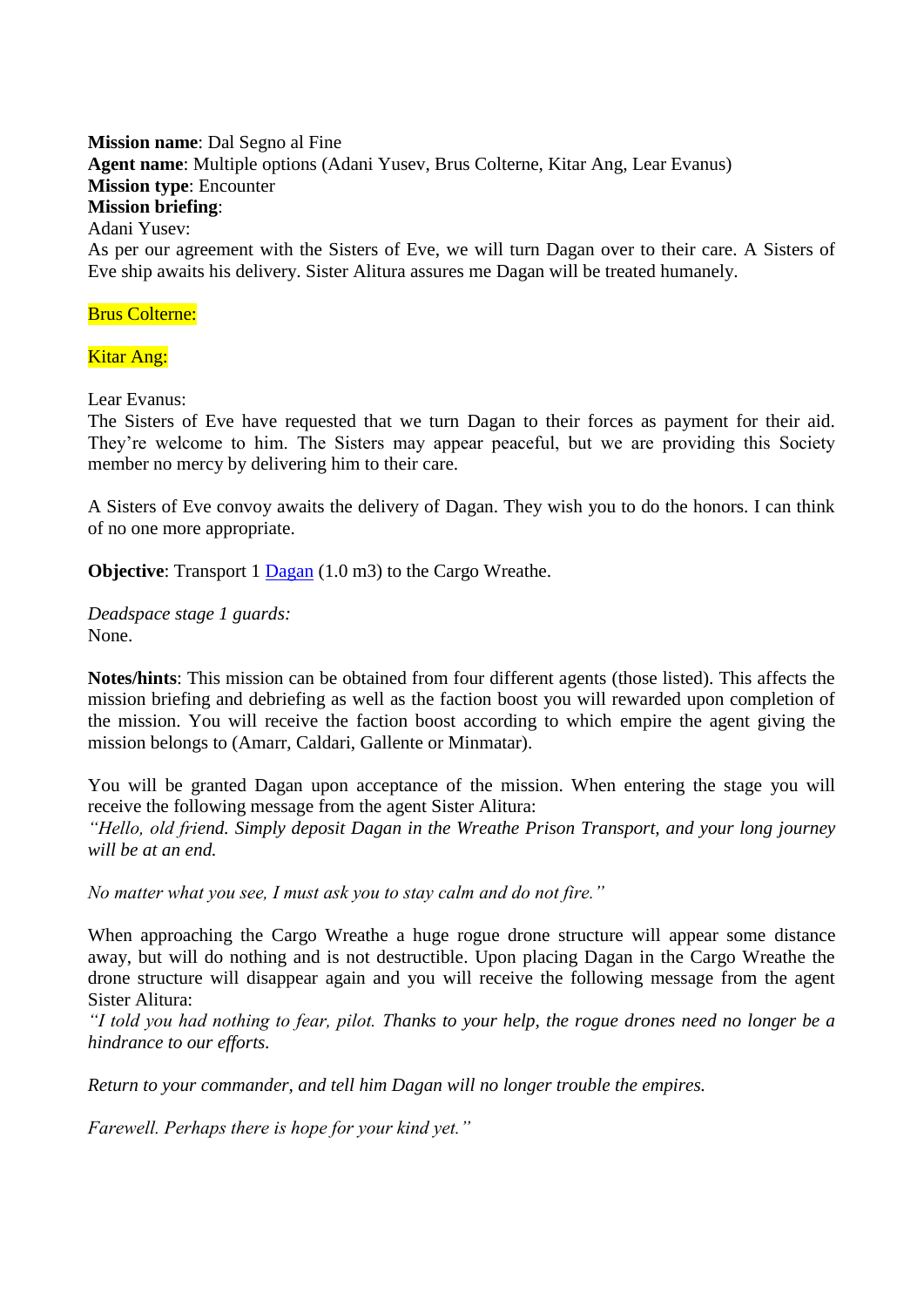#### **Debriefing**:

Adani Yusev:

The rogue drones did what? That's the damndest thing. I've heard they can think for themselves, but I've never heard of them just watching like that. There's something much larger going on than we realize.

Regardless, you've been a tremendous help to the caldari State. Whether you continue you efforts defending the Empires or forge your own empires with your fellow capsuleers in the depths of lawless space, know that you have proven your worth as a demigod.

Brus Colterne:

Kitar Ang:

Lear Evanus:

So the soulless drones returned. I confess their behavior is strange. I had head the automatons have a free will of their own, but I never gave it much weight until now. There's something much larger going on than we realize.

But that is a mystery for another day. You have been an ally to the Empress and the Amarr people. Whether you continue your efforts defending the Empire or forge your own empires with your fellow capsuleers in the depths of lawless space, know that you have proven your worth as capsuleer.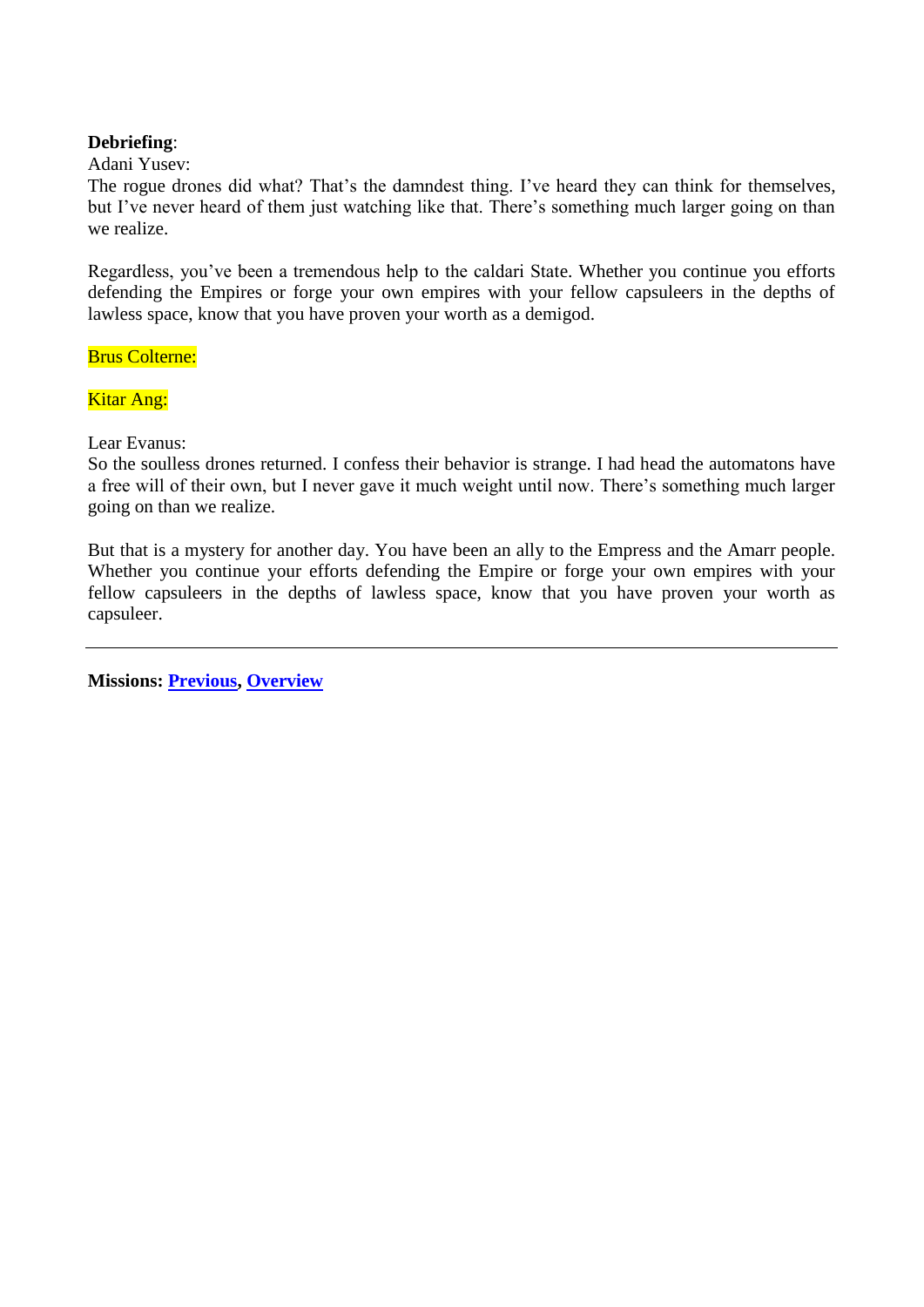<span id="page-28-2"></span><span id="page-28-1"></span><span id="page-28-0"></span>**Mission name**: Data Retrieval **Agent name**: Delphine Xarasier **Mission type**: Encounter **Mission briefing**: I'm glad you contacted me, "name".

Since you destroyed the Serpentis research station, the transport ship headed to another location to make the transfer. Though we were able to intercept, both ships were lost in the course of the ensuing battle. However, we believe a datacore containing Dr. Castille's notes may still exist.

Your task is to got to Harerget, locate the datacore, and bring it back to me.

Be warned, all indications are that the ship was contracted by the Guardian Angels as part of their protection agreement with the Serpentis Corporation. I'm sure they'll send a ship to scan the wreckage and see what can be salvaged as well. They will be looking for some way to recoup part of their loss.

**Objective:** Provide 1 [Dr. Castille's Data Core \(Property of CreoDron\)](#page-70-4) (0.1 m3) from the Destroyed Ship to agent.

*Deadspace entry point guards:* 2 Gistii Impaler (frigate) 9000 ISK 1 Gistii Nomad (frigate) 6375 ISK 2 Gistii Ruffian (frigate) 6000 ISK

*Reinforcement wave 1:* 2 Gistior Haunter (destroyer) 12375 ISK 1 Gistii Nomad (frigate) 6375 ISK 2 Gistii Ruffian (frigate) 6000 ISK

*Reinforcement wave 2:* 1 Angel Forward Scout (cruiser) 37500 ISK 1 Gistii Thug (frigate) 4875 ISK 3 Gistii Outlaw (frigate) 4500 ISK

**Notes/hints**: The reinforcement waves are triggered by the destruction of all ships in the previous group.

**Debriefing**: I am glad to see you have returned in one piece.

Now it's time for you to decide if you trust me. I have a final mission to offer you, but it's risky for us both.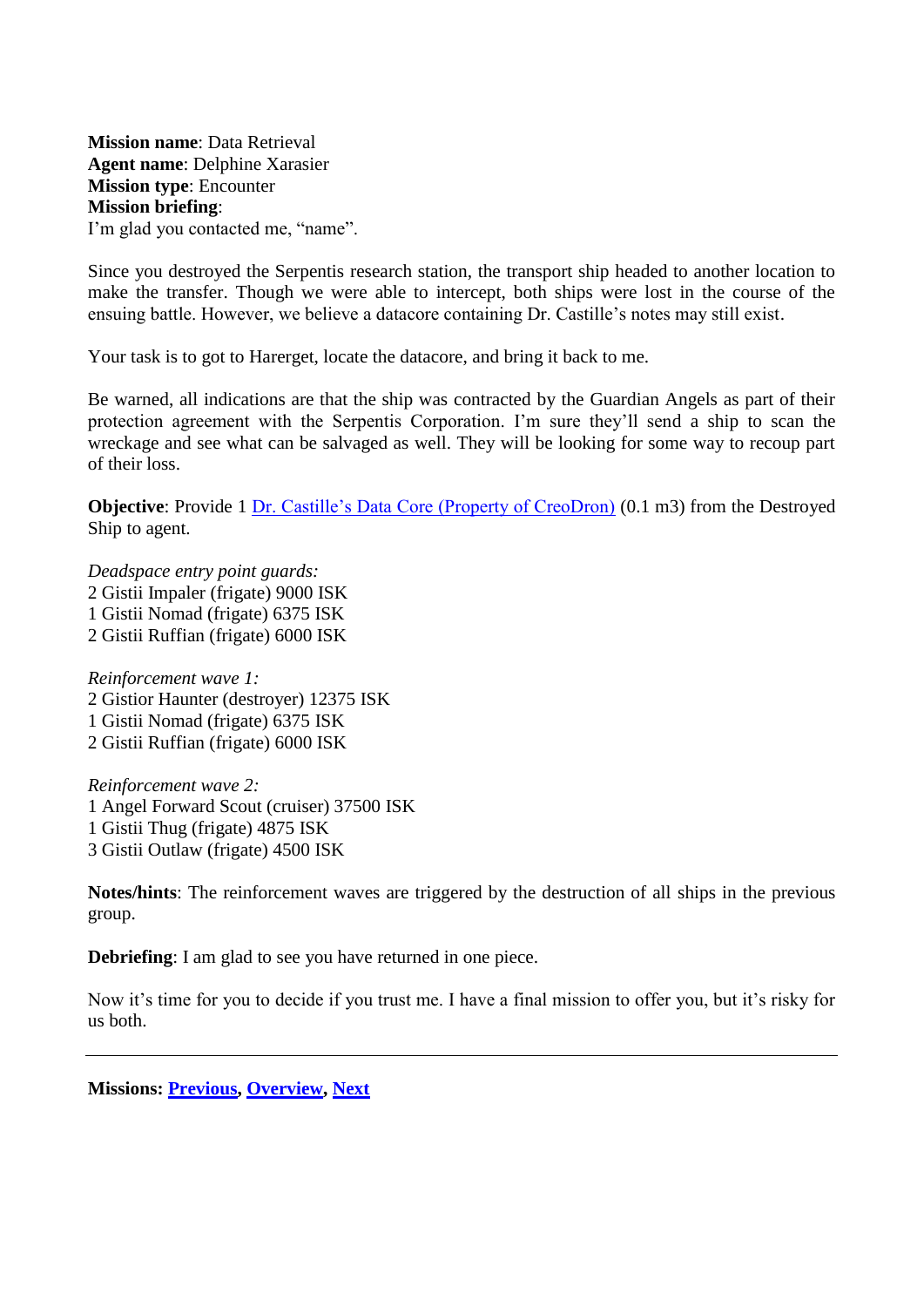<span id="page-29-2"></span><span id="page-29-1"></span><span id="page-29-0"></span>**Mission name**: Delivering a Doctor **Agent name**: Sister Alitura **Mission type**: Encounter **Mission briefing**:

We've located the doctor from the wrecked ship. Unfortunately, we've located her by way of a ransom demand. We want this doctor alive, so we're going to pay it. Luckilythey just want planetary currency, so the real ISK value is minimal. I'll put the money in your hangar when you accept this mission.

I need you to take the ransom to the designated drop location. They're to drop off the doctor as soon as you drop off the money.

That's the plan, anyway. I'd be prepared for a double-cross, just in case.

**Objective**: Transport 1 [A Lot of Money](#page-69-1) (3.0 m3) to given destination and return with 1 Doctor [Luija Elban](#page-69-7) (1.0 m3) to agent.

*Deadspace entry point guards:* None.

*Reinforcement wave 1:* 3 Coreli Agent (frigate) 4875 ISK

*Reinforcement wave 2:* 3 Coreli Spy (frigate) 4500 ISK

**Notes/hints**: Reinforcement wave 1 will be triggered upon placing the money in the Dead Drop structure and you will receive the following message: *"That worked out well. I wonder how much cash we can get if we kill you and keep the doctor?"*

Reinforcement wave 2 is triggered upon destruction of all ships in wave 1. Destroying the last ship will make it drop Doctor Luija Elban.

**Debriefing**: You handled yourself well out there. Doctor Elban is cooperating with us.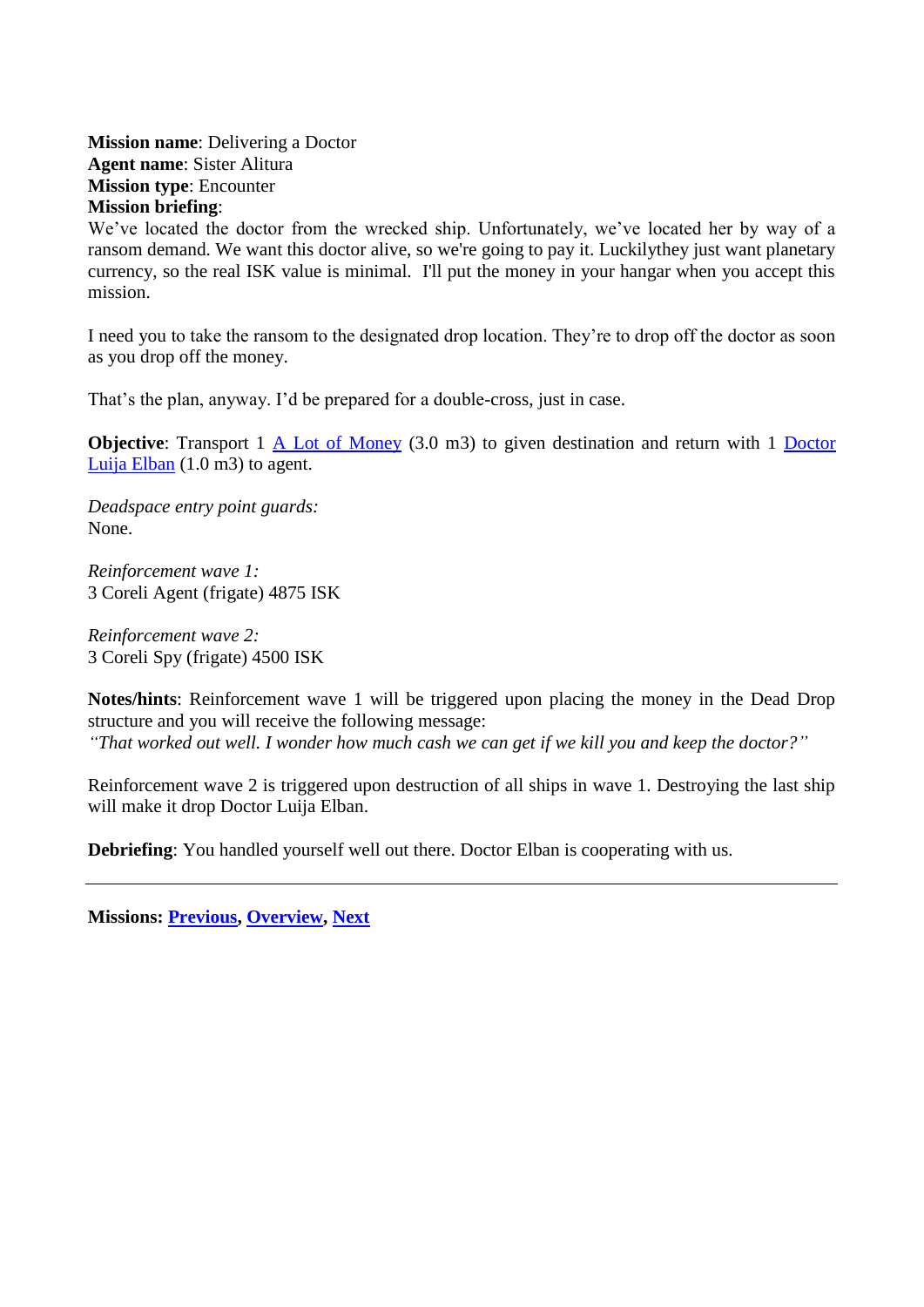<span id="page-30-2"></span><span id="page-30-1"></span><span id="page-30-0"></span>**Mission name**: Engineering a Rescue **Agent name**: Sister Alitura **Mission type**: Encounter **Mission briefing**:

We've gone a long way, but we've found the key survivor. Her name is Tahaki Karin. She was the engineer on the main ship from the ruined fleet, and she's signed on to the crew of the *Heartbreak*. She may be the only one who knows what really happened.

You know the drill by now: Get out there and get her before someone else does. I'm fairly certain there'll be someone there to shoot at you.

**Objective**: Provide 1 [Engineer Tahaki Karin](#page-70-7) (1.0 m3) from The Heartbreak to agent.

*Deadspace entry point guards:* 4 Infester Alvi (frigate)

*Reinforcement wave 1:* 4 Decimator Alvi (frigate)

**Notes/hints**: You will receive the following message upon entering the stage: *"Get me out of here! This thing might explode any second now!"*

Reinforcement wave 2 is triggered upon destruction of all ships in wave 1.

**Debriefing**: Excellent. Karin is being transported to a more secure Sisters of Eve location for a full debriefing with our people. Don't worry, we'll keep CONCORD well informed of our progress.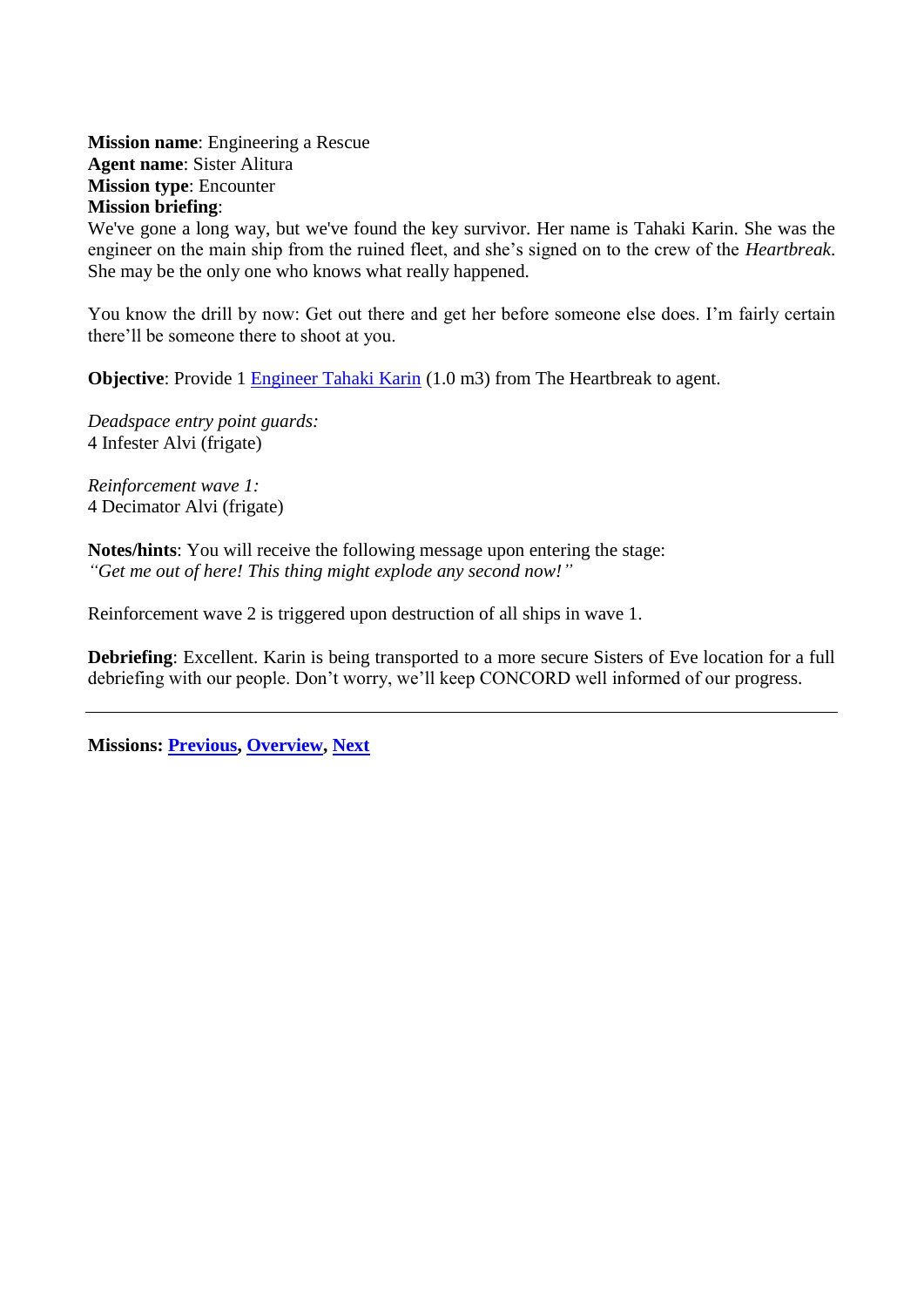<span id="page-31-2"></span><span id="page-31-1"></span><span id="page-31-0"></span>**Mission name**: Every Drone Inside **Agent name**: Immuri Asaka **Mission type**: Encounter **Mission briefing**:

Normally, the local security forces would want to handle this drone threat themselves, but we're willing to contract the job out to a capsuleer.

You'll have to go in alone while our fleet holds the line. I suggest you take some friends into the fight. The drones have been growing in number as more are corrupted and somehow find their way to the swarm.

Once you neutralize the threat, you should search the wreckage for something that will help with your investigation.

**Objective**: Destroy all hostile guards.

*Deadspace stage 1 guards:* 6 Caldari Navy Battleship (battleship) 4 Caldari Navy Cruiser (cruiser) 11 Caldari Navy Frigate (frigate) 5-6 Infestor Alvi (frigate) 4-5 Belphegor Apis (drone) 5 Mammon Apis (drone)

**Notes/hints**: The Caldari Navy battleships, cruisers and frigates are friendly unless fired upon. The rogue drones are too far away to provoke aggression.

After destroying the last rogue drone you will receive the following message from the agent Immuri Asaka: *"Nice flying pilot. That's the last of the drones taken care of. Feel free to inspect the wreckage if you like but I just received an official transmission for you from the Sisters of Eve. Looks like they've got a new lead for you to chase up anyways."*

**Debriefing**: Thank you for taking care of that drone problem. A capsuleer like you may not consider it a big achievement, but trust me, you've done what few others could. You clearly have a great future ahead of you. I hope you continue to use that talent to do good things, either within the State or elsewhere.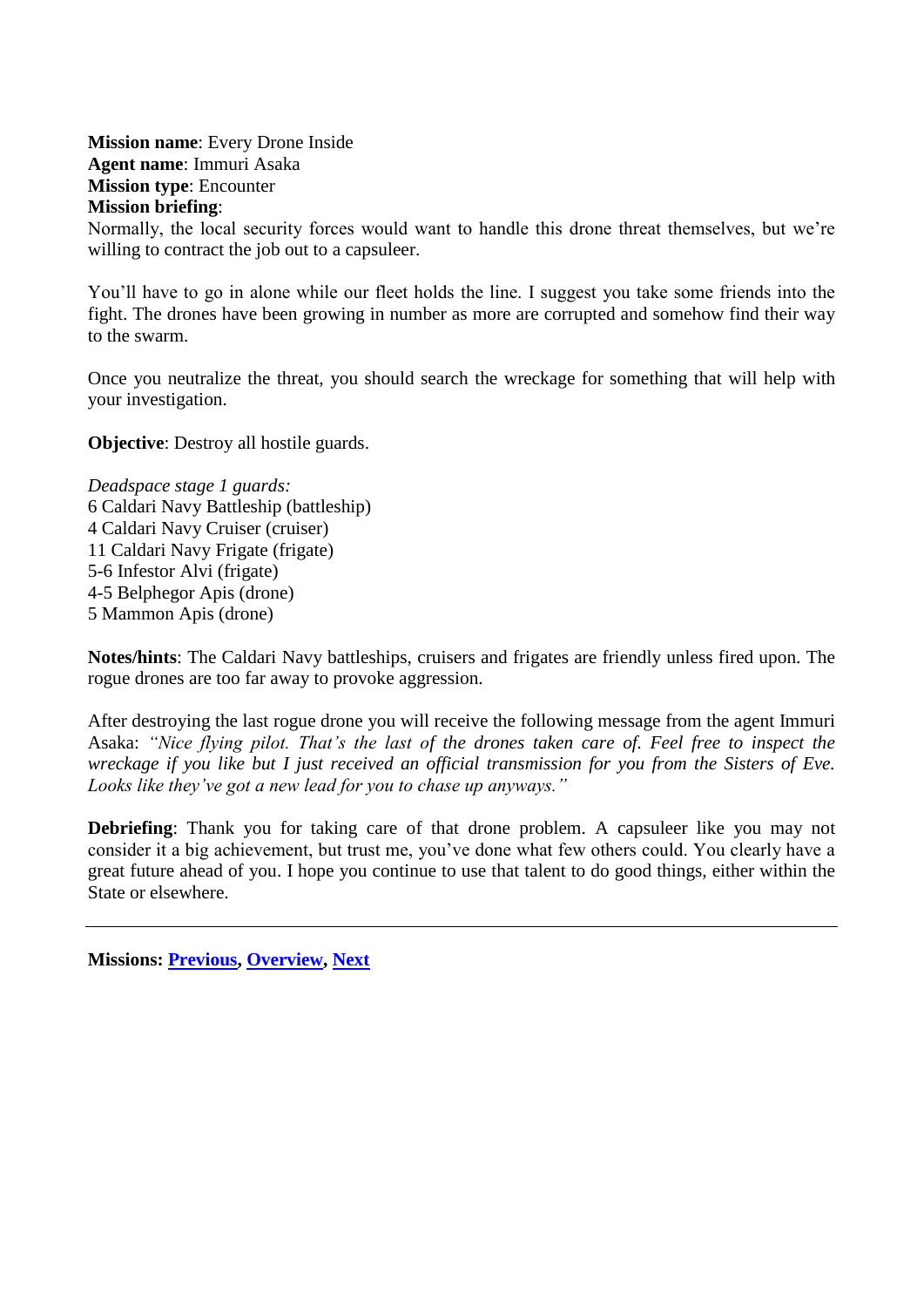<span id="page-32-2"></span><span id="page-32-1"></span><span id="page-32-0"></span>**Mission name**: Goading the Leader **Agent name**: Tarak Erand **Mission type**: Encounter **Mission briefing**:

Straight to business then, eh? Here's my plan: My men are currently standing by, ready to launch a secondary assault on a poorly defended base nearby. This should draw a good portion of the security forces off the base we're truly aiming for. That's when you sweep in. Kill everything that moves, "name". If you can take out their reinforcements and logistics, then we'll be able to clean up what's left. I'm thinking that all this commotion should draw their leader out, or at least get his attention. We can see how it plays out once the bullets start flying. You'll receive updates on the field once we launch our assault. Ready to roll?

**Objective:** Destroy the Auxiliary Power Array structure.

*Deadspace entry point guards:* 1 Stolen Nidhoggur (carrier) 6-8 Smuggler (battleship) 1162500/1218750 ISK 6-7 Smuggler (battlecruiser) 131250/146250/150000 ISK 3-4 Smuggler (cruiser) 270000/281250 ISK 1 Watchman (cruiser) 37500/43125 ISK 2-4 Smuggler (frigate) 24750/27000 ISK 3 Watchman (frigate) 6000/6375 ISK

*Reinforcement wave 1:* 4 Watchman (frigate) 4500/4875 ISK

**Notes/hints**: The Smuggler frigates might web and warp scramble you ship. No hostile is within range to provoke aggression when you enter the stage. Shortly after, all Smuggler type of ships disappears leaving only the Watchman types behind. The reinforcement wave is triggered upon destruction of all frigate type of Watchman ships from the initial group.

**Debriefing**: My men finished cleaning up the remaining hostiles just a few moments ago. You'll be pleased to hear this though, "name".

We caught someone trying to flee the scene; we think he knows something about the guys running this whole operation. He's been taken into questioning. If he does know anything, we'll have the information ourselves very shortly.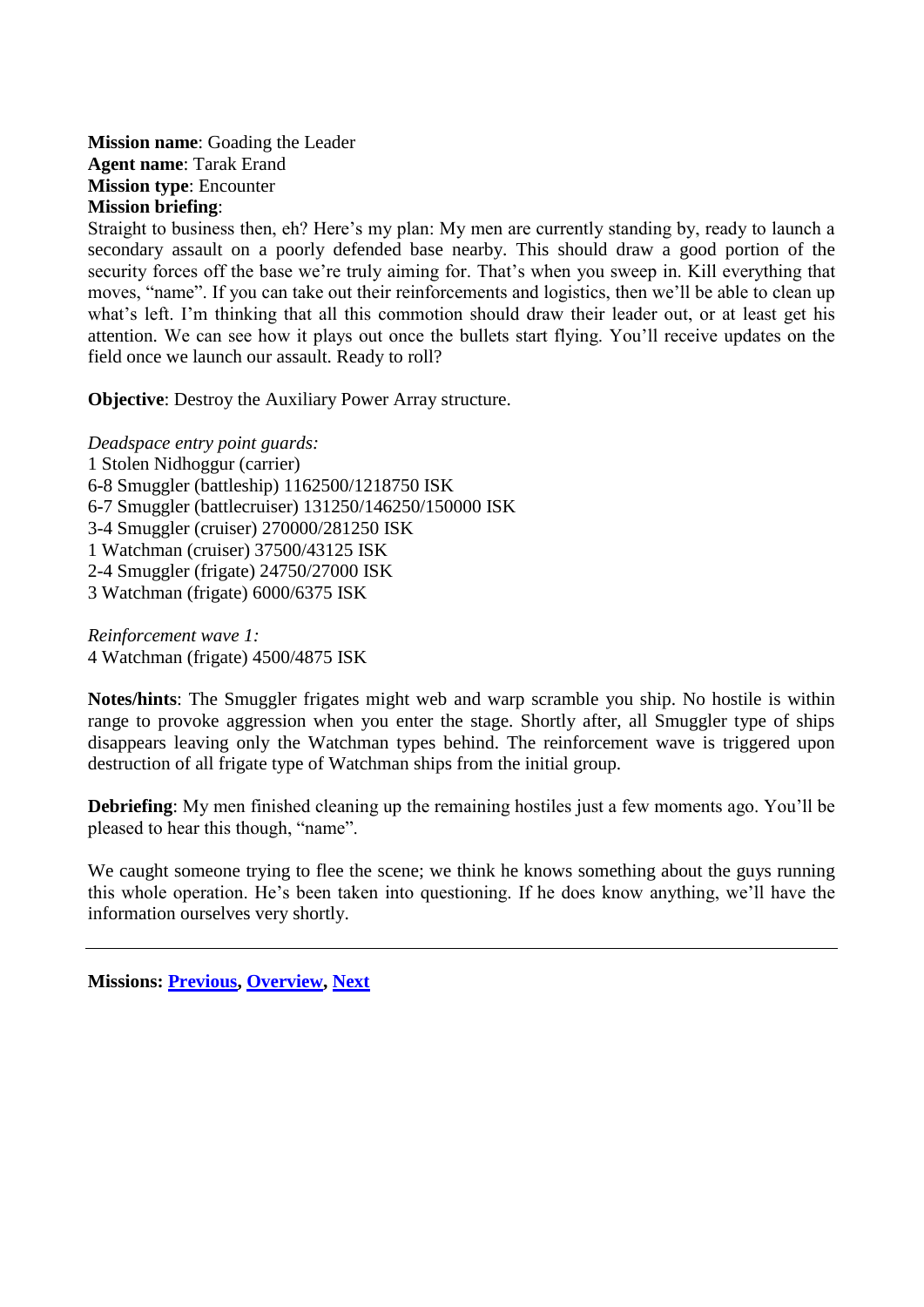<span id="page-33-2"></span><span id="page-33-1"></span><span id="page-33-0"></span>**Mission name**: Going Gallente **Agent name**: Sister Alitura **Mission type**: Courier **Mission briefing**:

Remember the strange datacore you found? We've determined that it must have been made by rogue drones of some kind. I'm sending you to Gallente space, where I've contacted someone who can help you continue this investigation. Her name is Delphine Xarasier, an agent for CreoDron and the daughter of their chief researcher. We've tapped out our other leads for now, which leaves us in need of more information on drones, and she can certainly give you that.

**Objective:** Report to given agent.

**Notes/hints**: None.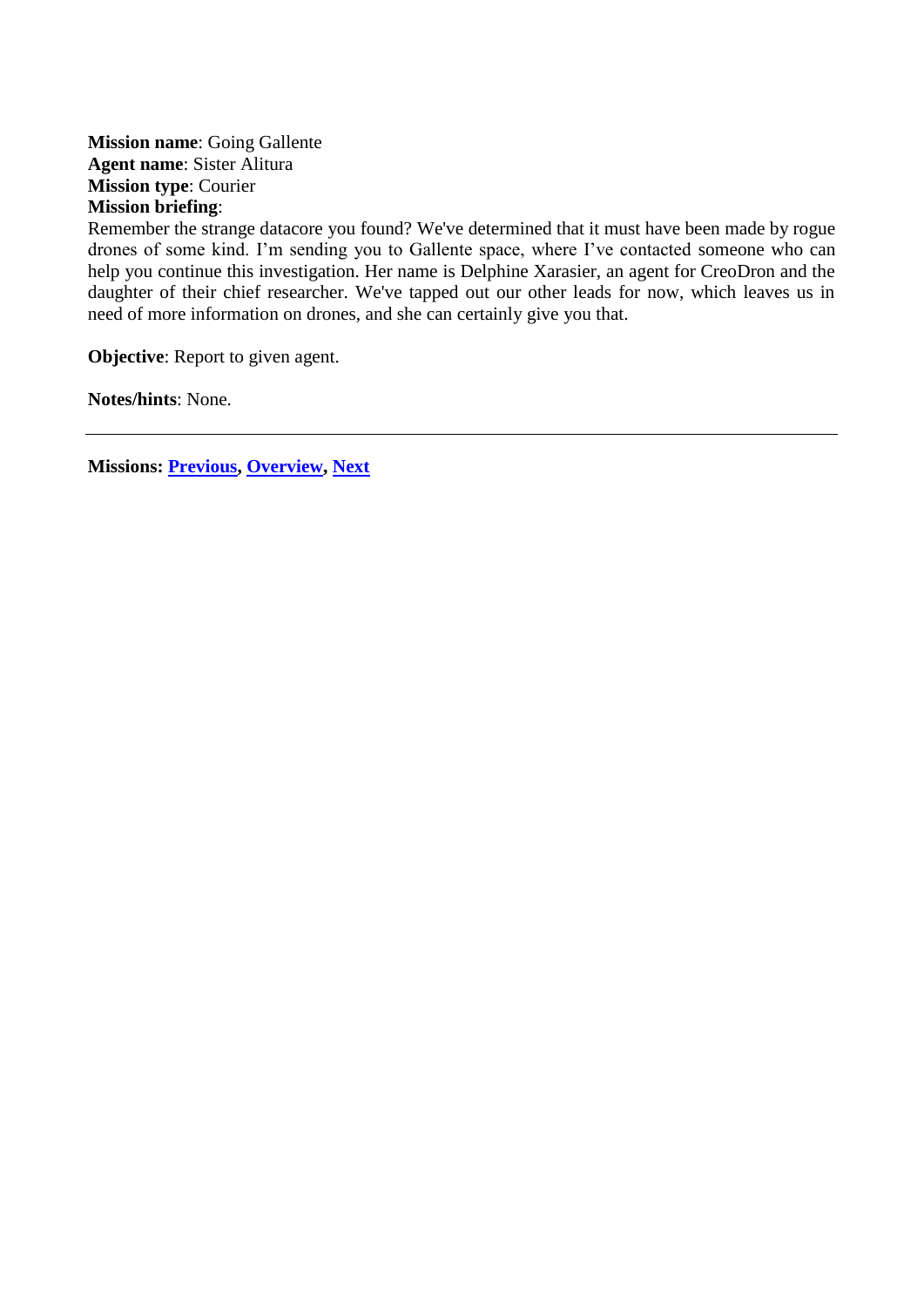### <span id="page-34-1"></span><span id="page-34-0"></span>**Mission name**: House of Records **Agent name**: Immuri Asaka **Mission type**: Courier **Mission briefing**:

The situation has gotten complicated. That current security deployment won't last long against those drones. The local commander, Vitimala, seems happy just to contain the drones, but that only buys the little bastards more time to escape or supplement their numbers.

I need to know more about the commander and why he doesn't seem to know what he's doing. I have a friend name Nachi Koruda working for the House of Records who should have those answers.

Fly over to the achieves facility where she works and return to me with any that might offer some explanations. It isn't glamorous work, but it needs to be done if we want to make informed decisions about how to proceed.

**Objective**: Transport 1 Hidden Data Sheets (1.0 m3) from given destination to agent.

**Notes/hints**: None.

**Debriefing**: This says Vitamala got his position thanks to family connections. Bad news for us.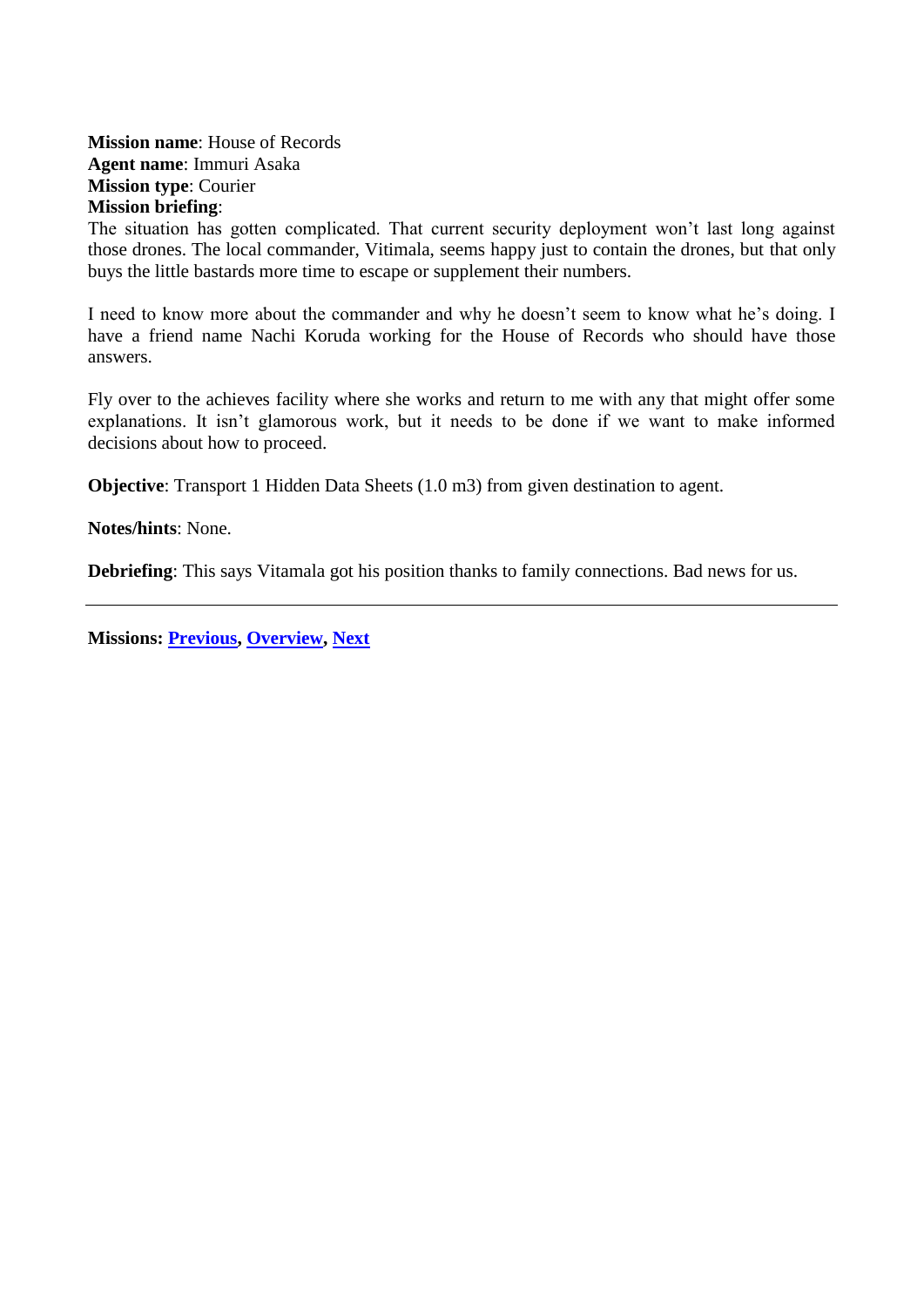<span id="page-35-2"></span><span id="page-35-1"></span><span id="page-35-0"></span>**Mission name**: Hunting the Lieutenants **Agent name**: Tarak Erand **Mission type**: Encounter **Mission briefing**:

That didn't take long. You can't get good mercenaries anymore. They crack before you even get to the fun stuff.

He gave us the names of three lieutenants, supposedly the underlings for the man running this whole operation. If we can capture one of them, then maybe they'll know something about this missing capsuleer of yours. If they don't, they should at least know where we can find their boss.

The lieutenants are supposed to be meeting at a nearby deadspace facility, arranging some kind of "big deal". We have no idea what this could involve; drugs, money, people. It might be anything, but it definitely means some more hired security to deal with. Once you clear the area, we should be able to scan the structures and locate any of the lieutenants, assuming they're still hanging around. Fly by and pick them up. If they refuse to board, pop a few shots off into the facility shields. That usually convinces people you mean business. So, feel like crashing the party, "name"?

**Objective**: Destroy all guards and shoot the Habitation Module structure.

*Deadspace entry point guards:* 7 Mercenary (frigate) 2000 ISK

**Notes/hints**: After destroying all guards you will receive the following message from the agent Tarak Erand:

*"We were scanning the radio chatter of those guys you took out. They were trying to evacuate someone from the Habitation Module. It's vulnerable now without them guarding it, so you can fire a few rounds off into the building. That should flush them out."*

You will also receive this message:

*"No way in hell am I coming with you, egger. You'd best leave here while you still have that pretty ship of yours."*

When opening fire on the Habitation Module the mission is marked as complete and you receive the following message: *"Alright, alright! Stop shooting. I'll come with you!"*

**Debriefing**: Good work, "name". I had a feeling we'd find at least one of them there. We'll take him out back and encourage him to talk.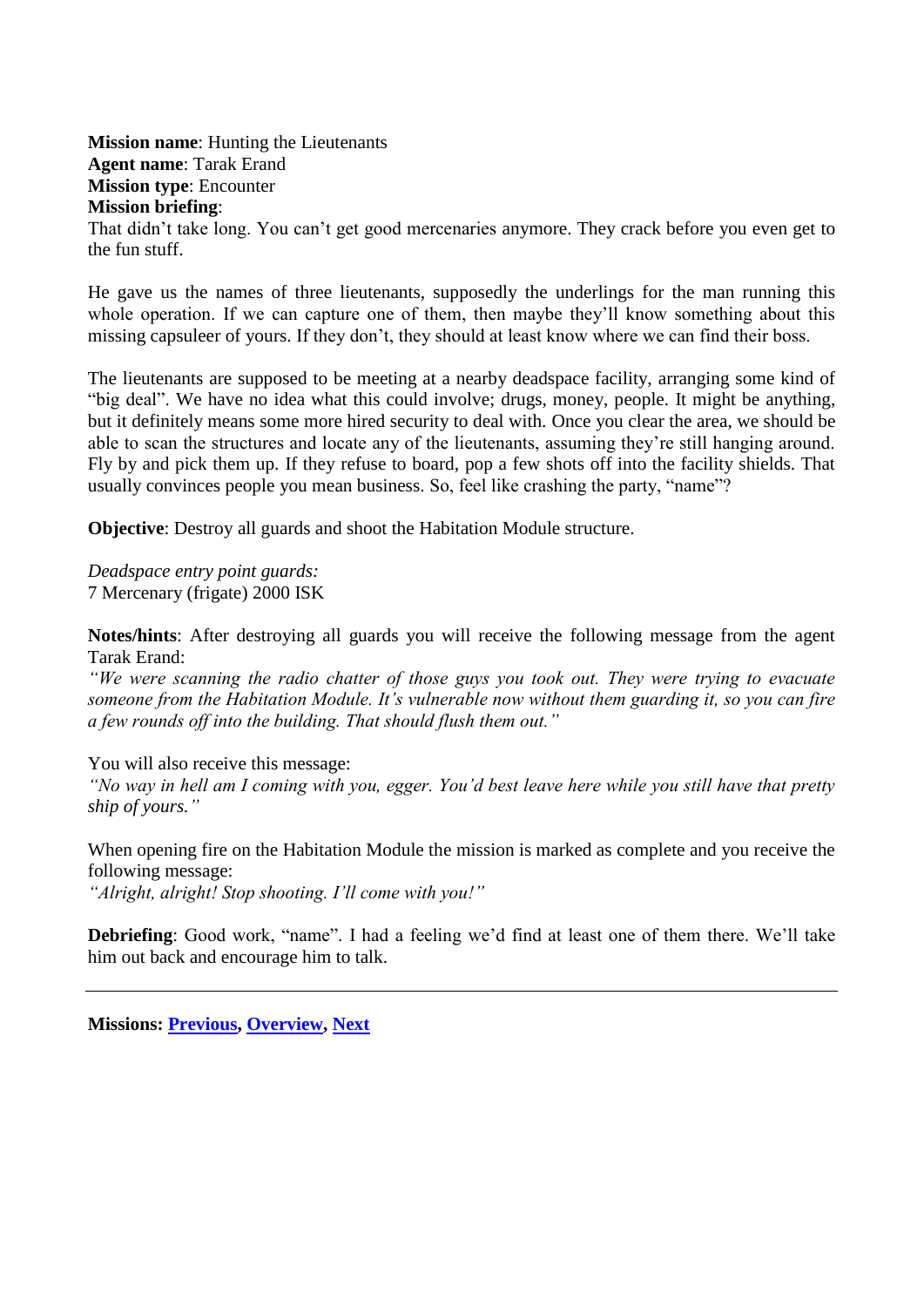**Mission name**: It's Not Over Yet **Agent name**: Sister Alitura **Mission type**: Courier **Mission briefing**:

Dagan was the pilot leading the fleet that the drones first destroyed, and a known terrorist. He was supposed to be dead. It's very important that he is made dead. The Sisters consider this a top priority.

Dagan is heading for a system in Minmatar space. He can't have gone far. I'll connect you with Keita Eslin, Advisor to the Krusual Tribe. She can help you track down Dagan.

I've been to Minmatar space quite a few times myself, "name". It's not so bad there, but just be careful where you wander and what you say. Their way of doing things can be a little rough around the edges at times, but I've also never known a Minmatar to not get a job done. In case you don't know, the Krusual can be a little sly. Just make sure this one looks after your interests, too. Still, I'm sure you can handle yourself.

**Objective:** Report to given agent.

**Notes/hints**: None.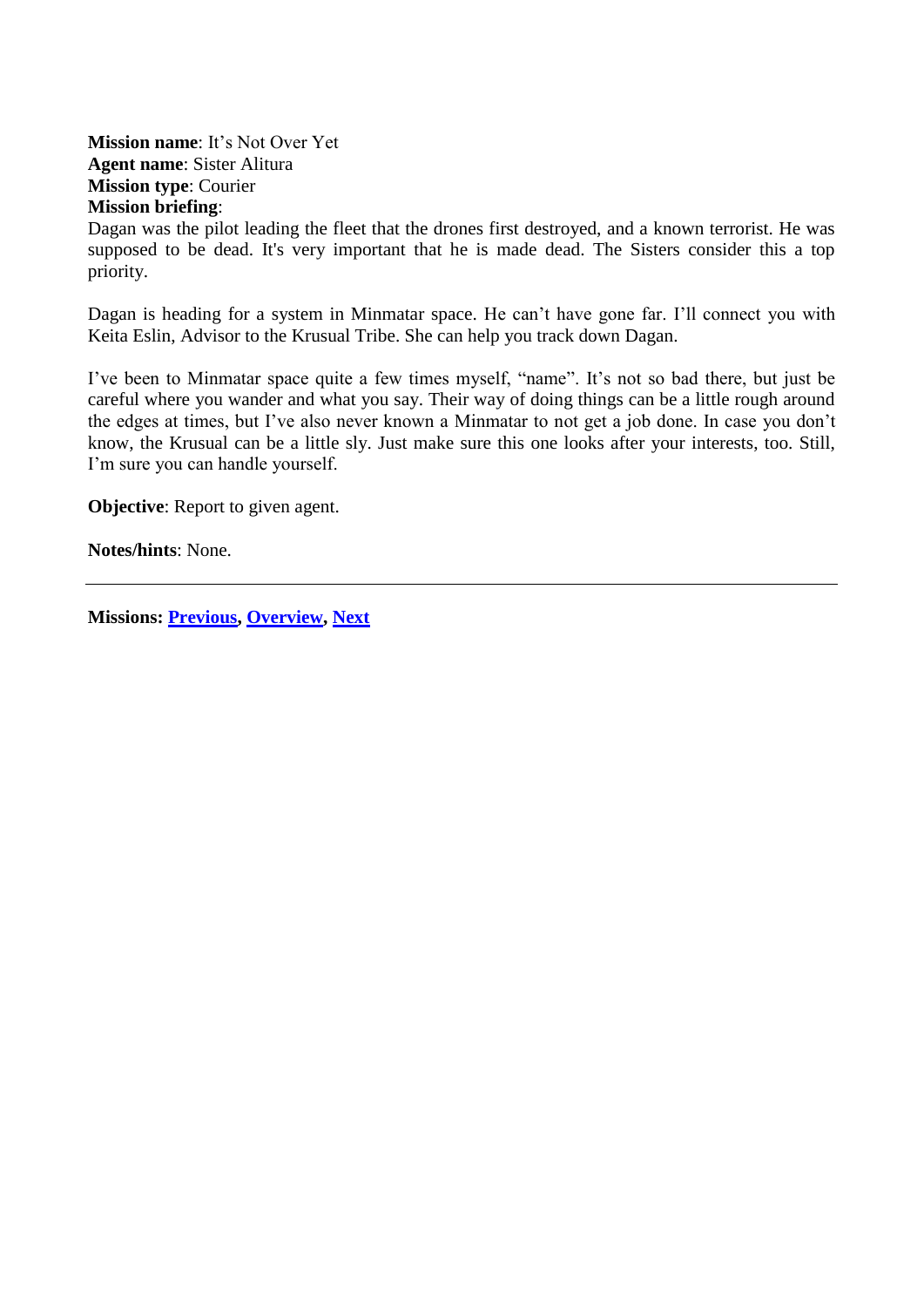<span id="page-37-0"></span>**Mission name**: Jet-Canning a Janitor **Agent name**: Sister Alitura **Mission type**: Encounter **Mission briefing**:

We have another crew member located. The ship's janitor, Nebben Centrien, is stationed at a small outpost. We hope he'll have a lead on where some of the other personnel are recuperating.

In light of what happened to Red, I'd like you to bring him back here once you've found him – for his own safety, you understand.

**Objective:** Provide 1 [Nebben Centrien, Janitor](#page-73-0) (3.0 m3) from Centrien's Shuttle to agent.

*Deadspace entry point guards:* 3 Coreli Spy (frigate) 4500 ISK

*Reinforcement wave 1:* 4 Coreli Scout (frigate) 3750 ISK

**Notes/hints**: The reinforcement wave is triggered by the destruction of all ships in the initial group. Upon destruction of the last guard Centrien's Shuttle will appear, containing Nebben Centrien, and you will receive the following message:

*"Yeah, I know where Aubrei--the ship's cook--was headed, but I'll need a terminal to give you the coordinates. A terminal in a safe station. I'm not stupid."*

**Debriefing**: Give me a moment to input Nebben's data. He's already provided us with good information.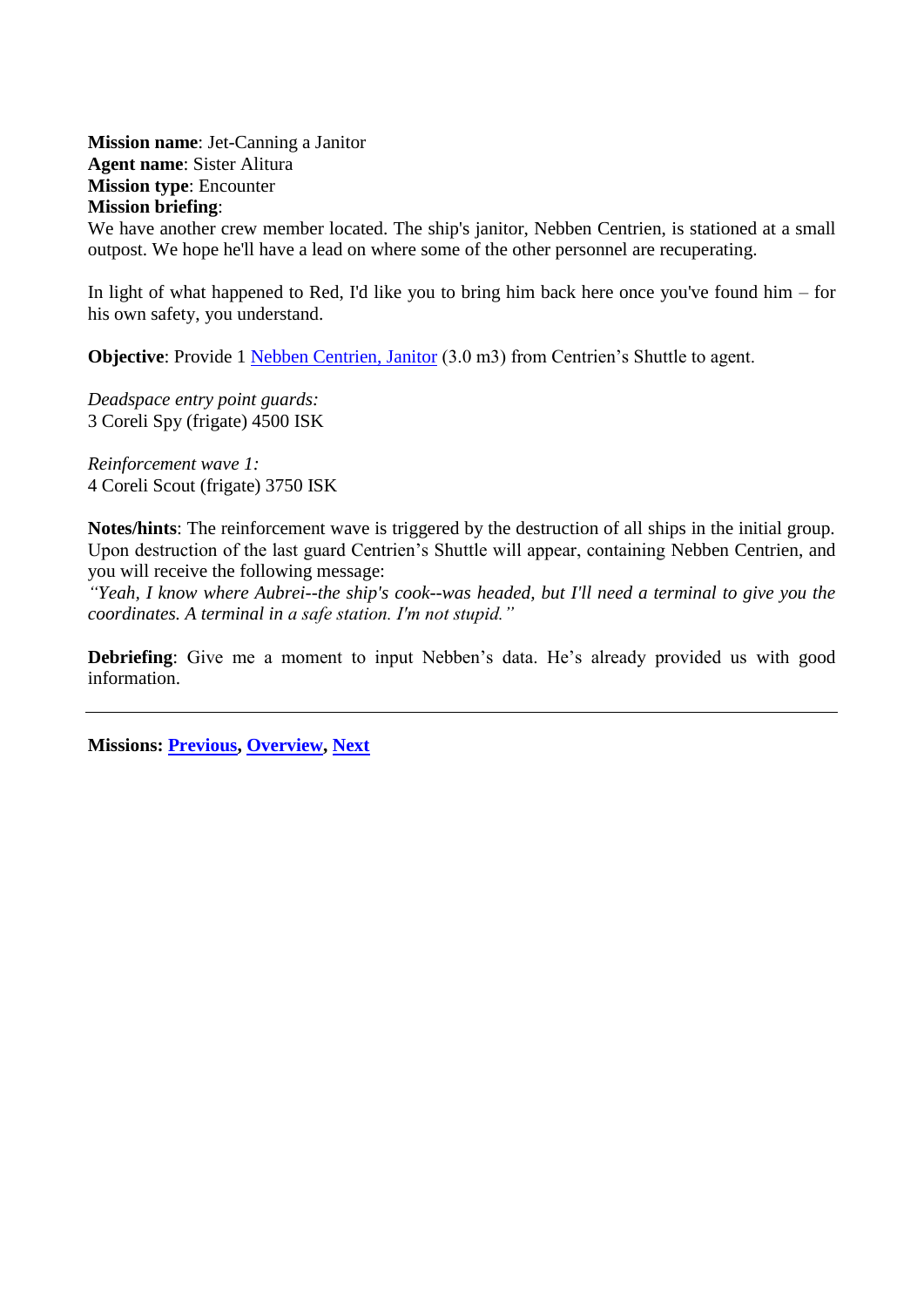<span id="page-38-0"></span>**Mission name**: Lair of the Snakes **Agent name**: Delphine Xarasier **Mission type**: Encounter **Mission briefing**:

I told you I'd help if you helped me. Well, the Serpentis Corporation has just kidnapped one of CreoDron's top minds, Dr. Aspasia Castille. She was analyzing those drone parts that you recovered earlier. The information she has is critical to figuring out what's going wrong with the drones, but the Serpentis aren't going to let her go without a fight. They're planning to take her to their installation at Harerget. I want you to get there first. Destroy their base and the ships guarding it before the transport ship arrives.

**Objective**: Destroy all guards.

*Deadspace entry point guards:* 2 Coreli Spy (frigate) 4500 ISK 2 Coreli Scout (frigate) 3750 ISK 1 Coreli Initiate (frigate) 3000 ISK

*Reinforcement wave 1:* 1 Corelior Infantry (destroyer) 12375 ISK 1 Corelior Soldier (destroyer) 11813 ISK 3 Coreli Watchman (frigate) 6000 ISK

*Reinforcement wave 2:* 1 Corelum Chief Scout (cruiser) 37500 ISK 3 Coreli Patroller (frigate) 6375 ISK

*Reinforcement wave 3:* 1 Serpentis Personnel Transport (industrial) 25000 ISK

**Notes/hints**: Reinforcement waves 1 and 2 are triggered by the destruction of all ships in the previous group. Reinforcement wave 3 is triggered by attacking the Corelum Chief Scout cruiser and will only hang around for a very short while before disappearing again with the following message:

*"Transport Ship Bitis, abort your delivery. Our location is compromised. Move on to secondary site!"*

**Debriefing**: Very efficient, "name". If you're willing to take another job from me, I have more details on the location of Aspasia Castille.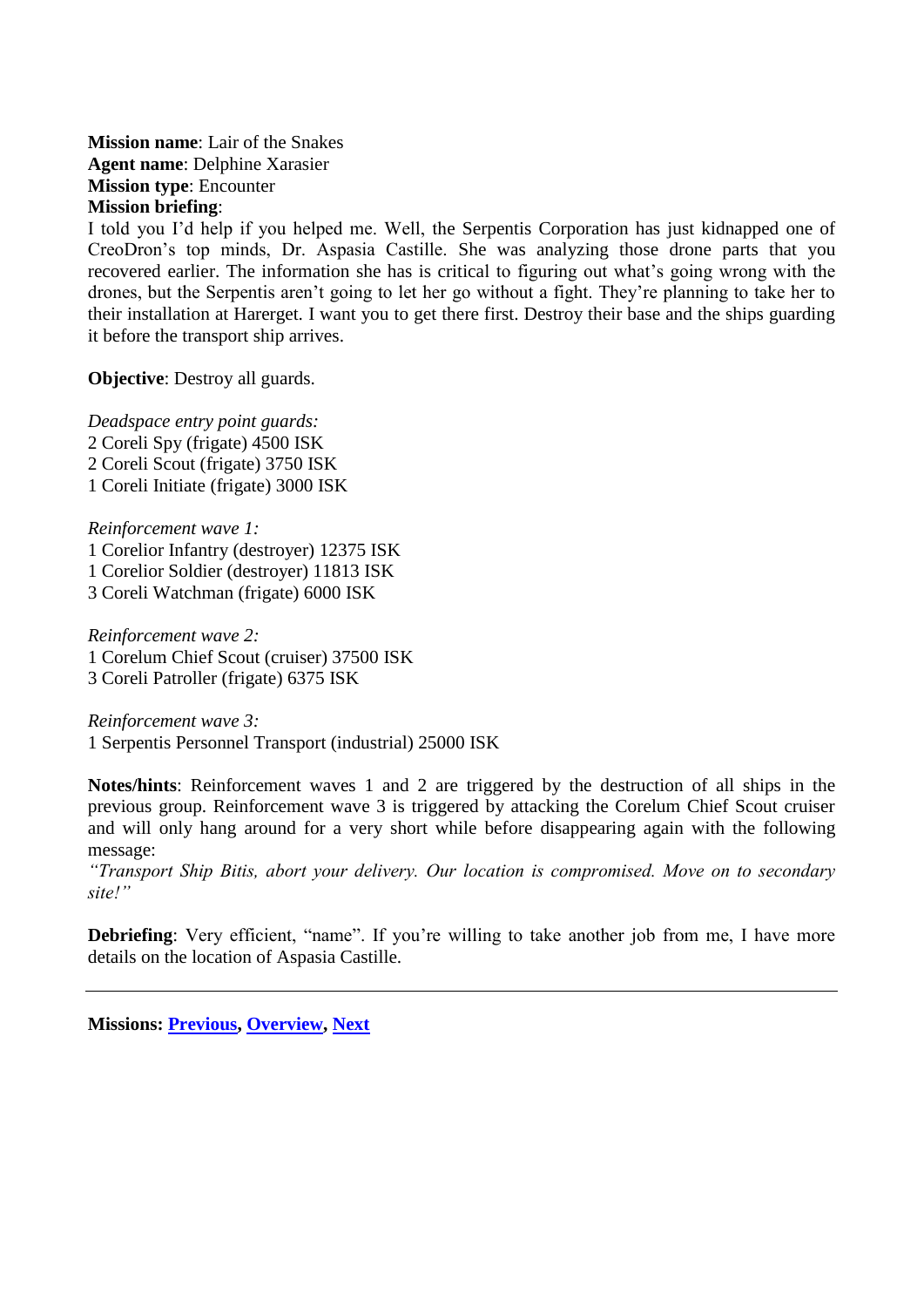<span id="page-39-0"></span>**Mission name**: Marked for Death **Agent name**: Keita Eslin **Mission type**: Encounter **Mission briefing**:

We've been working tirelessly over all the intelligence you delivered to me. A lot of it we already knew, but after some cross analysis, we discovered that there was a particular location that only Lieutenant Kirus and a few others had access to. Kirus caved when he saw we knew the coordinates to his employer's hideout. The guy's alias is Izia Tabar. He's a battle-hardened smuggler baron; CONCORD's wanted him for a long time now.

We have his location, "name". Can we rely on you to end this? I'd expect his place to be well defended, but if we lose him now it all counts for nothing.

**Objective**: Destroy Izia Tabar.

*Deadspace entry point guards:* 5 Mercenary (frigate) 2000 ISK

*Reinforcement wave 1:* 5 Mercenary (frigate) 2000 ISK

*Reinforcement wave 2:* 1 [Izia Tabar](#page-71-0) (frigate)

**Notes/hints**: Reinforcement wave is triggered by destroying one of the ships in the initial group. Reinforcement wave 2 is triggered upon destruction of all ships in wave 1.

**Debriefing**: You have done exceptionally well, "name". Our team will head over to Tabar's compound now and comb the area for further evidence. Get back to me when you are ready for one last assignment. It is about time the Minmatar repaid you for all you've done, and I have some information about how we can make that happen.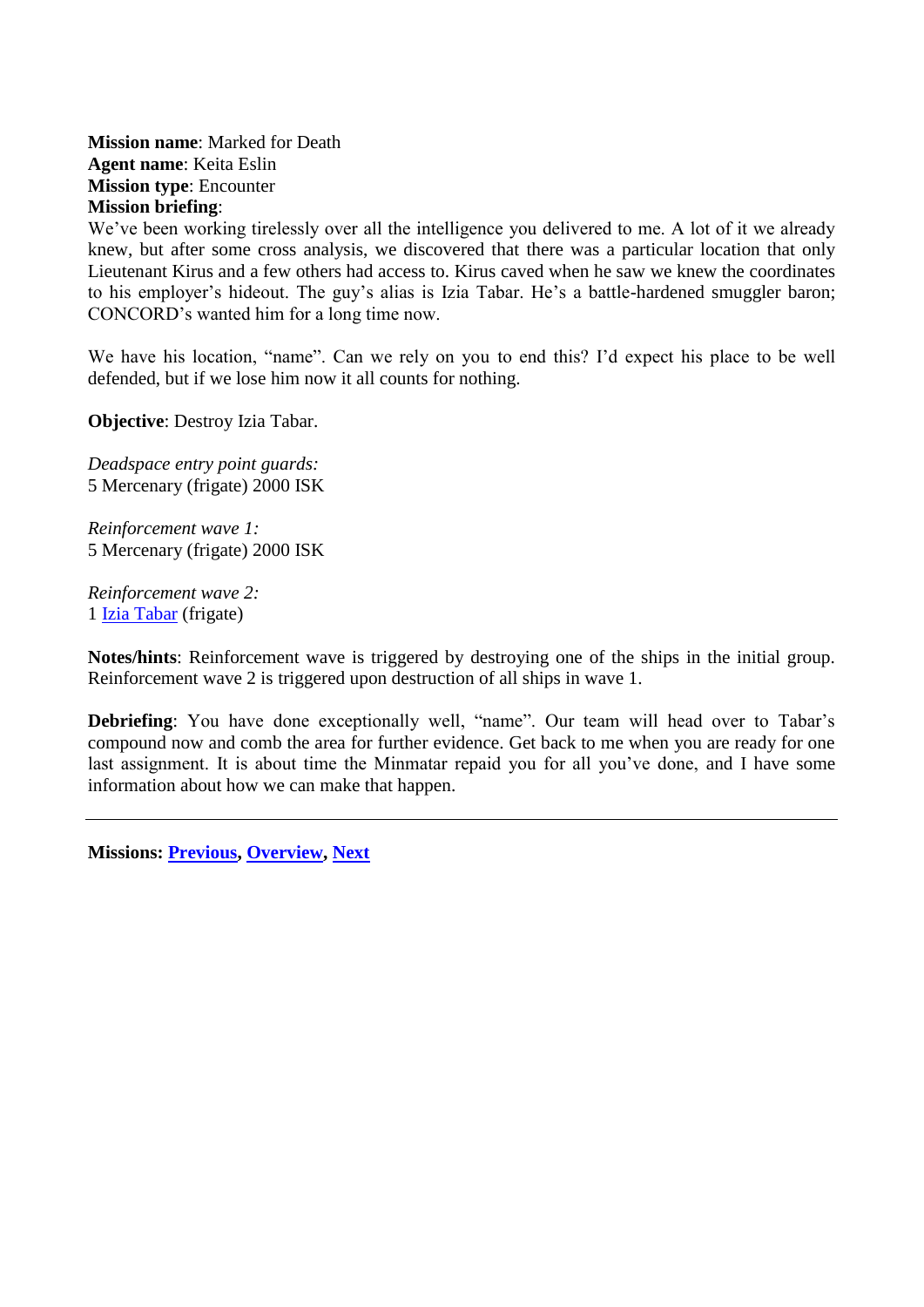**Mission name**: Mercenary Distractions **Agent name**: Immuri Asaka **Mission type**: Encounter **Mission briefing**:

The situation we have is a delicate one. We can't go after Vitamala directly. Even though he doesn't really have a clue about what he's doing, he's too well-connected to displace without good reason. I'd expect this sort of thing from the Gallente, but not in the State. A man achieves rank because of his hard work and dedication, not because his father has friends in the bureaucracy.

Someone else can help with this situation, a true warrior and dutiful servant of the State. The first difficulty is freeing up his schedule. If you can handle that part, I can deal with the paperwork for his reassignment.

He's currently on deployment in a nearby system, busy dealing with a mercenary force we believe to be funded by Guristas Pirates. If you can take out the Guristas ships, then I can arrange to have him reassigned to the drone problem.

**Objective**: Destroy all guards.

*Deadspace entry point guards:*  $3-4$   $\overline{T}$  Pithi Despoiler (frigate) 6375 ISK └ Pithi Despoiler (frigate) 6000 ISK

**Notes/hints**: None.

**Debriefing**: I'm pleased to inform you that everything went smoothly with the transfer. One of the first things our new commander did was to request frigate and cruiser backup for his fleet. They should be capable of defending themselves if the drones try to fight their way out.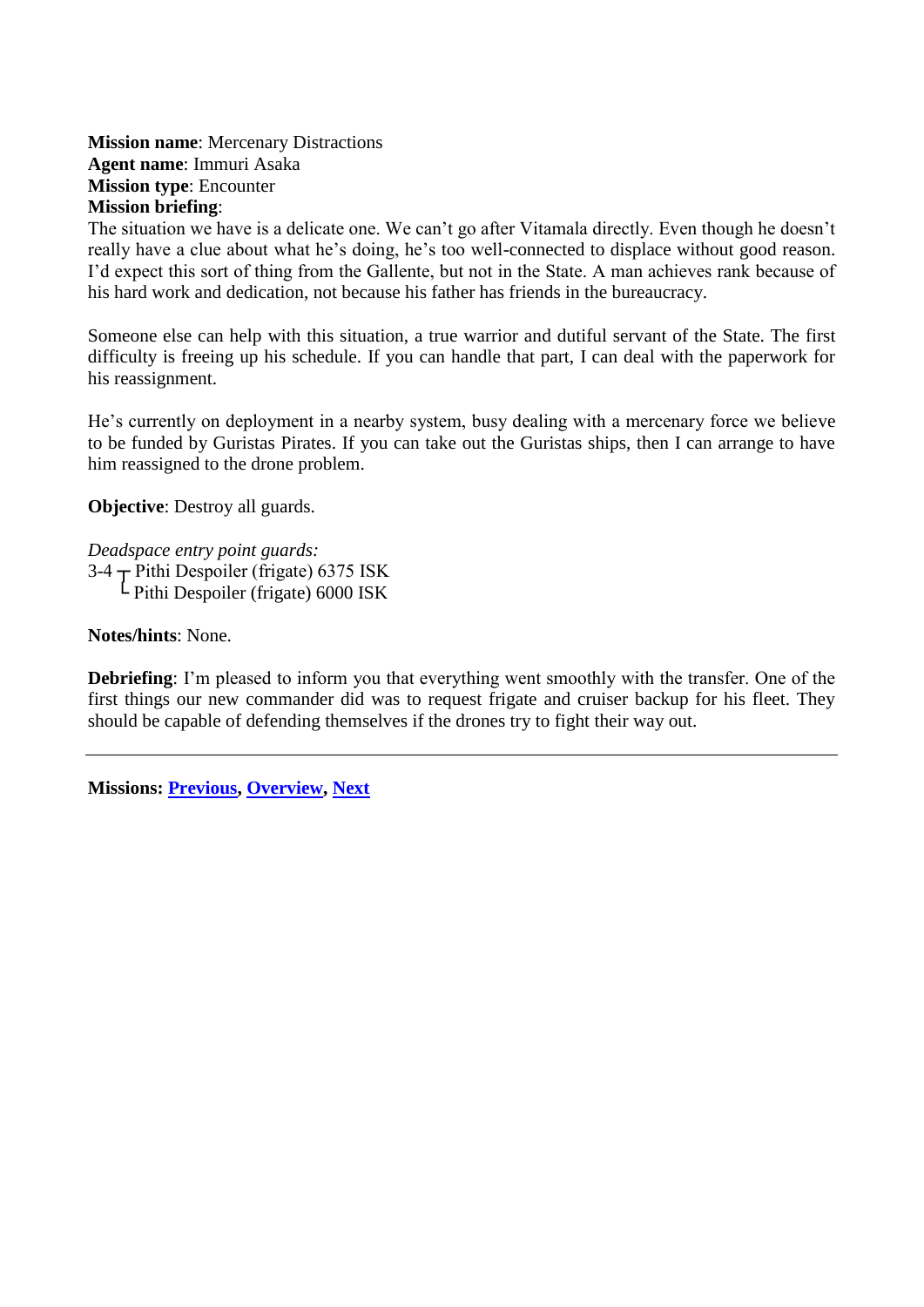## <span id="page-41-0"></span>**Mission name**: Nature Pictures **Agent name**: Sister Alitura **Mission type**: Courier **Mission briefing**:

I have a plan to help us track the rogue drone down. Up until now, we haven't had a chance to get a good look on the damned thing. The good news is that one of my Sisters was able to get holopics ands scans of the drone that will help us track it down. The bad news is that she's doing missionary work near Guristas space. She can't broadcast the data to us without raising suspicion from the pirates, so she's going to leave a canister as close to the edge of their space as she can. I need you to get that data and bring it back to me.

**Objective**: Transport 1 Encoded Data Transmission (50.0 m3) from given destination to agent.

**Notes/hints**: None.

**Debriefing**: You continue to surprise me, "name". Give me a moment to process this data, and then we can discuss our strategy.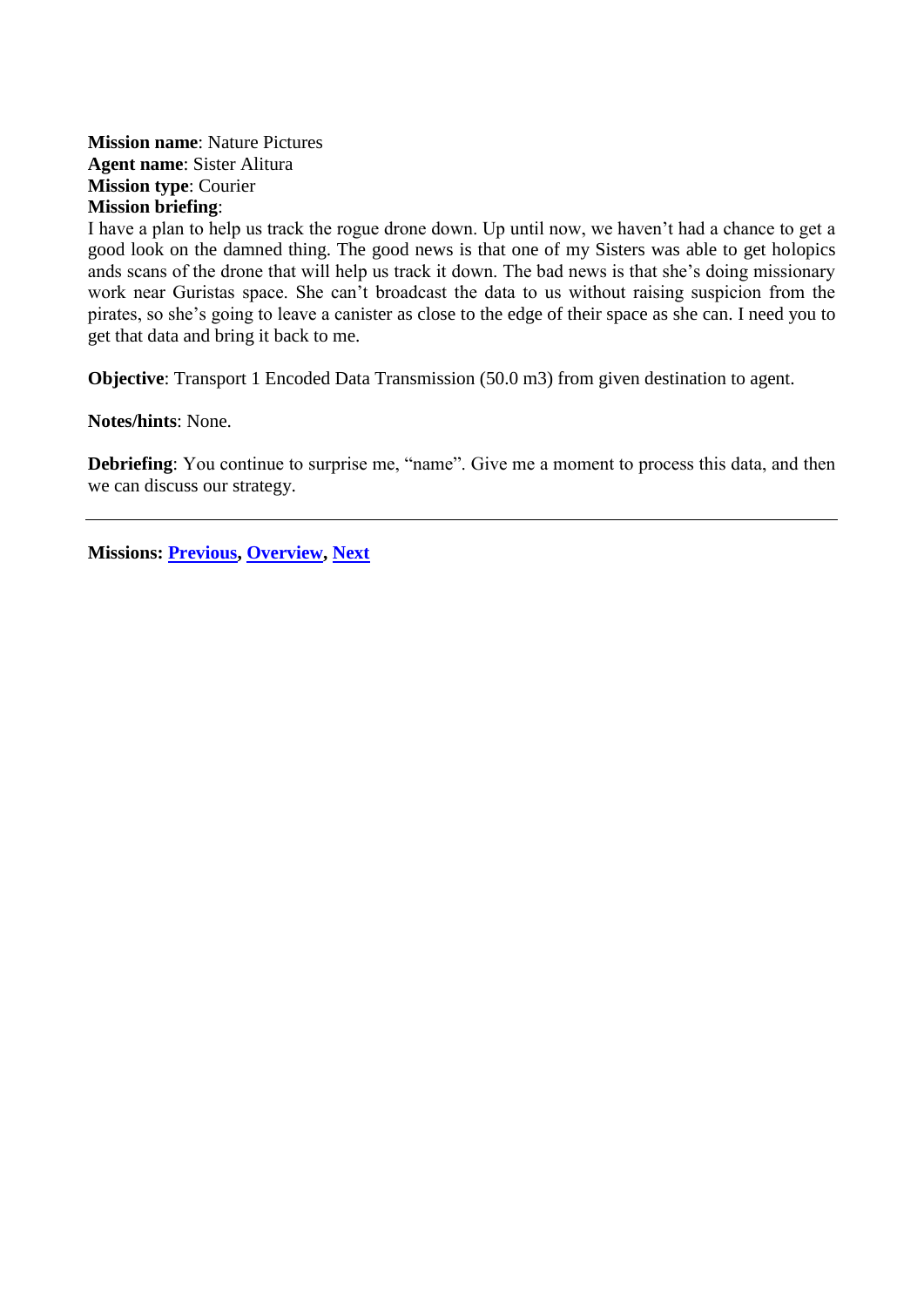<span id="page-42-0"></span>**Mission name**: New Friends **Agent name**: Dovirch Anselm **Mission type**: Courier **Mission briefing**: You have proven you respect our ways. My lord now believes he can trust you.

Yes, we know Dagan, and of your hunt for him. My lord hired him as a tutor for Mistress Mizara some ten years ago. Though my lord fancies himself a skilled pilot, he is very much of old Amarr stock. He wished the mistress to be better educated in the newly emerging technologies and political realities than he. Dagan proved a remarkable teacher. Sadly, he and Lord Taphos had a falling out after the coronation of Empress Sarum. There was an altercation, and both Dagan and the mistress fled.

I do not know where Dagan himself is, but I do know the man who brought Dagan to my lord's attention: an archaeologist of some respect, by the name of Doctor Canius. You'll find him at the location provided. Be warned: he surrenders nothing for free.

**Objective:** Report to given agent.

**Notes/hints**: None.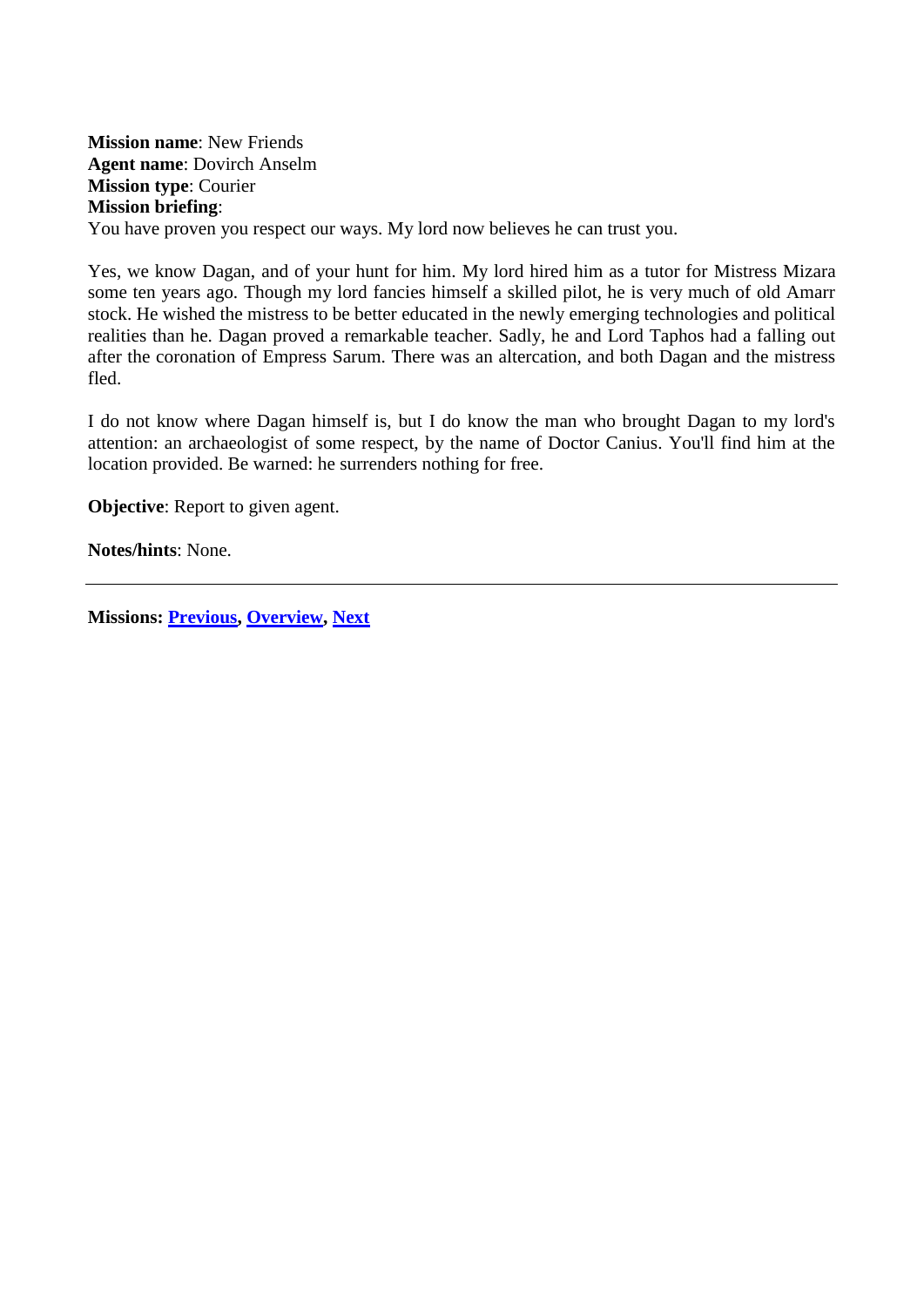<span id="page-43-0"></span>**Mission name**: Of Interest **Agent name**: Tevis Jak **Mission type**: Encounter **Mission briefing**:

Yeah, I picked up the crew that outlived that explosion – pretty massive, whatever it was. I'll see if I can track down the facilities they were sent to if you can do me a favor.

A bunch of pirates have been scavenging the explosion site. Go and take them out for me. It shouldn't be too much trouble for a capsuleer, and you might even find some extra information. Hell, you can probably get it done in the time I'll need to look up the rest of this data. Damn legacy systems…

**Objective:** Provide 1 [Strange Datacore](#page-74-0) (0.1 m3) to agent.

*Deadspace entry point guards:* 2 Corpii Worshipper (frigate) 3750 ISK

*Reinforcement wave 1:* 3 Corpii Upholder (frigate) 4875 ISK

*Reinforcement wave 2:* 4 Corpii Worshipper (frigate) 3750 ISK

**Notes/hints**: Each reinforcement wave is triggered by the destruction of all ships in the previous group. Destroying the last ship will make it drop the Strange Datacore and you will receive the following message from the agent Tevis Jak:

*"My sensors are picking up a strange bit of tech that just dropped in that can. Open the can, take the item, and bring it to me."*

**Debriefing**: Ah, you're done. Good timing.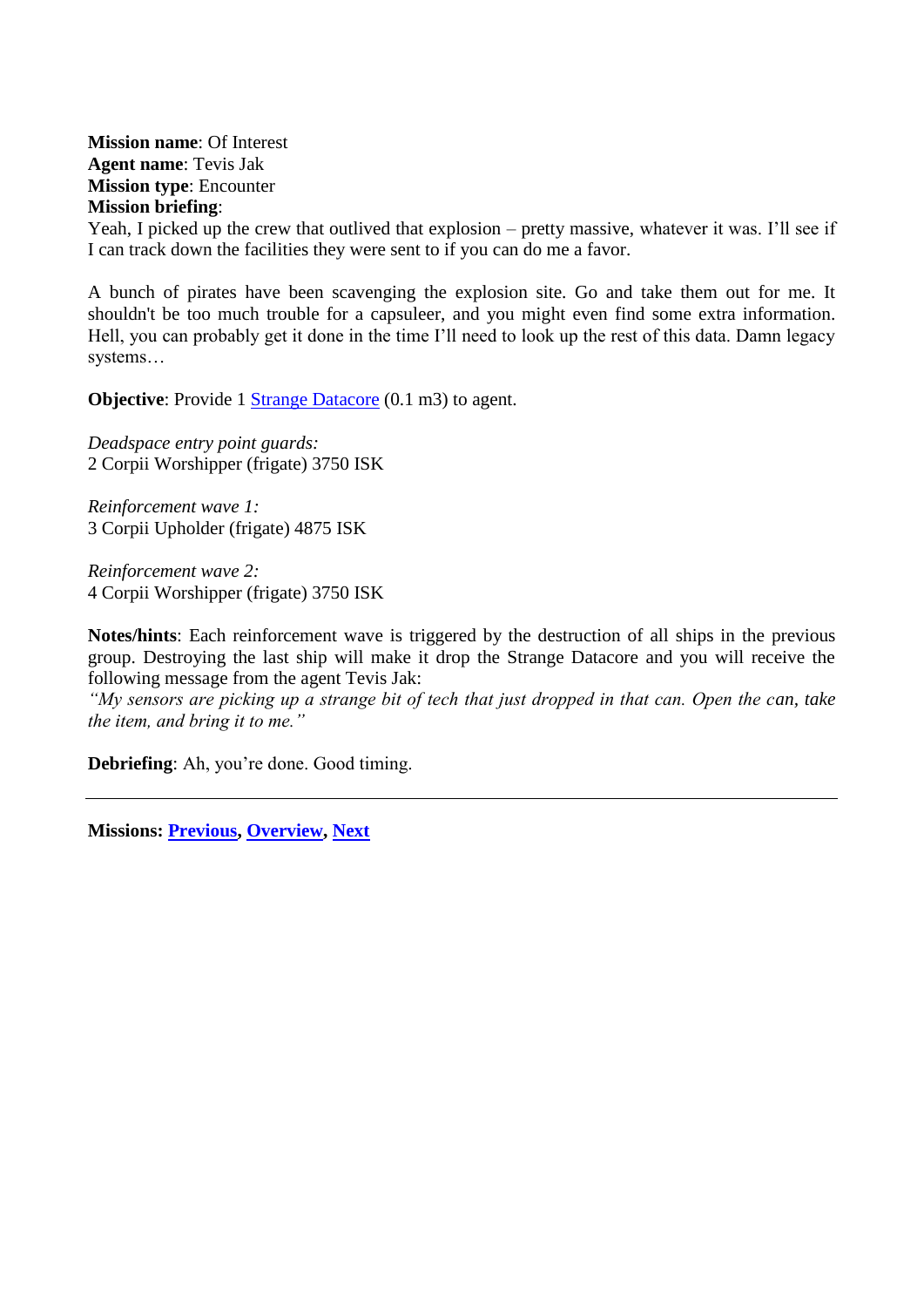<span id="page-44-0"></span>**Mission name**: Of Quiet Night Long Past **Agent name**: Doctor Canius **Mission type**: Encounter **Mission briefing**: You've done me a solid, so I'll return the favor.

A few years ago Lord Taphos tried to hit me up to tutor his new miracle girl. I declined, but pointed him to Dagan. Dagan was holed up in this monastery at the time, part of some weird hermitage. So I introduced them, thinking nothing of it. Then I start hearin' rumors about how friendly dagan is with Mizara. This doesn't go well with Taphos, particularly if you also believe what they say about Taphos and Dagan. Dagan was driven off, and truth told that's what proberly turned Mizara against Taphos right then. So taphos wants to keep a tight lid on the whole affair himself, keep the rumors still.

So that's his character history. Hope you wrote all that down. Nah, I don't care. There's no test or anything.

But what did Dagan do after? I honestly don't know, but five will get you ten that it has something to do with his life before Taphos. This is the location of the monastery he stayed at. It's been abandoned for some time. I wouldn't be surprised if scavengers have moved in. Go reclaim the hell out of that place, and I'm sure you'll find something useful.

**Objective:** Provide 1 [Strange Coded Document](#page-74-1) (0.1 m3) to agent.

*Deadspace entry point guards:* 8 Scavenger (frigate)

**Notes/hints**: Last guard destroyed drops the Strange Coded Document.

**Debriefing**: Good job cleaning those guys out. I wouldn't worry about ramifications of slaughtering some godless scavengers. The first rule of any good reclaiming is it's about souls, not bodies. You just happen to have a lot of the latter left over.

Now, let's have a look at that document you found.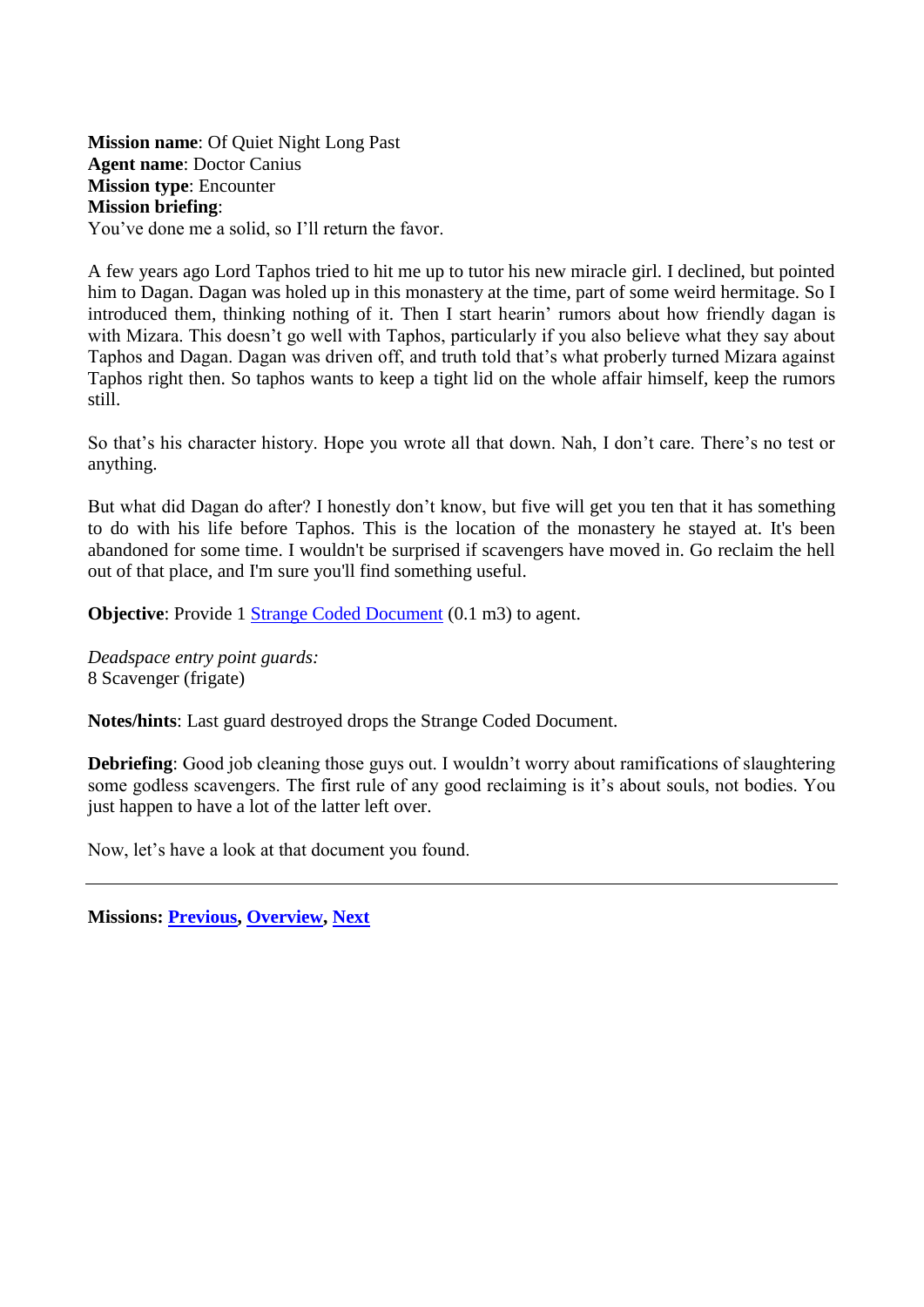<span id="page-45-0"></span>**Mission name**: Our Man Dagan **Agent name**: Multiple options (Adani Yusev, Brus Colterne, Kitar Ang, Lear Evanus) **Mission type**: Encounter **Mission briefing**: Adani Yusev: We are ready when you are. My forces will disarm the station. Engage Dagan and retrieve him from his pod.

## Brus Colterne:

## Kitar Ang:

Lear Evanus: Shall we begin?

While we regret the need to trouble an Imperial citizen, we imagine that confession was good for his soul. We have dispatched an assault group to eliminate his allies. They will clear your way so that you may strike Dagan down.

**Objective:** Provide 1 [Dagan](#page-70-0) (1.0 m3) to agent.

*Deadspace entry point guards:* 1 Dagan (cruiser) 202500 ISK 3 Amarr/Caldari/Gallente/Minmatar Navy Cruiser (cruiser) 10 Dagan's Escort (frigate)

**Notes/hints**: This mission can be obtained from four different agents (those listed). This affects the mission briefing and debriefing as well as the type of Navy Cruiser encountered in the mission.

Shortly after you enter the stage all Navy Cruisers and 7 of the Dagan's Escort frigates will be destroyed, leaving you with only 3 frigates and Dagan to handle. Dagan has very strong defensive capabilities and can be difficult to take on as a solo rookie pilot; getting help from another pilot can be needed.

## **Debriefing**:

Adani Yusev: You set a fine example. We will show reels of the fight in corps academy for years.

#### Brus Colterne:

Kitar Ang:

Lear Evanus: Rarely is the wrath of God demonstrated in such fiery terms. Congratulations, pilot.

**Missions: Previous [\(The Amarr Commander,](#page-56-0) [The Caldari Commander,](#page-57-0) [The Gallente](#page-58-0)  [Commander,](#page-58-0) [The Minmatar Commander\)](#page-59-0), [Overview,](#page-5-0) [Next](#page-26-0)**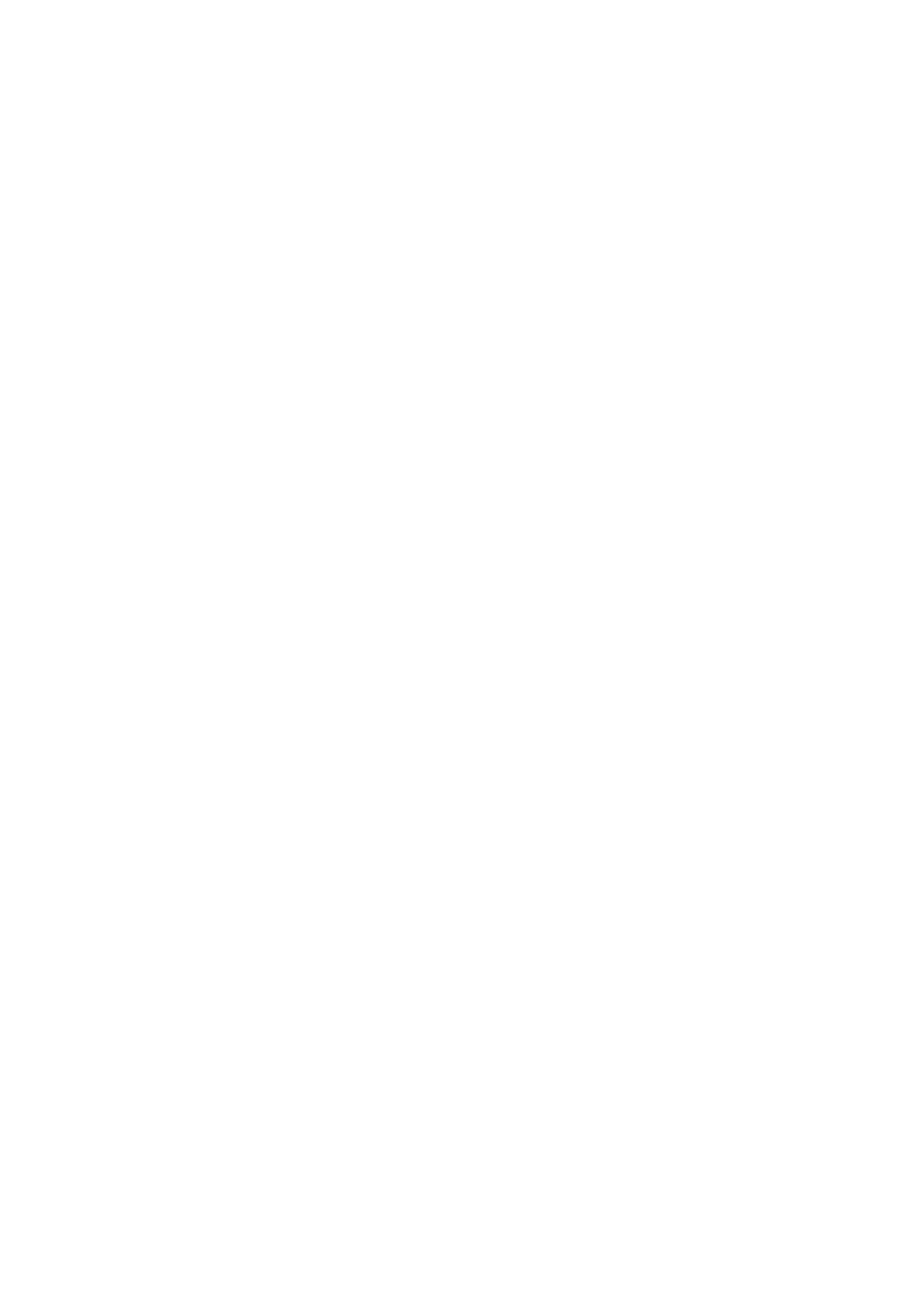<span id="page-47-0"></span>**Mission name**: Passive Observation **Agent name**: Immuri Asaka **Mission type**: Encounter **Mission briefing**:

We've been dealing with the same drone corruption described by Xarasier. We've managed to contain the contaminated ones inside a deadspace pocket, but that's only a temporary solution.

I need you to scout the situation personally. I've been trying to get updates from my colleague in the field, but apparently she is having trouble getting clearance for outside communication. Fly over there and make sure the drones are still adequately contained. If they aren't, report back to me. Do not enter into any confrontations with the security forces attempting to contain the drones. Am I clear?

**Objective:** Scout the given destination.

*Deadspace stage 1 guards:* 6 Caldari Navy Battleship (battleship) 2 Infester Alvi (frigate)  $6$   $\rightarrow$  Belphegor Apis (drone)  $\mathsf{\mathsf{L}}$  Mammon Apis (drone)

**Notes/hints**: The Caldari Navy battleships are friendly unless fired upon. The rogue drones are too far away to provoke aggression. Upon approaching the Drone Hive structure the mission will complete and you will receive the following message:

*"Arriving out of warp it becomes immediately clear that whoever is handling security has little idea how to fight drones. Battleships patrol on the fringe of the swarm, seemingly oblivious to just how vulnerable they are without proper support from smaller vessels."*

**Debriefing**: Then it's as I feared. Thank you for the report, "name". I'll need you again in just a moment, if you're still free to work.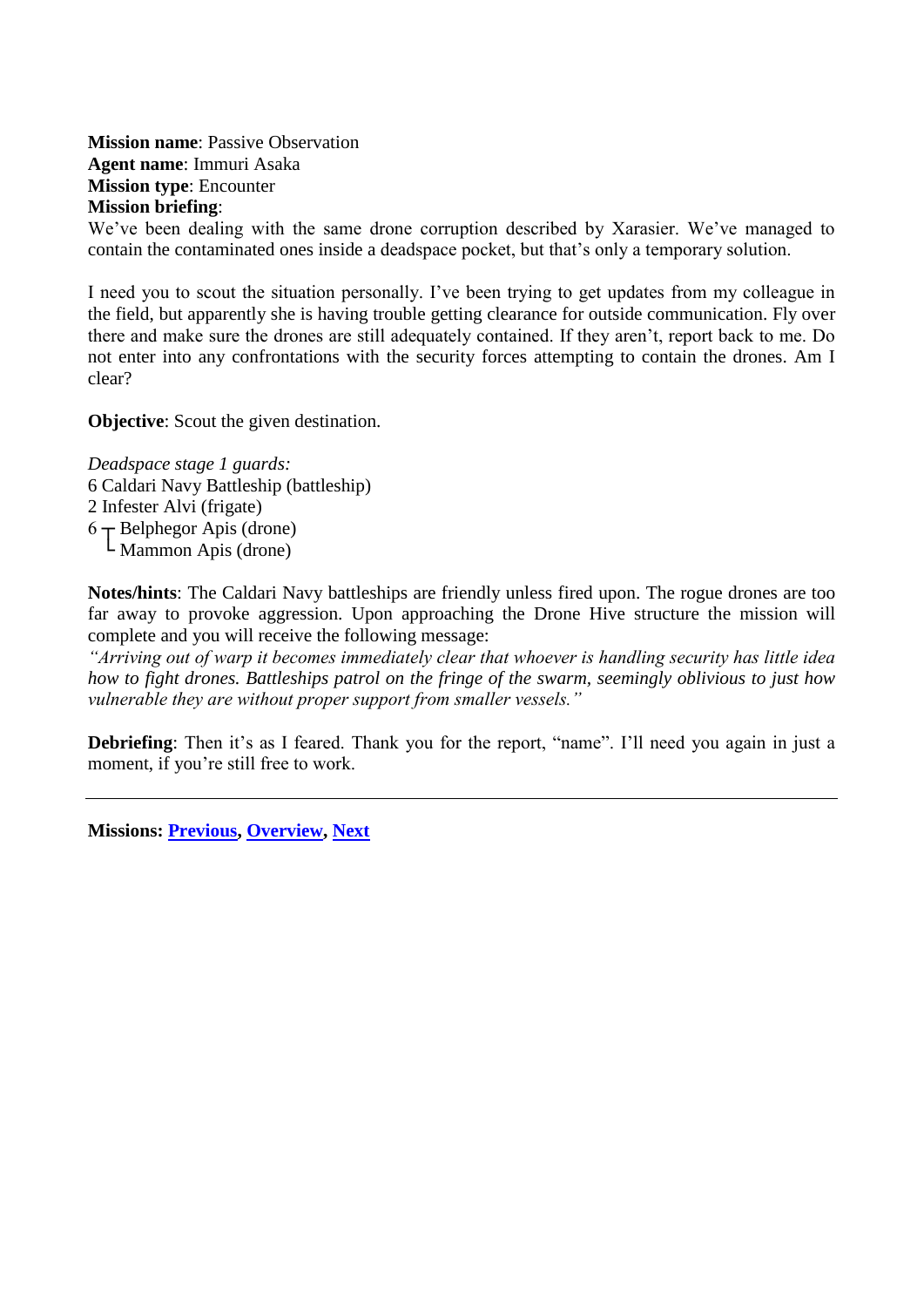**Mission name**: Planting the Body **Agent name**: Sister Alitura **Mission type**: Encounter **Mission briefing**:

Yes, the body's done. I had the techs at the cloning lab imprint Wolf Burgan's DNA on one of their blank slabs of biomass. If you were to take a tissue sample, it would come back as one hundred percent Wolf Burgan. Of course, the slab is completely inert and only vaguely human-shaped, but that won't be a problem once we blow it up.

There's a small outpost that the Serpentis are convinced Wolf is hiding out in. Take the body and fly it to the outpost. Kill the Serpentis if you feel like it. You're going to place the fake body in the outpost, then fly away. This will activate the timed explosives Burgan planted.

To any observer it should look like you swooped in and took out Burgan yourself, and the charred body with his DNA should sell it.

**Objective**: Place 1 [Wolf Burgan's Body Double](#page-76-0) (1.0 m3) in the Wolf Burgan Hideout structure.

- *Deadspace entry point guards:*
- 1 Corelior Soldier (destroyer) 11813 ISK
- 2 Coreli Protector (frigate) 9000 ISK
- 2 Coreli Safeguard (frigate) 7875 ISK
- 4 Coreli Patroller (frigate) 6375 ISK
- 3 Coreli Watchman (frigate) 6000 ISK

*Reinforcement wave 1:* 1 Corelum Chief Spy (cruiser) 43125 ISK 3 Coreli Agent (frigate) 4875 ISK 1 Coreli Spy (frigate) 4500 ISK

**Notes/hints**: You are granted the Body Double upon acceptance of the mission. The reinforcement wave is triggered upon placing the Body Double in the Hideout structure.

**Debriefing**: I'm surprised it actually worked. Burgan says the Serpentis bought it. He's ready to help us out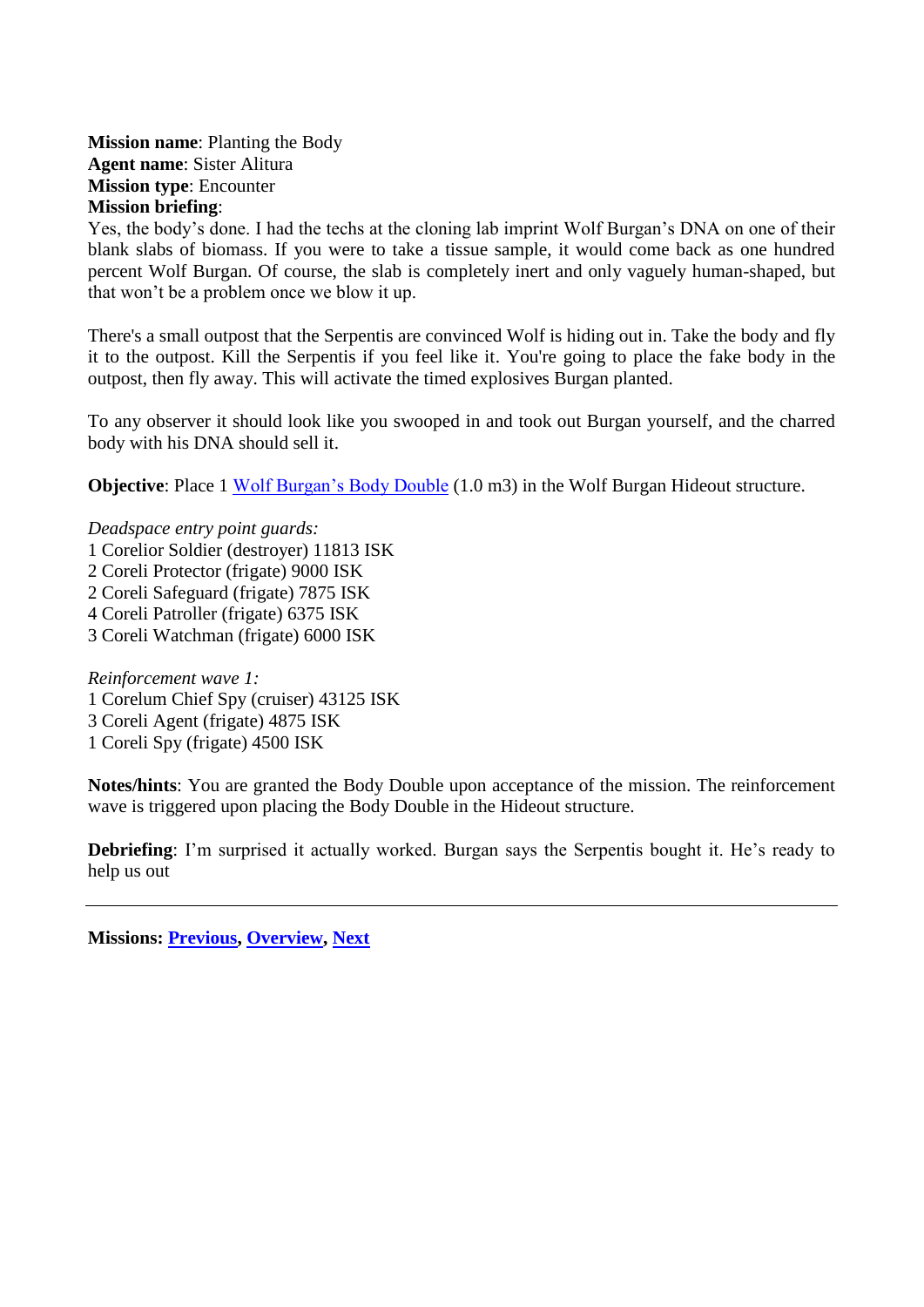<span id="page-49-0"></span>**Mission name**: Recovery **Agent name**: Doctor Canius **Mission type**: Encounter **Mission briefing**: Dead, is she? Damn. I was fond of her, and not in Taphos's way, mind you.

Yeah, I know. "He was purely her protector and patron, to mold her and shape her for a life of dedicated service to God and Empire." Listen, I've been studying human history for a long while, and a platonic patronage between a "Lord" and "Mistress" hasn't happened since the time when the Reclaiming just involve stabbing our heathen neighbors with pointy sticks. But if that was all that was goin' on, nobody would fuss.

But that's enough story-time for now. You want more; you'll have to do somethin' for me. Hell, you don't want to hear more; you still have to do somethin' for me. Don't worry, it's real simple.

There's a dig site a little ways from here: a small cluster of asteroids, containing artifacts from some of the first Amarr space lanes. I know there's at least one good piece left, but every time I hire a team, they get driven off by pirates. All you have to do is go in, get that artifact, and return it to me without dying.

**Objective**: Provide 1 [Mysterious Statue](#page-72-0) (1.0 m3) from the [Ancient Tomb Dig Site](#page-69-0) structure to agent.

*Deadspace entry point guards:*

- $1 -$ Corpum Arch Engraver (cruiser) 43125 ISK
- └ Corpum Arch Reaver (cruiser) 37500 ISK
- $1-2$   $\rightarrow$  Corpior Friar (destroyer) 14625 ISK
	- └ Corpior Converter (destroyer) 11813 ISK

*Reinforcement wave 1:*

 $1 -$ Corpii Collector (frigate) 6375 ISK └ Corpii Seeker (frigate) 6000 ISK

**Notes/hints**: You will be granted 1 Civilian Analyzer (5.0 m3) upon acceptance of the mission. This type of Analyzer requires no particular skill to operate. This, or any other type of Analyzer module, can be used to allow access to the Ancient Tomb Dig Site structure. The reinforcement wave is triggered upon attacking one of the destroyer type of ships from the initial group.

**Debriefing**: Blood Raiders? You're lucky you lived. They're psychotic and blood thirsty, literally. Their sect believes purity can only be reached by consuming blood, and clone blood is purest of all. I'm afraid that makes you Capsuleers their favorite snack.

But you're alive, and you've got the artifact, so we're good.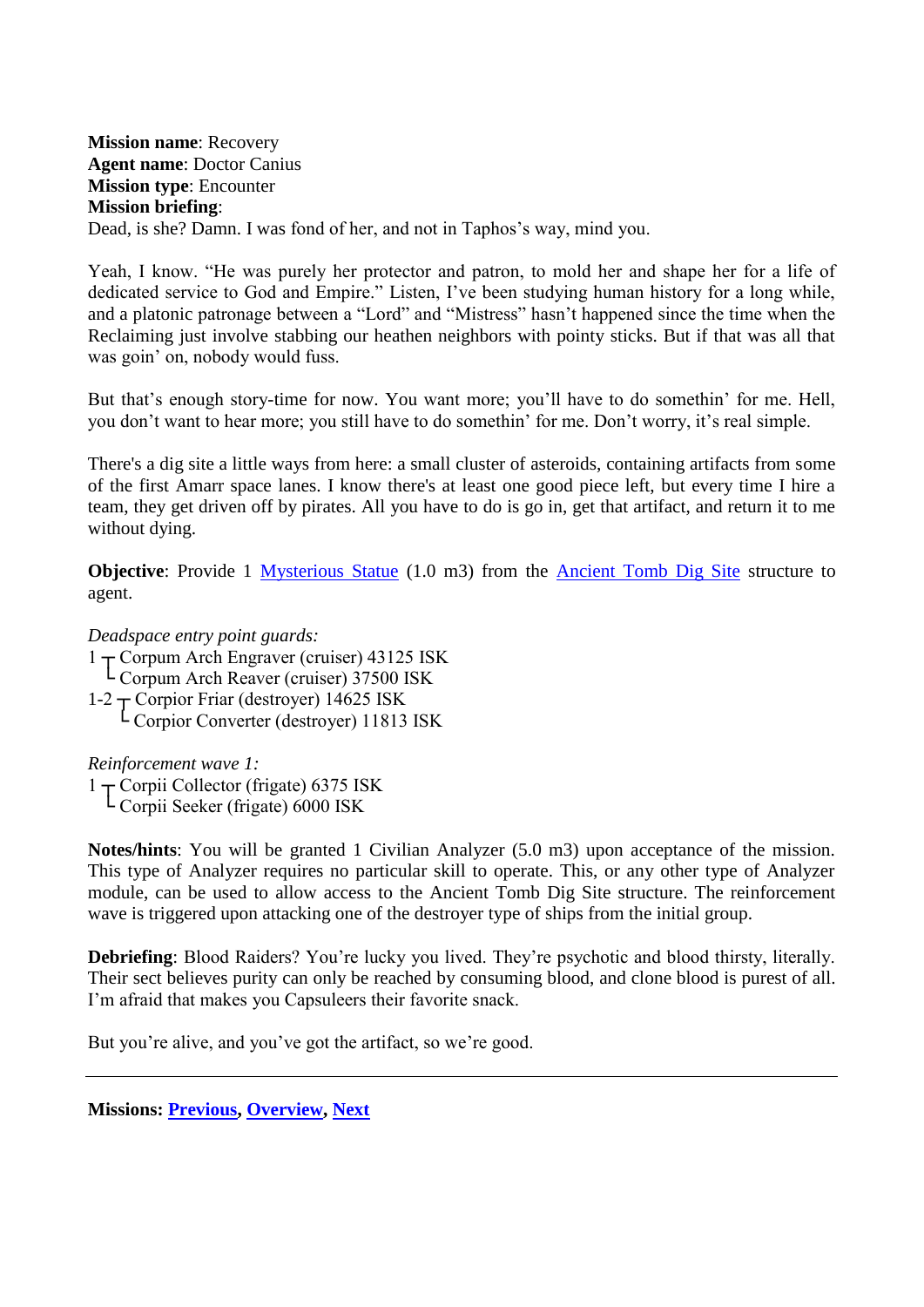<span id="page-50-0"></span>**Mission name**: Rendering Assistance **Agent name**: Delphine Xarasier **Mission type**: Encounter **Mission briefing**:

A recently established colony still depends on Federation support for items they can't produce yet. Their last shipment of medical supplies was lost en route, and we think it may be due to rogue drone action. Regardless, this batch of supplies needs to get through. Lives are depending on it.

**Objective**: Deliver 1 Antibiotics (0.2 m3) to the Colonial Supply Depot structure.

*Deadspace entry point guards:* None.

**Notes/hints**: You will be granted the Antibiotics upon acceptance of the mission.

**Debriefing**: Good capsuleers are always in short supply. I have an urgent recovery mission I could use your help with.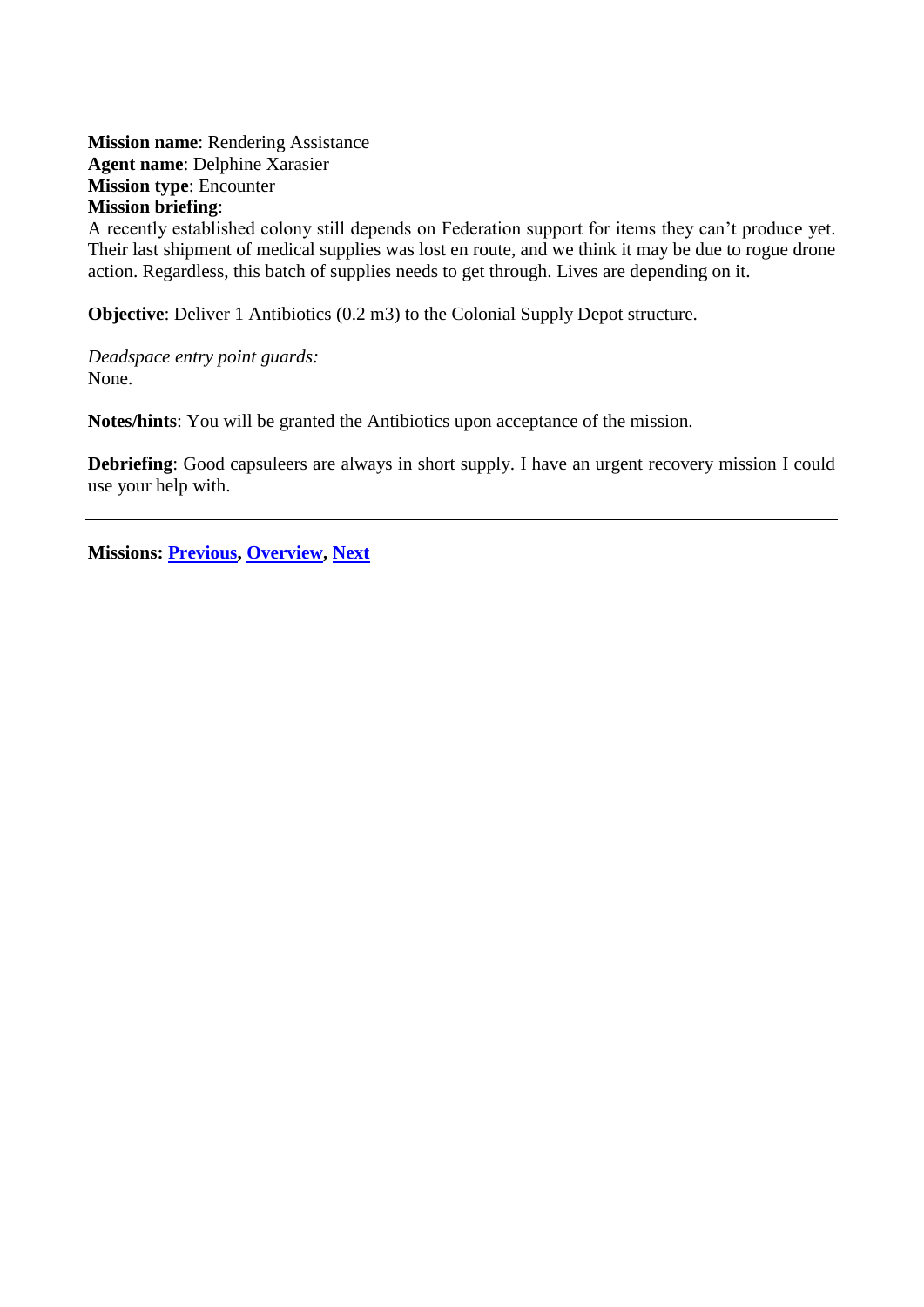<span id="page-51-0"></span>**Mission name**: Retrieving Red **Agent name**: Tevis Jak **Mission type**: Encounter **Mission briefing**:

Okay, I found your first guy, but it looks like he's shipped out already. What a fighter, huh? He's down in the crew manifest as "Red", and his convey has him listed under the same handle, so there you go.

I'm giving you coordinates to intercept the convoy now. You should be able to catch them before they get too far. Go quick, though: I'm worried that they don't have enough security to deal with the number of 'rats – sorry, *pirates* – where they're headed. They might need your help.

**Objective:** Provide 1 [Red](#page-73-0) (1.0 m3) to agent.

*Deadspace entry point guards:* 4 Corpii Follower (frigate) 3000 ISK

*Reinforcement wave 1:* 2 Corpii Diviner (frigate) 7875 ISK

**Notes/hints**: The reinforcement wave is triggered by the destruction of all ships in the initial group. Destroying the last ship will make it drop Red.

**Debriefing**: Dead, is he? Figures. I'll keep the investigation open, but unless something changes there's little CONCORD can do.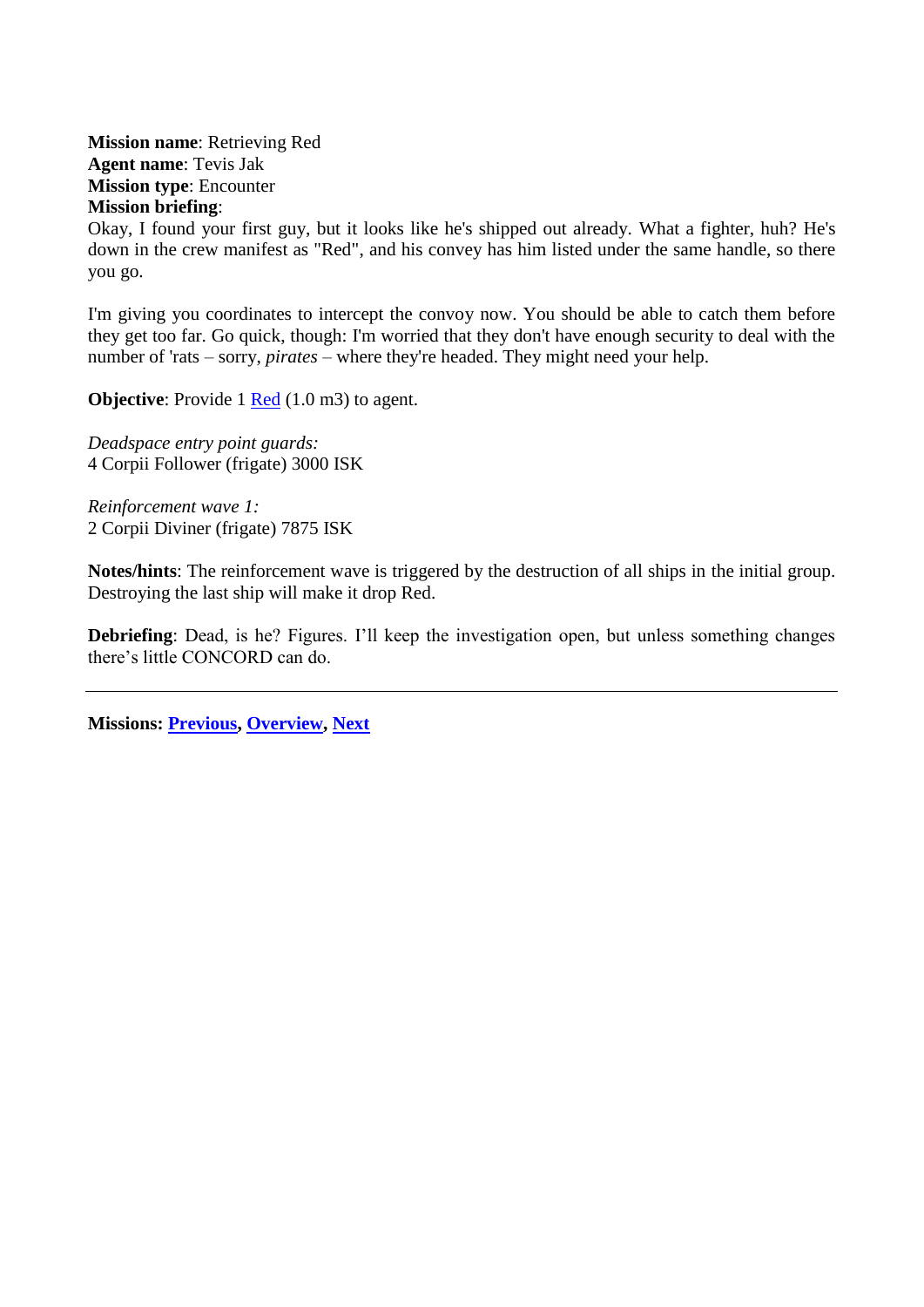## <span id="page-52-0"></span>**Mission name**: Revelations **Agent name**: Doctor Canius **Mission type**: Courier **Mission briefing**:

This is fascinating. See this character here? It's only found in the jovian alphabet. It's not proper Jovian, though. It's like they just were using the character set as a cipher of some sort. Unfortunate for Dagan, no cipher exists to stop a Hedion University man!

Let's see... that's strange. I can't tell who this is to, but it's definitely from Dagan. He says his mission went well, and that he fully earned the mark's— I assume that's Taphos's— trust. The mark willingly gave him passwords and clearance to Imperial archives, and… Emperors of old, he says he has sent all records pertaining to the Empire's knowledge of "pre-Jovian" weapons!

I can only guess at what qualifies as "pre-Jovian", but Taphos has clearly unwittingly provided Imperial secrets to a spy. You must deliver this information to him at once!

**Objective:** Report to given agent.

**Notes/hints**: None.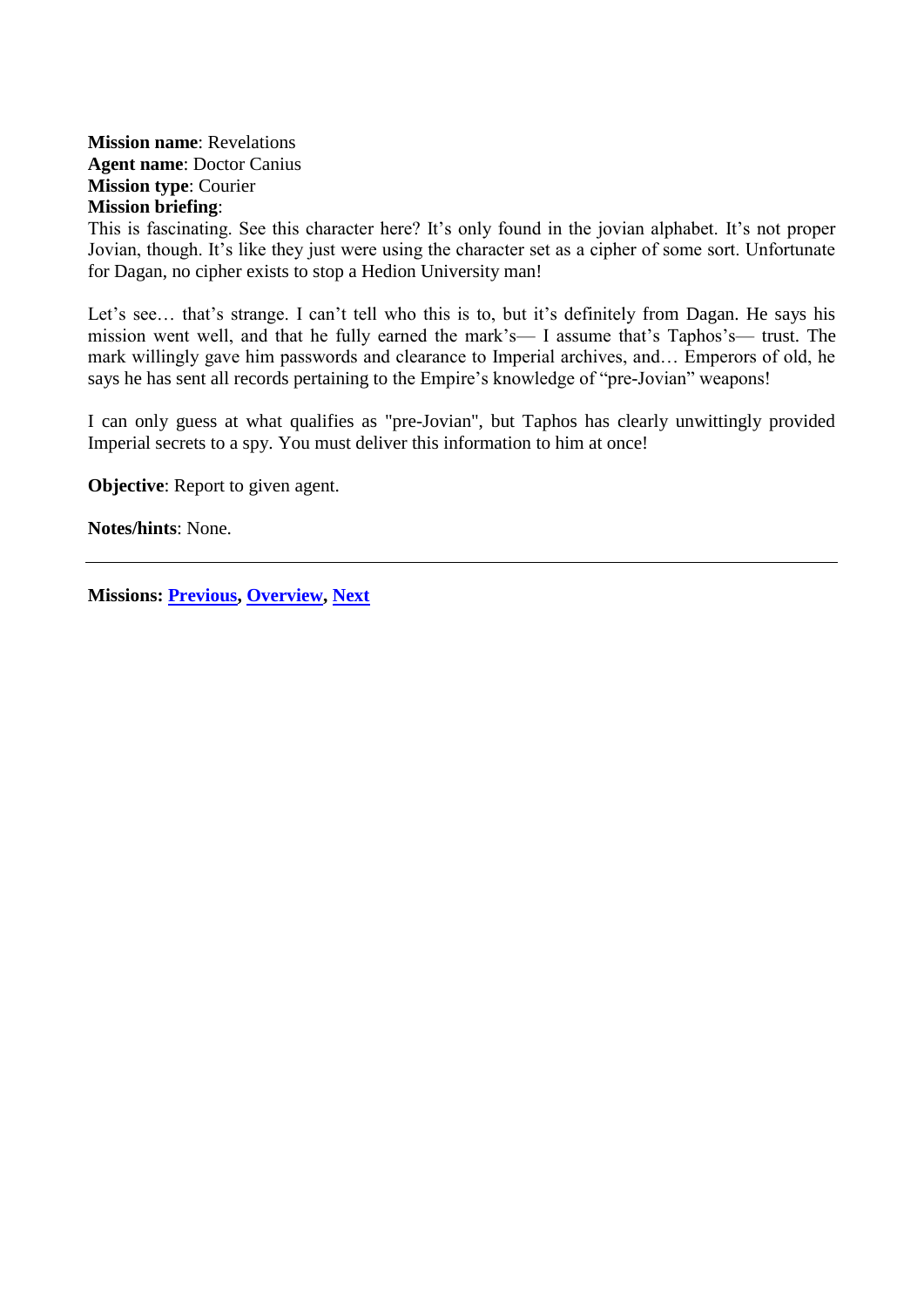<span id="page-53-0"></span>**Mission name**: Royal Jelly **Agent name**: Sister Alitura **Mission type**: Encounter **Mission briefing**:

The rogue drone you and I want has been spotted in a deadspace pocket near one of our stations, building a swarm of drones. I think it's going to try and destroy that station. There are fifteen people on that expedition-- bring them all back home safely.

You have a chance here to save some lives and deal with that drone once and for all.

**Objective**: Retrieve 15 [FR Personnel](#page-71-1) (15.0 m3) from the Habitation Module – Personnel Quarters structure to the agent.

*Deadspace entry point guards:* None.

*Reinforcement waves:* 6-7 Infestor Alvi (frigate) 11-14 Belphegor Apis (drone)  $1 \uparrow$  Incubus Apis (drone) └ Tarantula Apis (drone) 8-12 Mammon Apis (drone)

**Notes/hints**: Shortly after you enter the stage the rogue drones will start to appear; one after another with a short time delay in-between. They do no aggress, though.

**Debriefing**: Bless you for saving those people. I know you didn't do this out of charity, but your help is appreciated anyway. You have been paid, but when you're ready, I have another lead on this drone.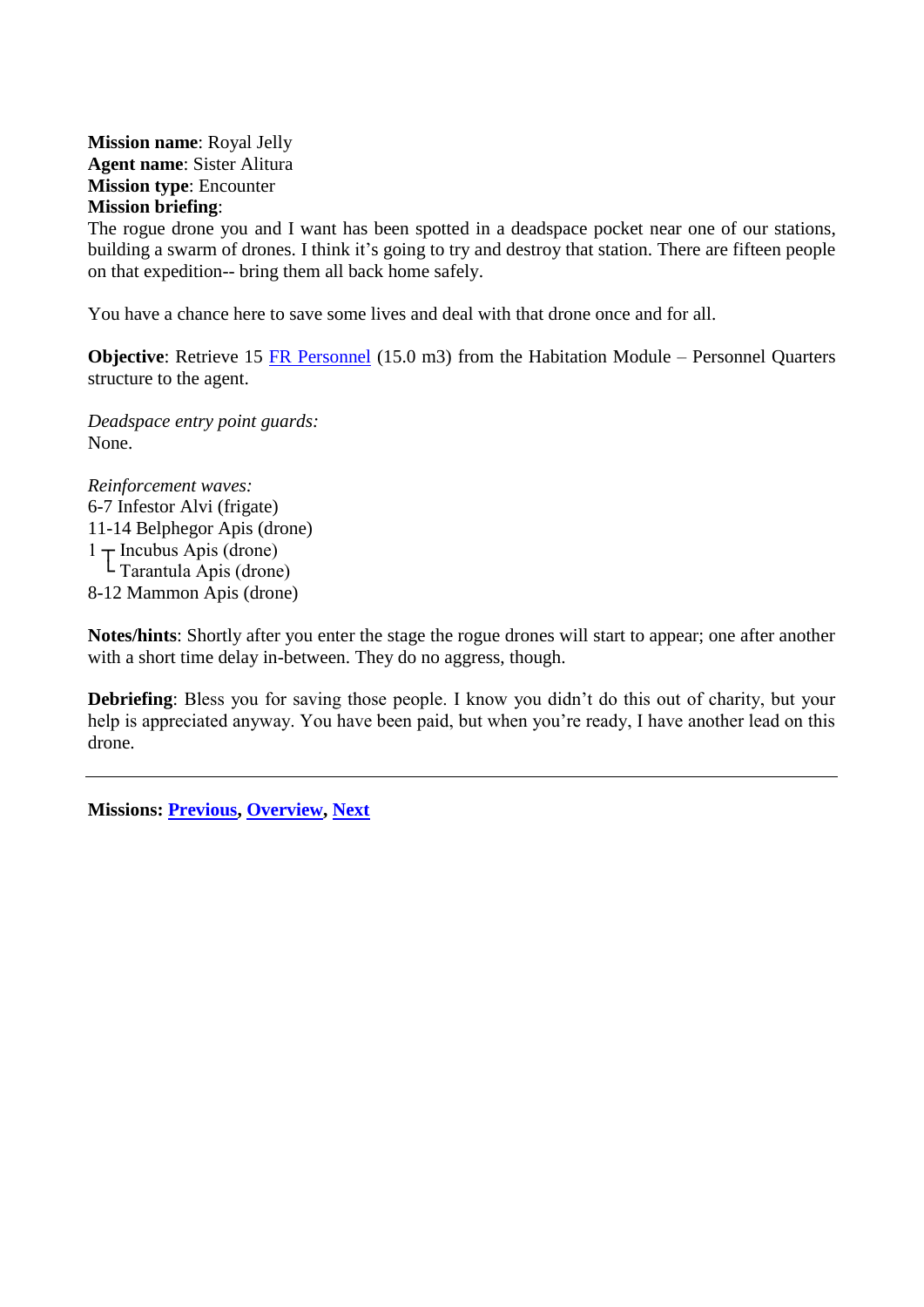<span id="page-54-0"></span>**Mission name**: Sealing the Deal **Agent name**: Sister Alitura **Mission type**: Encounter **Mission briefing**:

Karin's information is still coming in.But if you really want to find Dagan, you're going to have to help us deal with a little problem. The Society of Conscious Thought has deployed a refitted cruiser, the *Omnipresence*, nearby… with a substantial escort. We think they may be recording our local communications. If they are, there's a good chance they'll be able to decipher them, and root out our agent. The Society will certainly murder our sister if they uncover her identity. We need you to locate the *Omnipresence*, and destroy her. If necessary, engage her escort, but try not to destroy them. The loss of human life would be catastrophic.

**Objective:** Destroy the Society Spy.

*Deadspace entry point guards:* 1 Society Spy (cruiser) 7 Society Escort (frigate)

**Notes/hints**: Destroying the Society Spy will make the remaining guards disappear and you will receive the following message from the agent Adani Yusev:

*"I'm Adani Yusev from Ishukone internal security. We've been monitoring data traffic between you and the Servant Sister of Eve. No, don't get excited. We're on the same side, here. The State will help you get Dagan… as long as you hand him over to us once you've got him."*

**Debriefing**: Excellent work. The *Omnipresence* has been destroyed, and there's no indication that she managed to inform her Society masters. We'll be resuming contact with Karin immediately.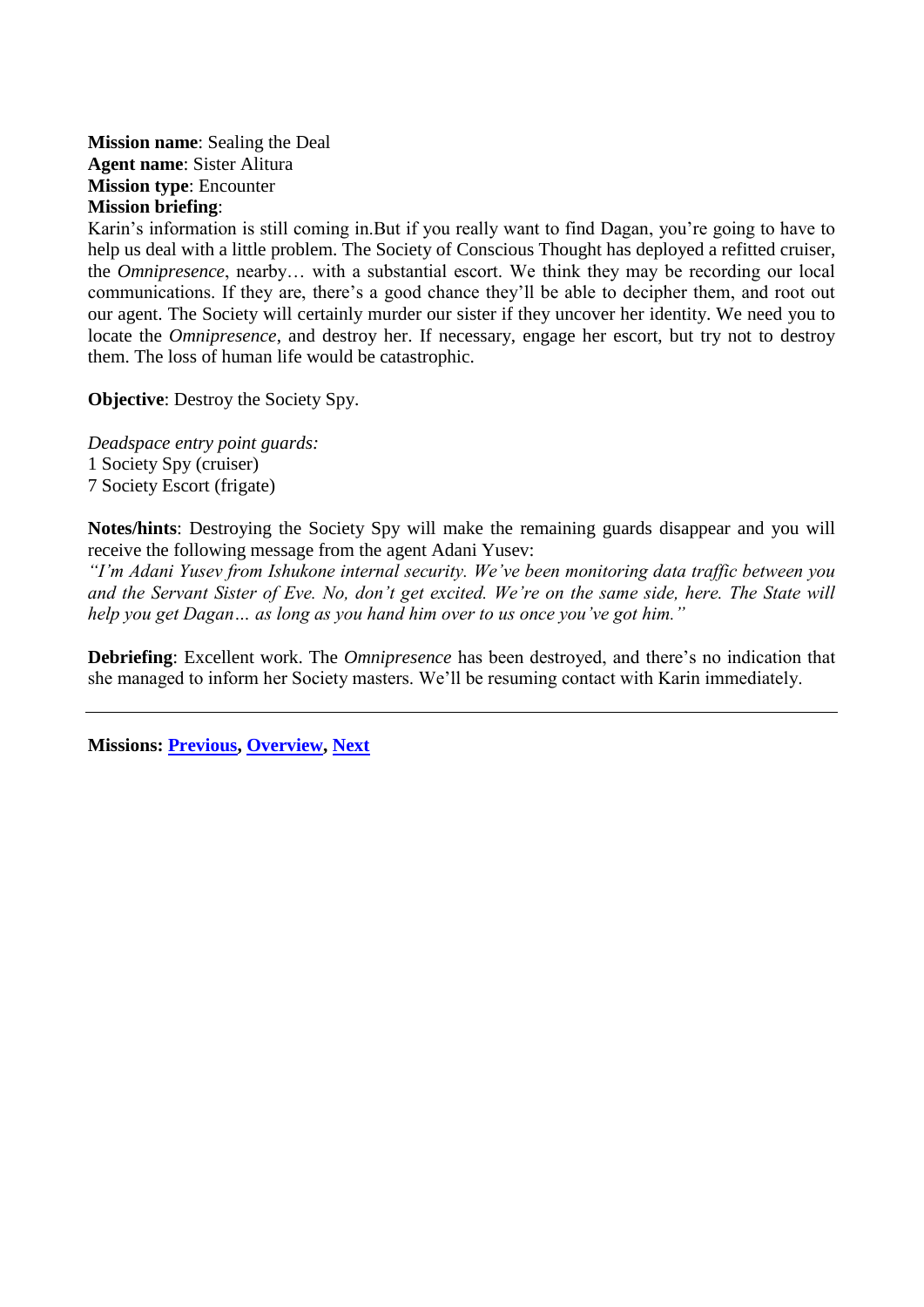<span id="page-55-0"></span>**Mission name**: Studying the Scene **Agent name**: Delphine Xarasier **Mission type**: Encounter **Mission briefing**: Alitura said you needed more information about some kind of drone problem.

The Sisters have referred a few promising capsuleers in the past, so I'm willing to give you a chance, but I can't do anything until this mess I'm dealing with has been taken care of. If you could rretrieve some drones from Harerget, that would speed things up considerably.

You see, every drone in that system has ceased responding to signals. That doesn't happen with Federation technology… unless the drones have been destroyed. Our research and development team needs whatever components still exist in order to analyze the remains.

Fly out there and bring back one of the drones – or any parts that might remain. You'll need to be careful. There were no signs of other ships in the system, so I have no idea what could have destroyed our drones.

**Objective:** Provide 1 [Corrupted Drone Components](#page-69-1) (1.0 m3) from the Corrupted Drone entity to agent.

*Deadspace entry point guards:* 1 Broken Duvolle Laboratories Recon Drones (frigate) 2 Broken Duvolle Laboratories Recon Drones (drone)

**Notes/hints**: None.

**Debriefing**: Wonderful! The RDteam has been waiting for your return. Are you available for another mission?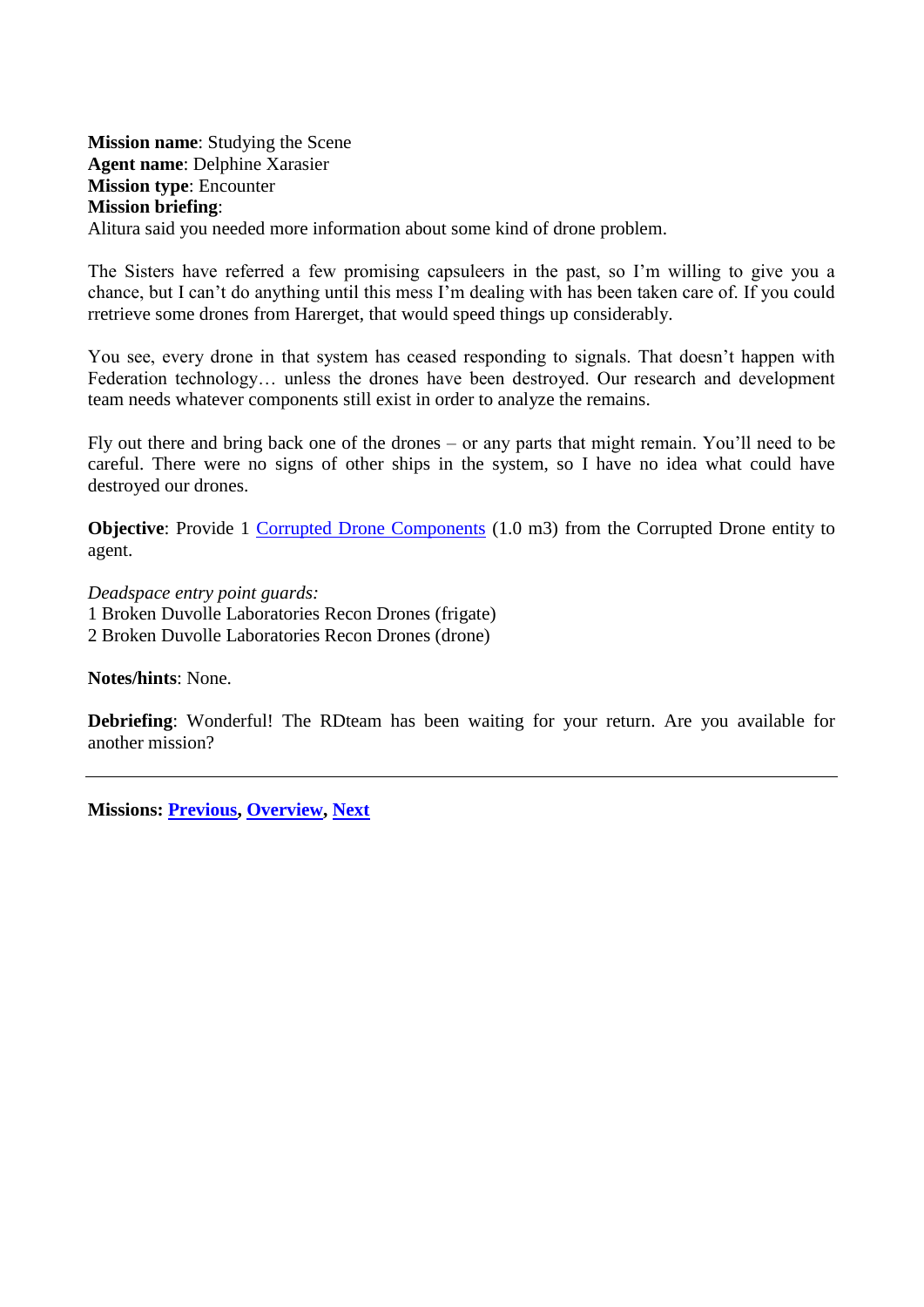<span id="page-56-0"></span>**Mission name**: The Amarr Commander **Agent name**: Sister Alitura **Mission type**: Courier **Mission briefing**: Stay alive, friend.

**Objective:** Report to given agent.

**Notes/hints**: None.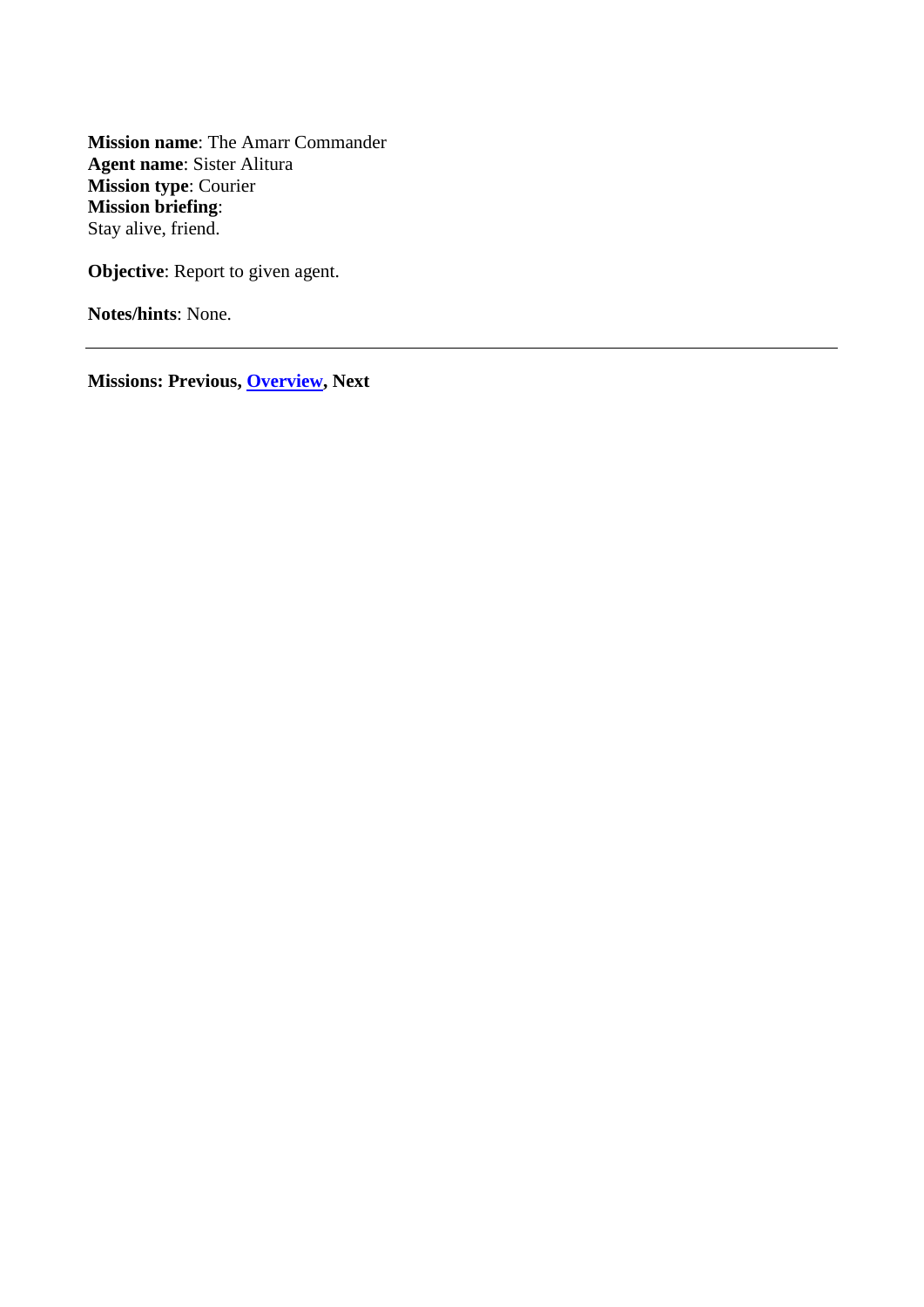<span id="page-57-0"></span>**Mission name**: The Caldari Commander **Agent name**: Sister Alitura **Mission type**: Courier **Mission briefing**: Thank you, and good luck.

**Objective:** Report to given agent.

**Notes/hints**: None.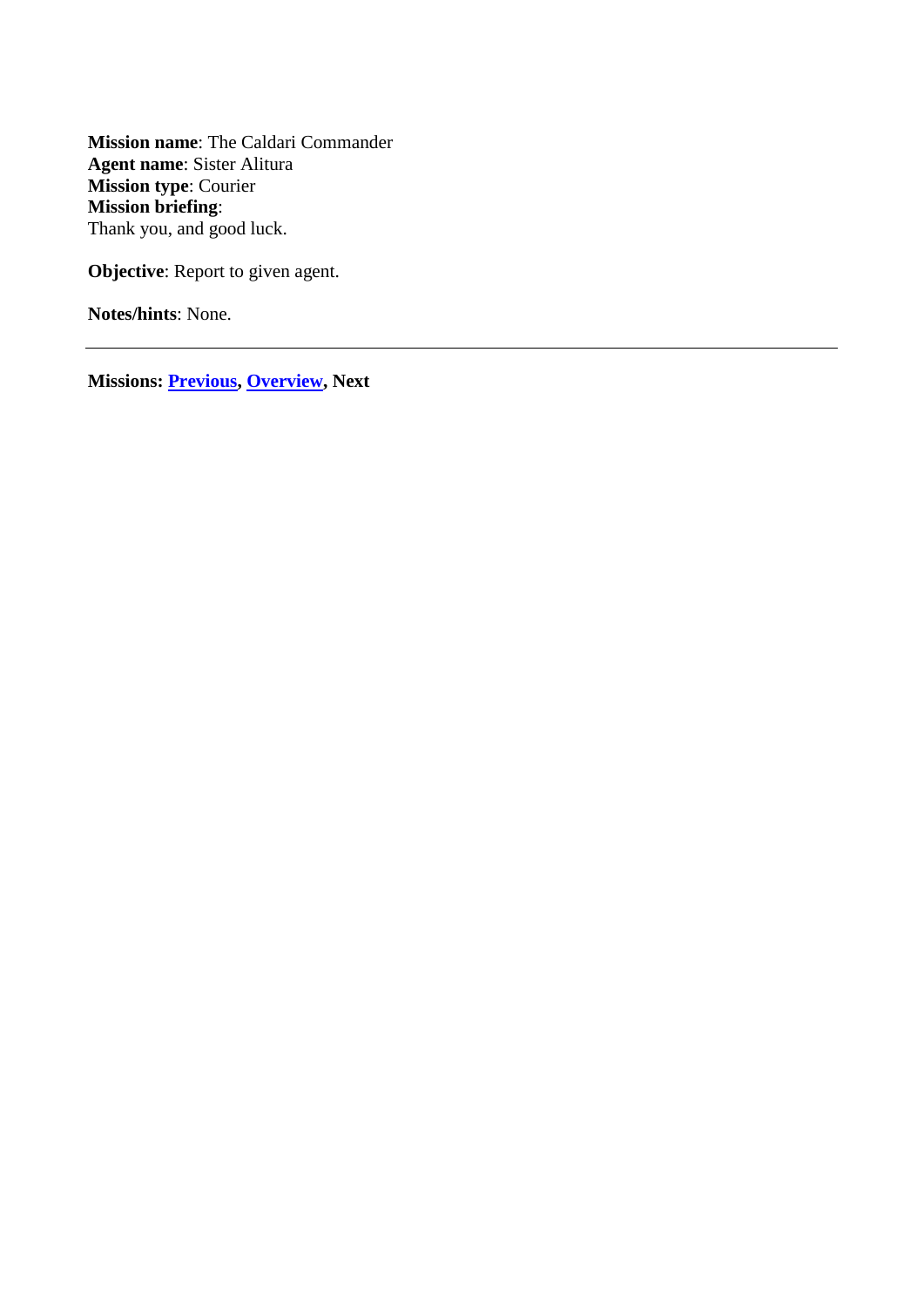<span id="page-58-0"></span>**Mission name**: The Gallente Commander **Agent name**: Sister Alitura **Mission type**: Courier **Mission briefing**:

**Objective:** Report to given agent.

**Notes/hints**: None.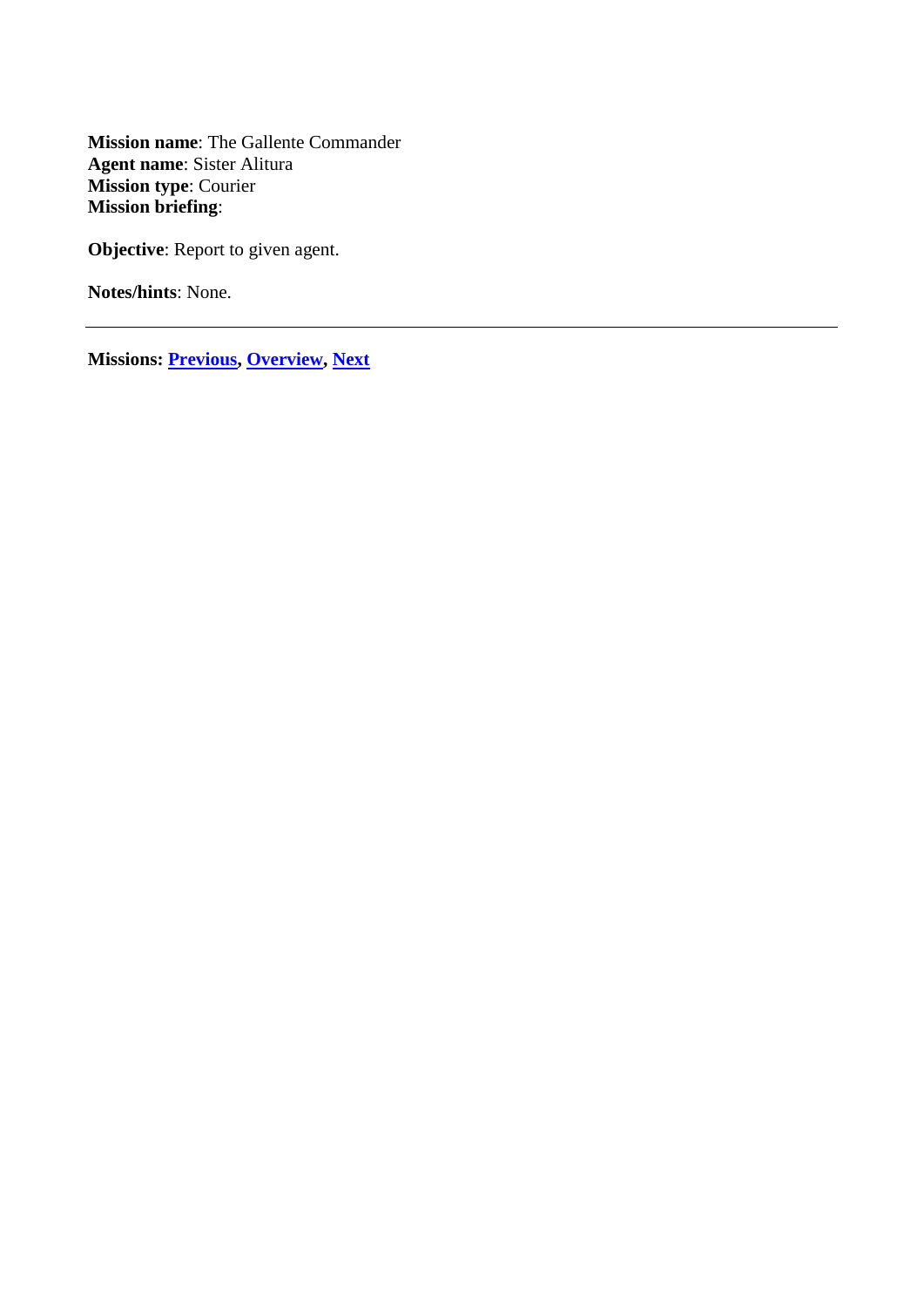<span id="page-59-0"></span>**Mission name**: The Minmatar Commander **Agent name**: Sister Alitura **Mission type**: Courier **Mission briefing**:

**Objective:** Report to given agent.

**Notes/hints**: None.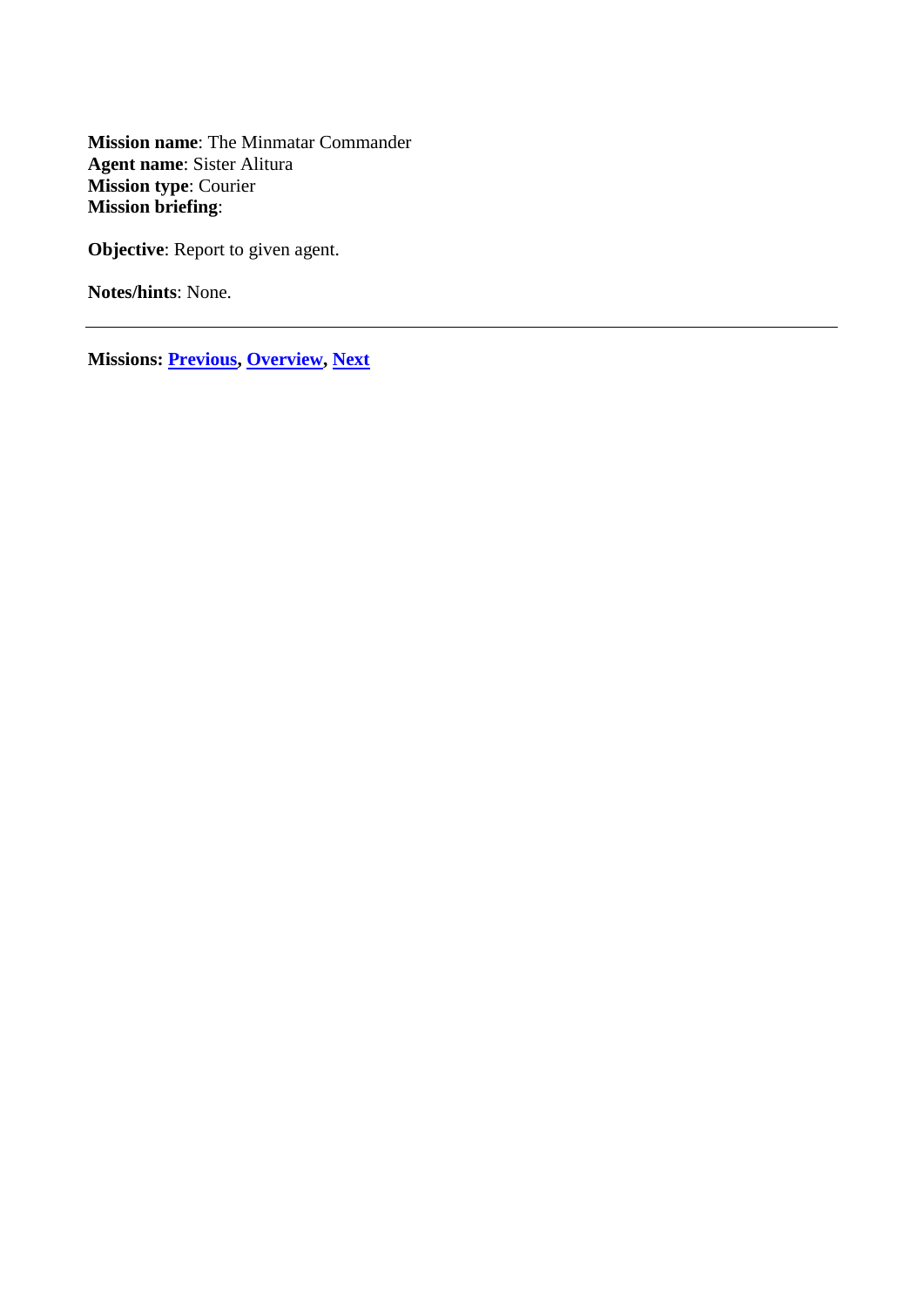<span id="page-60-0"></span>**Mission name**: The Missing Piece **Agent name**: Sister Alitura **Mission type**: Branch point **Mission briefing**:

We've finally determined Dagan's location. It appears that he's outfitting another expedition. If he successfully acquires more of those drones – and worse, maintains control of them – he and his clients will be able to wreak terrible destruction across the cluster. I'm sure you can take out Dagan yourself, but it looks like he's hired some muscle. You've made some imperial contacts, yes? They might be able to clear a path for you to engage Dagan.

The empires will want Dagan not just for justice, but for his knowledge. Accept their help, but consider delivering him into our merciful hands, instead. We'll spare him… and make sure his knowledge does no harm. You have to make a choice between the Empires: Which one do you want to help you in taking down Dagan?

#### **Branch 1**: [The Gallente Commander](#page-58-0)

The Gallente Federation have sent commander Brus Colterne to Sheroo as your contact. Colterne is an idealist, but effective. You will find him a reliable ally.

#### **Branch 2**: [The Minmatar Commander](#page-59-0)

Kitar Ang, a veteran of the Minmatar Republic Fleet, awaits you in Avyuh. She is a brilliant tactician, if impatient.

#### **Branch 3**: [The Caldari Commander](#page-57-0)

Adani Yusev, a contractor with Ishukone, is eager to speak with you in Sosh. I've heard he is the very model of an efficient Caldari soldier.

#### **Branch 4**: [The Amarr Commander](#page-56-0)

The Amarr Empire has sent Lear Evanus, a commander of some fame, to Manarq. She is a firm defender of the Amarr faith. Her zeal will provide effective against Dagan.

**Notes/hints**: None.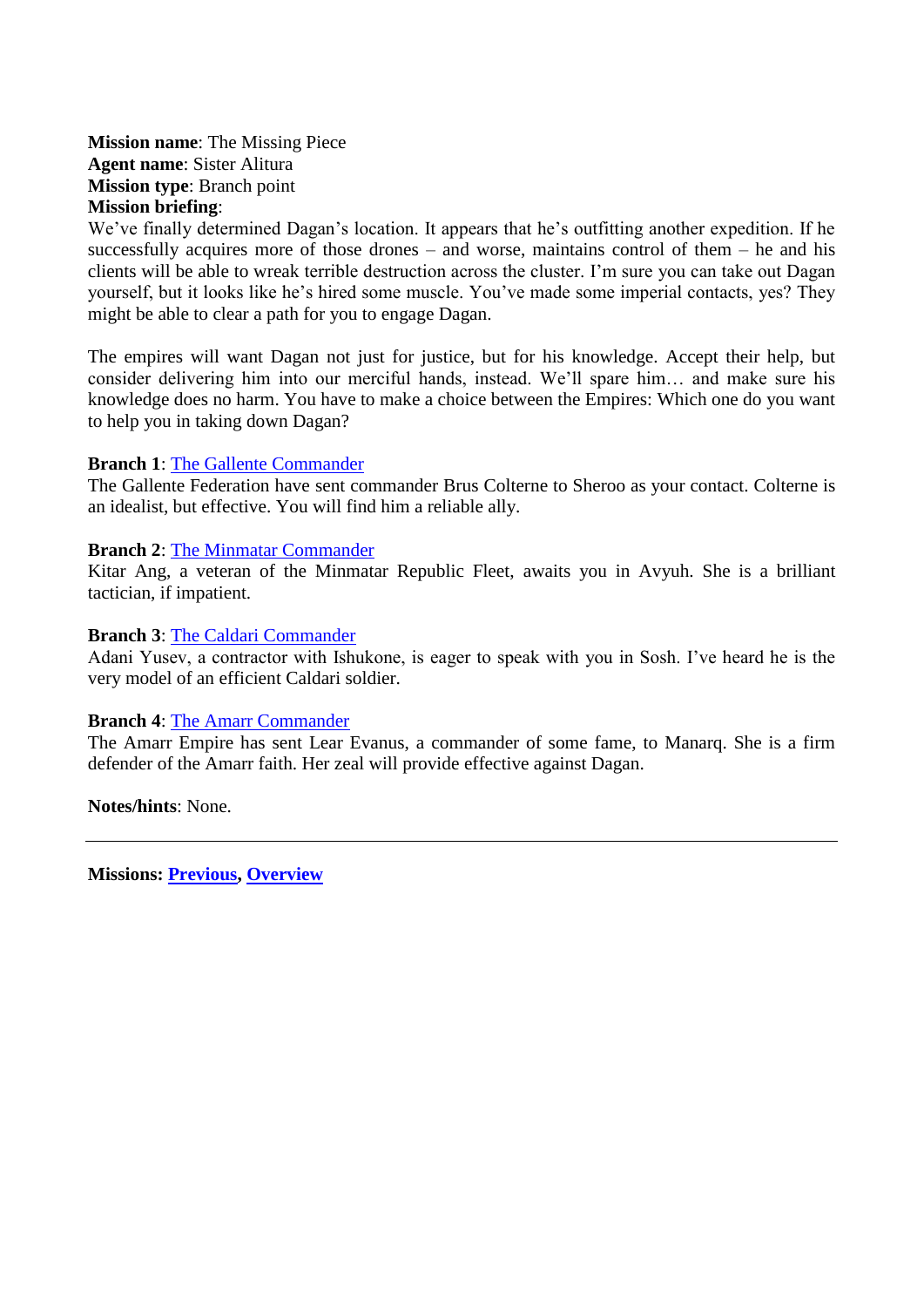<span id="page-61-0"></span>**Mission name**: The Sisters and the Spy **Agent name**: Sister Alitura **Mission type**: Encounter **Mission briefing**: With those records replaced, our agent *is* Tahaki Karin.

What happened to real one? Electronically speaking, she's a non-person. She's alive and safe, though; if she wanted better, she shouldn't have joined the Society. Now, we need to get our Karin into place. I've filed a travel request in her name, which the Society has granted. All you need to do is rendezvous with a Society transport and drop her off.

Once that's done, we just have to wait for her to tell us where Dagan is.

**Objective:** Transport 1 [Tahaki Karin](#page-74-2) (3.0 m3) to the [SOCT Luxury Spaceliner.](#page-74-3)

*Deadspace entry point guards:* None.

**Notes/hints**: Shortly after placing Karin in the SOCT Luxuryliner it will take off and disappear and you will receive the following message from the agent Kitar Ang:

*"Republic intelligence tells me you might have a lead on our prodigal son, Dagan. He needs to be taken down for everyone's good. The Republic will watch your back."*

**Debriefing**: Well done, capsuleer. I believe Karin has begun transmitting data already.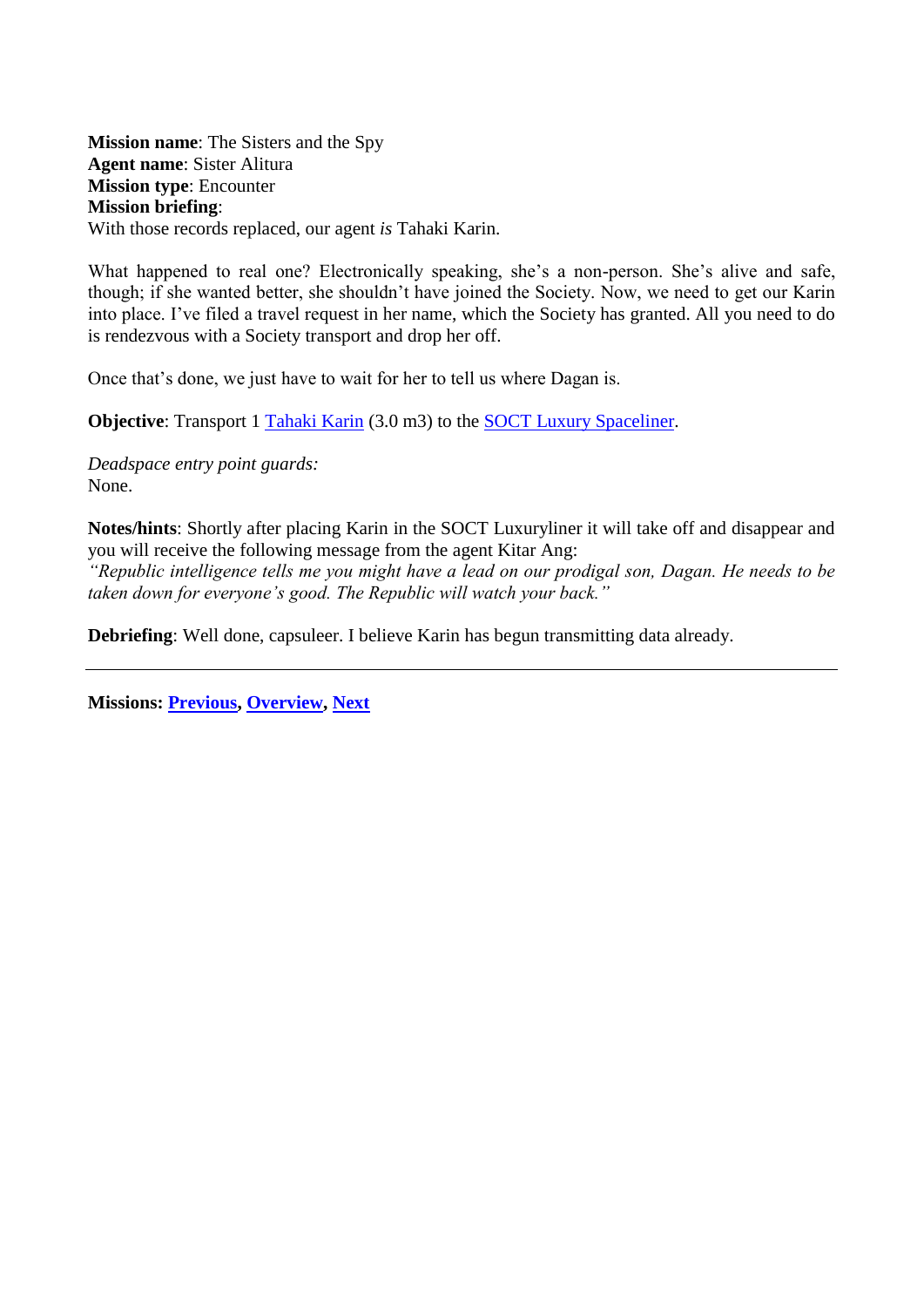**Mission name**: The Uses of Force **Agent name**: Keita Eslin **Mission type**: Courier **Mission briefing**:

Alright, you'll need to take these surveillance captures over to a friend of mine. He'll want to see them before he commits his own forces to the fight. I'd have sent them over the network, but I'm afraid this mission is completely unauthorized. All of the evidence I've gathered so far has been through methods the Republic Fleet wouldn't turn a blind eye to, so we're reliant on his help. Once he has the information he needs, he'll properly want to send you in first to take out the heaviest security; then his people will follow to clean up. Are you ready to commit yourself to this task, "name"?

**Objective:** Report to given agent.

**Notes/hints**: None.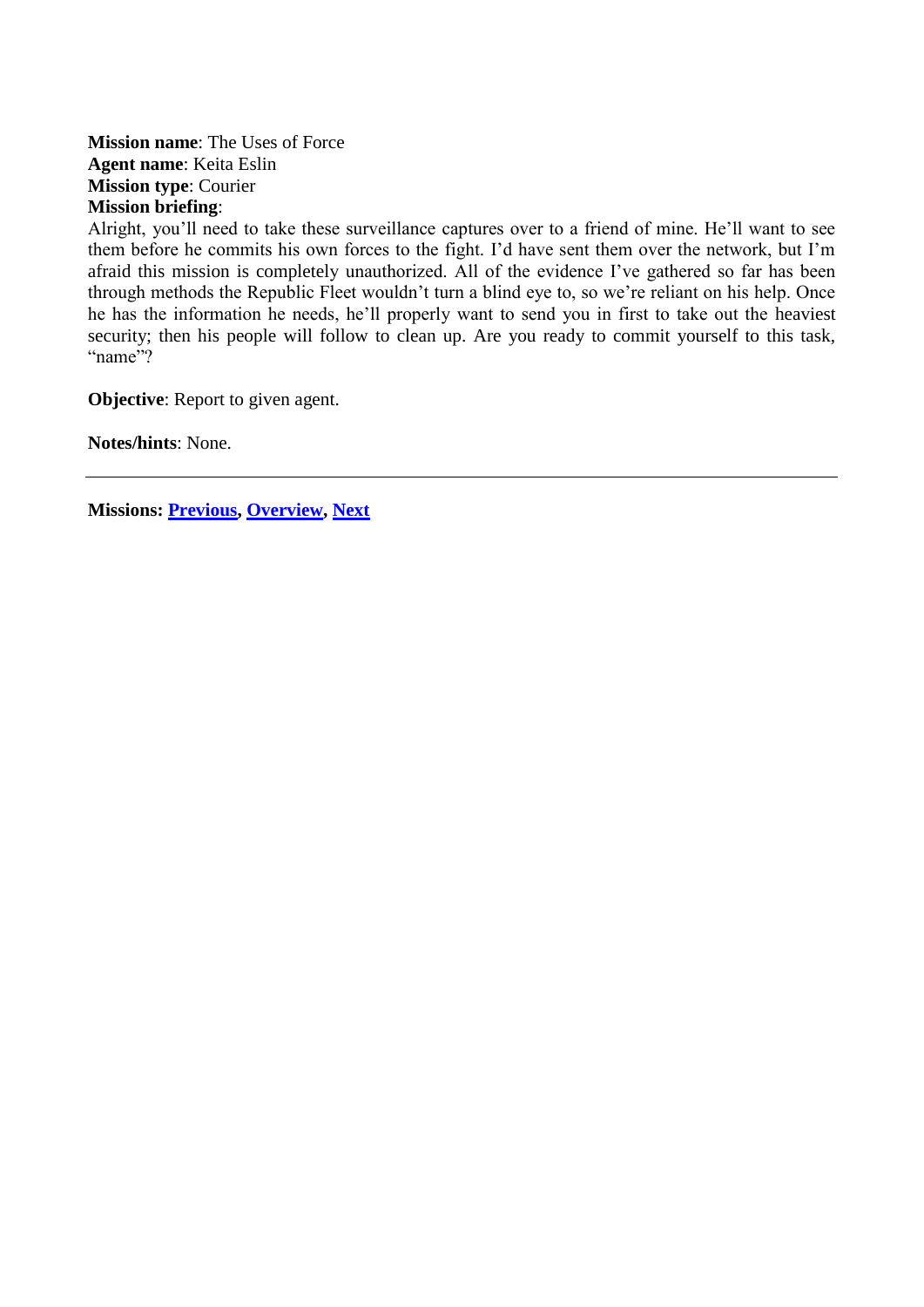<span id="page-63-0"></span>**Mission name**: Thwarting the Succession **Agent name**: Keita Eslin **Mission type**: Encounter **Mission briefing**:

Before you arrived, we managed to get one of our people inside Tabar's recruitment and training facility. He informed us that the missing capsuleer you seek passed through this place briefly.

Moments ago, we received word that our man is now trapped there. We had hoped that Tabar's assassination would scatter the remnants of his forces and provide an easy escape, but we had no such luck. One of Tabar's remaining lieutenants, an Ammatar by the name of Mizara Nefra, has returned to the facility and taken over.

Not only is our spy and your only lead captured, but this smuggling crew may operate again someday unless we put a stop to this. You must kill Mizara and recover our agent.

**Objective**: Destroy all guards.

*Deadspace entry point guards:* 3 Mercenary Rookie (frigate) 2000 ISK

*Reinforcement wave 1:* 1 Mizara (frigate) 10000 ISK 3 Mercenary Fighter (frigate) 5000 ISK

**Notes/hints**: Reinforcement wave 1 is triggered upon destruction of all ships in the initial group.

**Debriefing**: You've destroyed a pirate ring that would have taken us months to work through. High marks all around.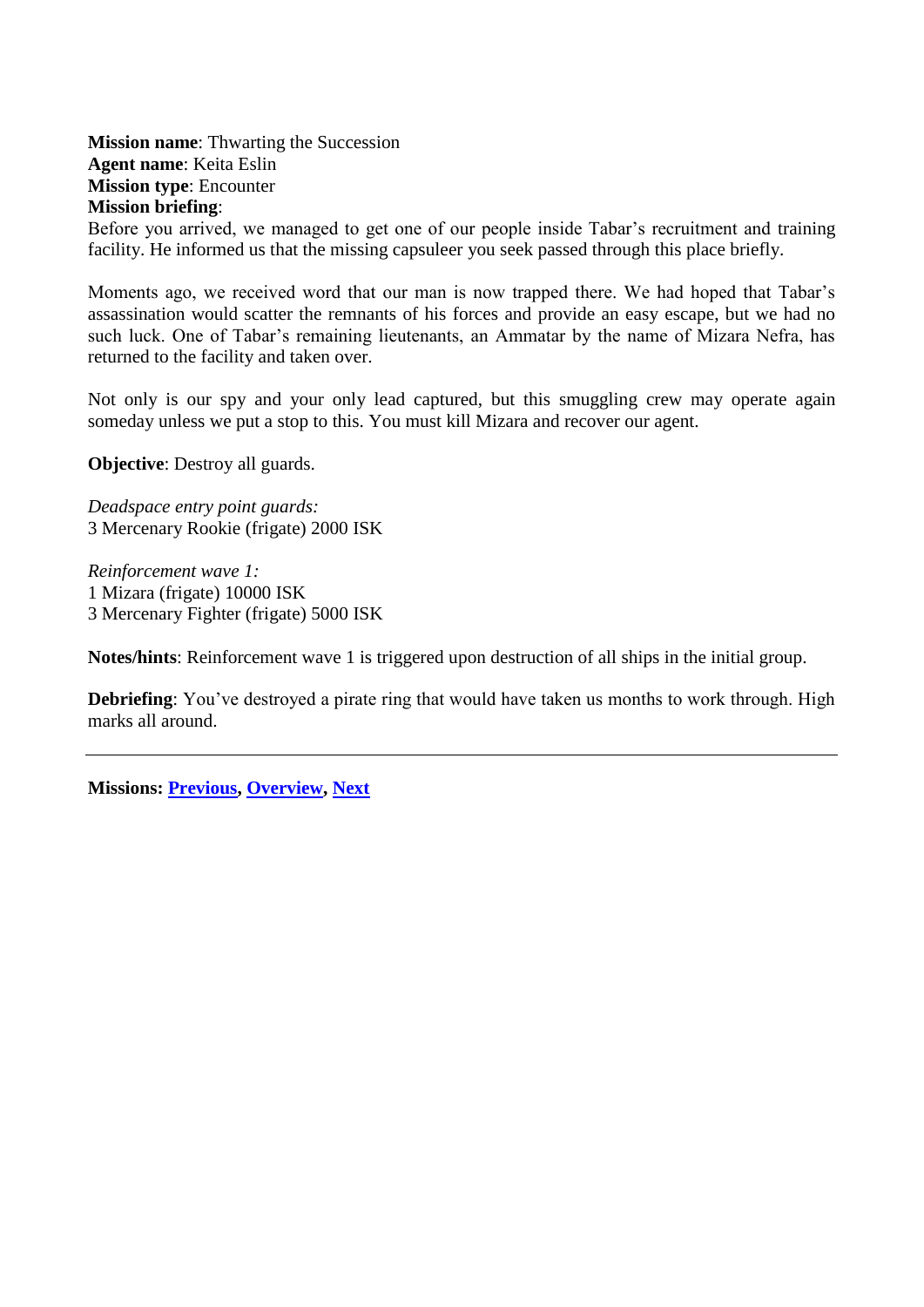<span id="page-64-0"></span>**Mission name:** Tracking the Queen (Part 1) **Agent name**: Sister Alitura **Mission type**: Encounter **Mission briefing**: Stay alive, friend.

**Objective**: Provide 1 [Corin Risia](#page-70-1) (1.0 m3) from the Risia Wrecked Ship to agent.

*Deadspace entry point guards:* None.

*Reinforcement wave 1:* 1 Mordu's Bounty Hunter (frigate) 30000 ISK 3 Mordus Katana (frigate) 17500 ISK 3 Mordus Gladius (frigate) 12000 ISK

**Notes/hints**: The Mordu's Bounty Hunter might web and warp scramble your ship. You will receive the following message upon entering the stage: *"Hey! Get me out of here before a patrol finds us here!"*

Reinforcement wave 1 is triggered upon picking up Corin Risia from the Risia Wrecked Ship and you will receive the following row of messages:

*"I told you, I'm just a reporter. Just because I'm Gallente doesn't mean I'm out to overthrow the Caldari State!"*

*"You were caught spying in our space, and you're listed as a war criminal in our database. We didn't buy your story about a "rogue drone" then, and we don't now. We were paid to do a job, and now we'll finish it."*

*"Thanks for the lift, but I stashed the data in a secure place. Take me there, and I'll sell it to you."*

**Debriefing**: Risia said to thank you for the lift.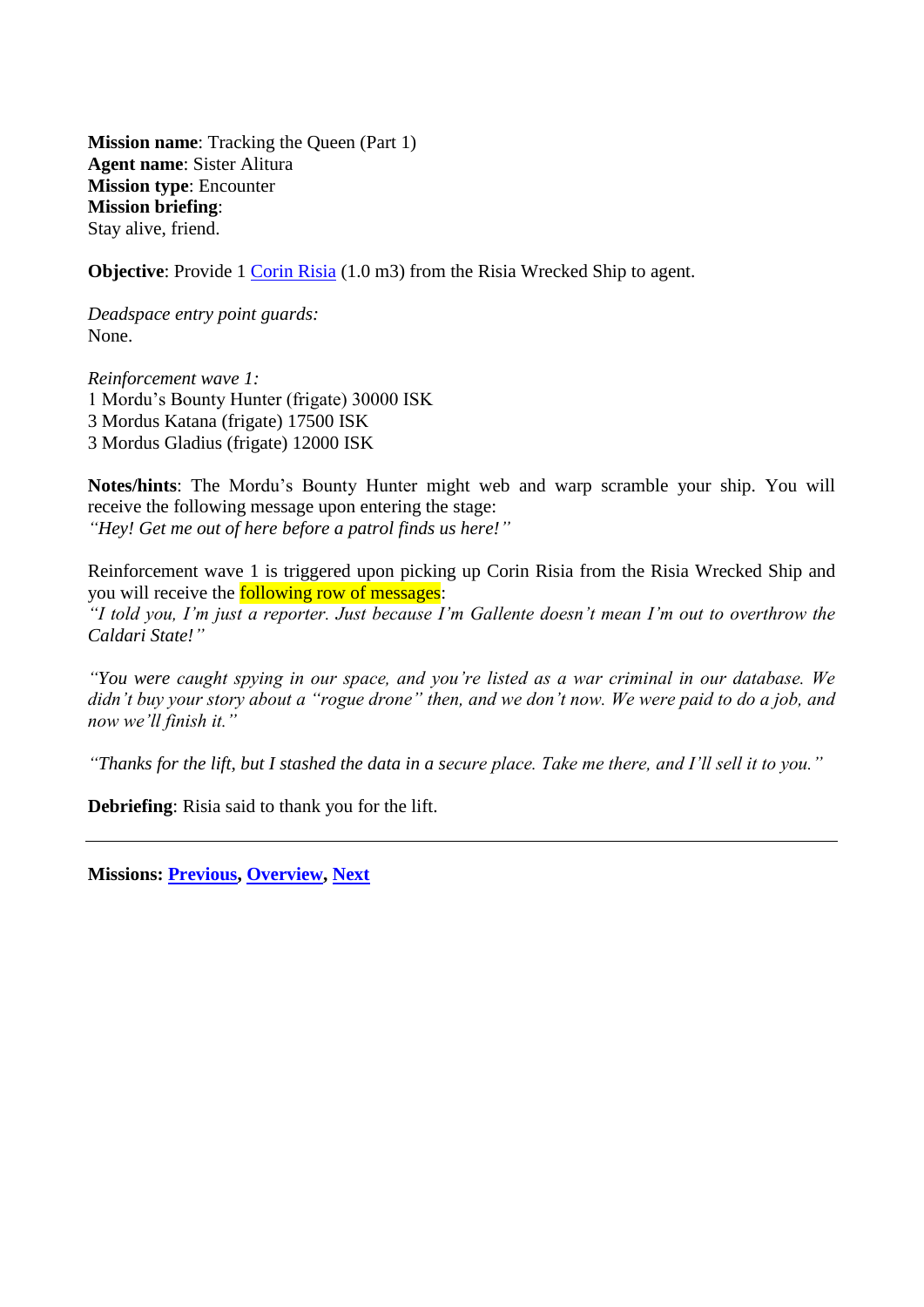<span id="page-65-0"></span>**Mission name:** Tracking the Queen (Part 2) **Agent name**: Sister Alitura **Mission type**: Courier **Mission briefing**:

That was close. At least Corin's out of danger for the moment. We really want the tracking data for his drone. Luckily, he hid the data in a secure place. Can I trust you to take him to his hideout in a nearby station so he can transfer the data? Buying and selling information takes time, you know?

**Objective:** Transport 1 [Corin Risia](#page-70-1) (1.0 m3) from to given destination.

**Notes/hints**: None.

**Debriefing**: Risia said to thank you for the lift.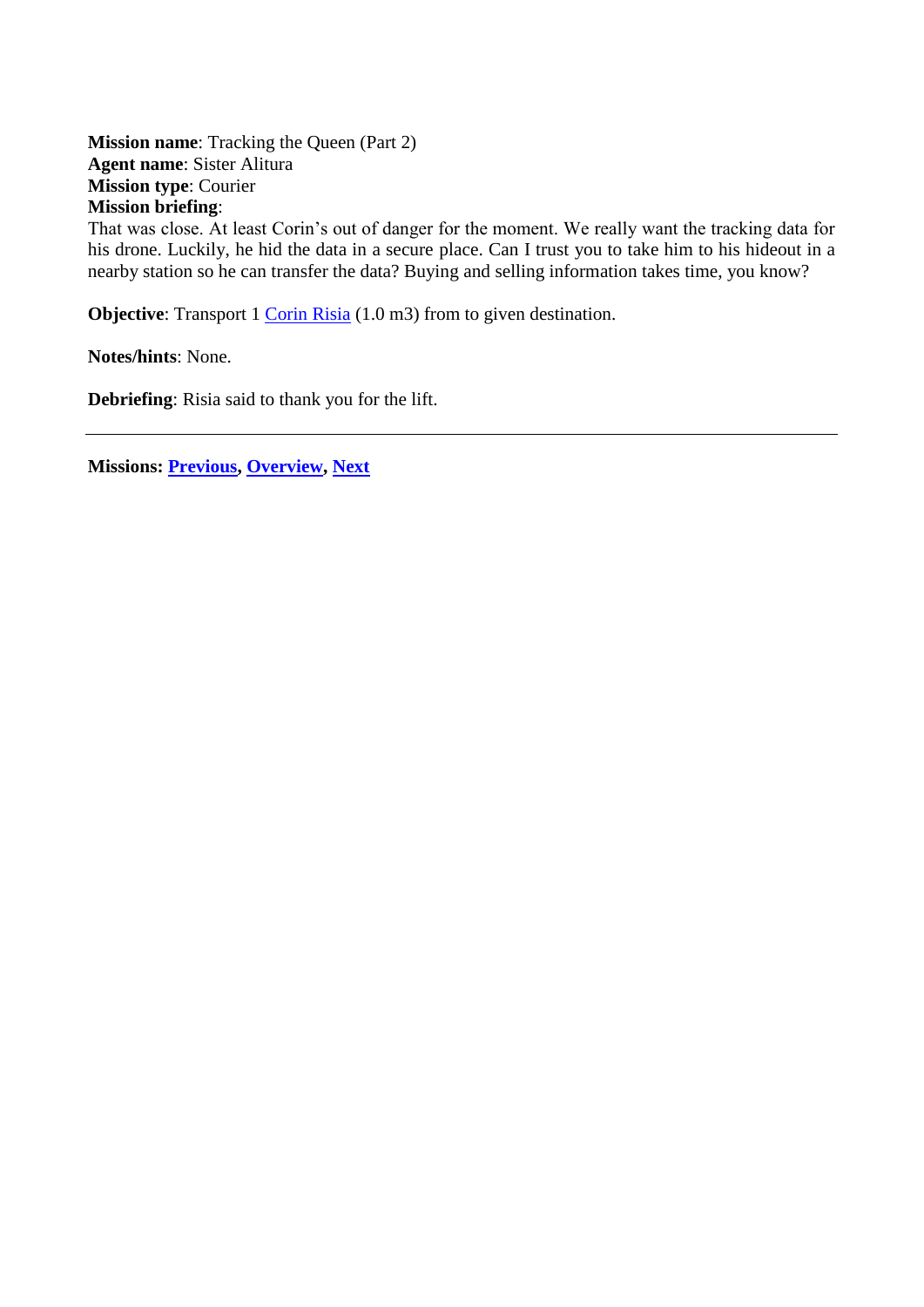<span id="page-66-0"></span>**Mission name:** Tracking the Queen (Part 3) **Agent name**: Sister Alitura **Mission type**: Encounter **Mission briefing**:

Now that we have the data, we can deliver it to a more secure, untraceable Sisters of EVE location. If you could take the data to Arnon, I'd appreciate it. Don't worry, this is completely safe; you'll be fine.

**Objective**: Deliver 1 [Drone Tracking Data](#page-70-2) (1.0 m3) to the Delivery Jetcan canister.

*Deadspace entry point guards:* None.

*Reinforcement wave 1:* 1 Mordu's Bounty Hunter (frigate) 30000 ISK 5 Mordus Gladius (frigate) 12000 ISK

**Notes/hints**: You are granted the tracking data upon acceptance of the mission.

―Doesn't this seem odd to you? All these clandestine machinations for a single drone? I've sold more important information to seedier clients, and right in front of a Concord station, no less. There's more to this whole deal than they're letting on."

There's the capsuleer who took Risia from us! Get him!

**Debriefing**: Risia said to thank you for the lift.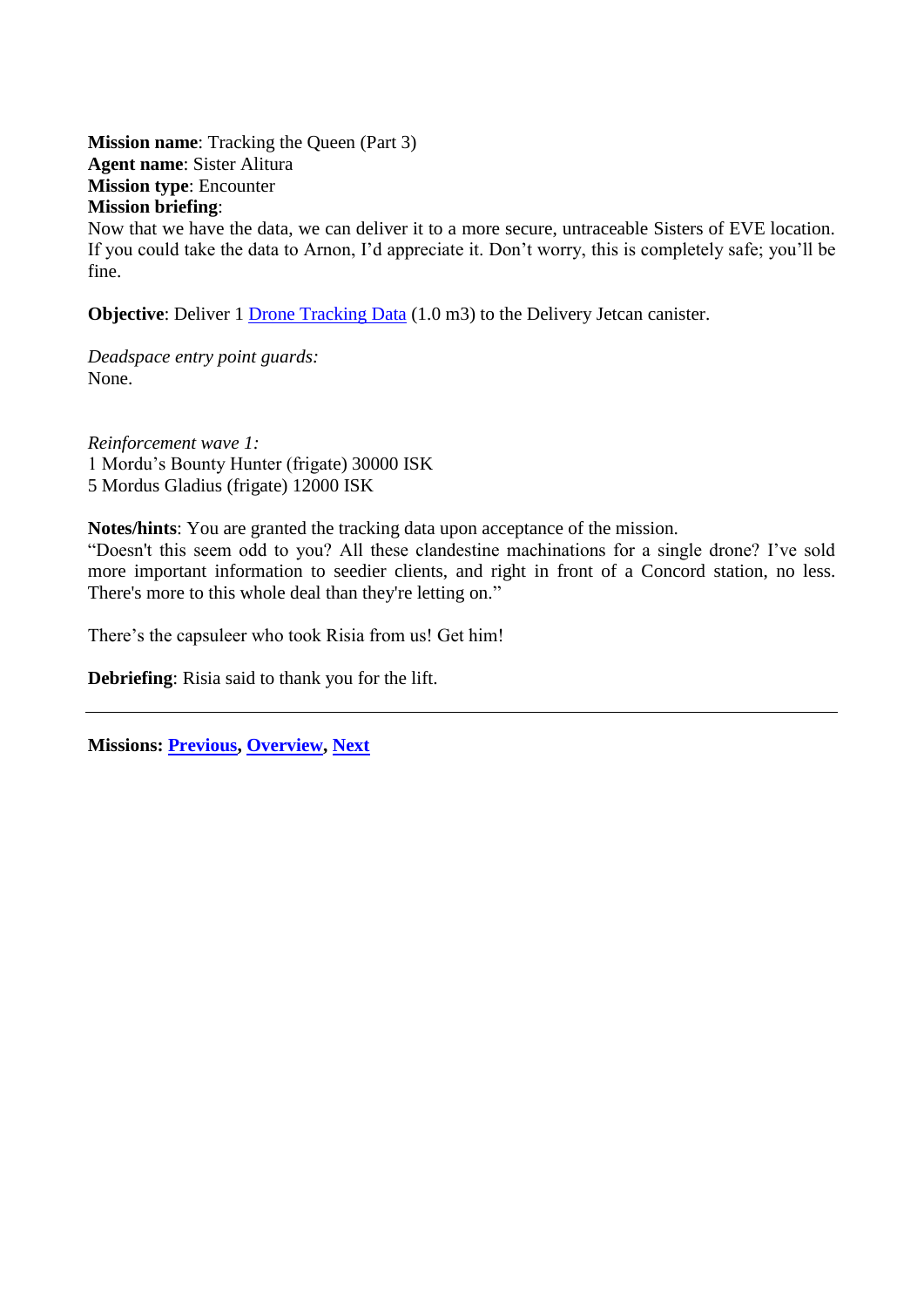<span id="page-67-0"></span>**Mission name**: Tracking or Scanning **Agent name**: Sister Alitura **Mission type**: Branch point **Mission briefing**:

While you were acquiring the data, I found two leads. One is a Gallente reporter who claims to have tracked the drone after you were near the Food Relief station. Another is a Caldari mercenary spy who says he has a formula that can help you scan for the drone. Both offers are time-sensitive, and we have to pick one *now*. I leave the choice to you: Which do you want to pursue?

## **Branch 1:** [Tracking the Queen \(Part 1\)](#page-64-0)

A Scope reporter named Corin Risia managed to get some tracking data off the drone two days ago; the holos you got confirmed that it's the same drone. He's willing to sell us the data in exchange for extracting him from a Mordu's Legions outpost. Mordu's Legion are generally a honest group, but for some reason Risia needs to get out of there quickly. He thinks the Legion wants to kill him.

Go to Mordu's outpost and extract Corin Risia. He's afraid for his life, so expect anything.

#### **Branch 2**: [Bag of Blood](#page-16-0)

Before we get the mercenary's help, we need to get him out of a jam.

This guy goes by the name "Wolf Burgan". Yeah, it's stupid, but I'm willing to cut him slack because he's a damn good tracker. Wolf's been all over the universe and hunted damn near everything at some point.

You don't get that good without a few enemies. Right now the Serpentis want his head in a bad way. Wolf may be a great captain, but he's not a capsuleer. If he croaks, there's no resurrection. The Serpentis know it.

We're going to use this to our advantage. Thanks to a previous indictment, the local law at a nearby station has a sample of Wol's DNA. You should have no trouble getting access to it just by virtue of being a capsuleer. Bring me Wolf's DNA sample, and I can hatch my crazy scheme.

**Notes/hints**: None.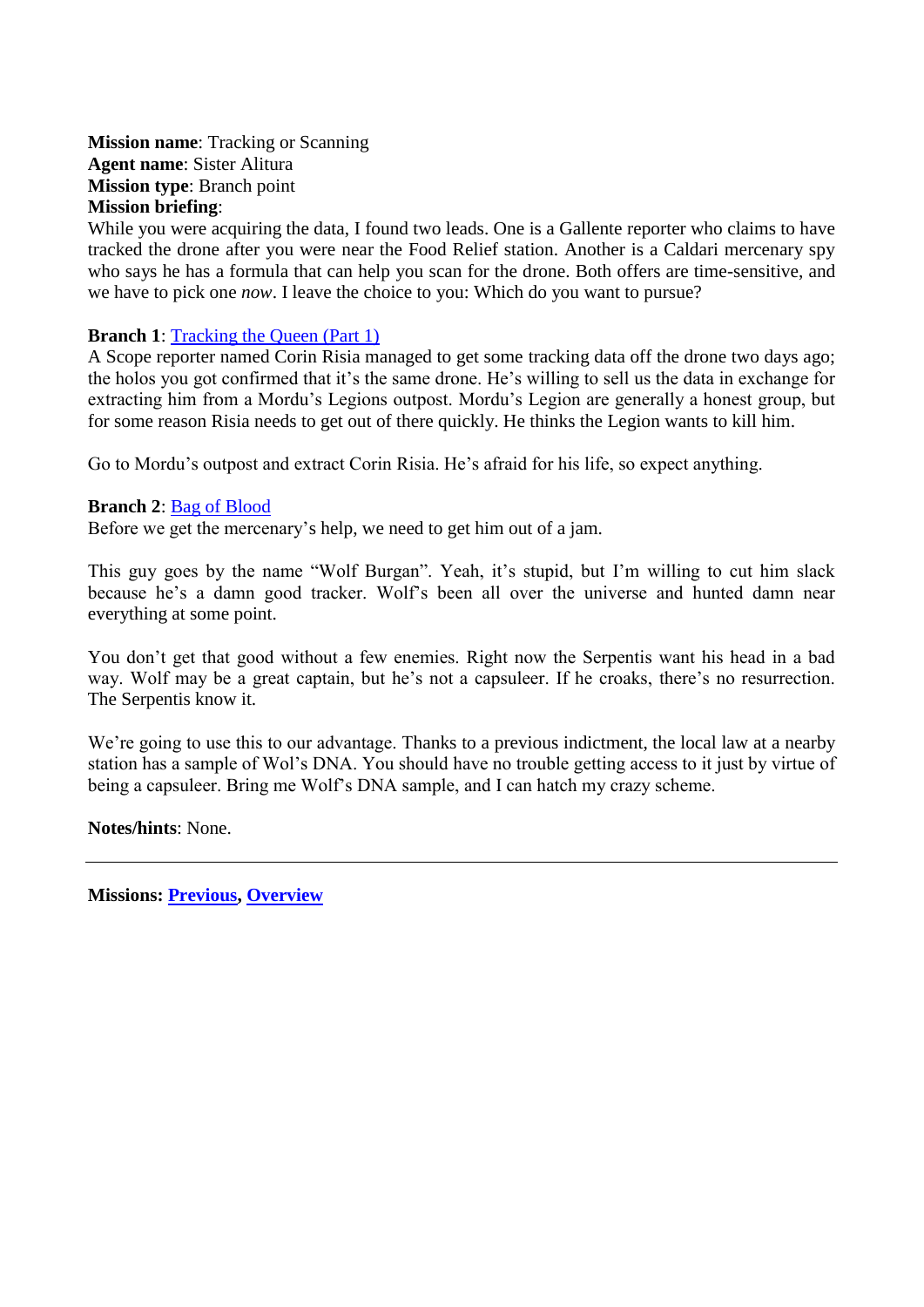## <span id="page-68-0"></span>**Mission name**: Valuable Cargo **Agent name**: Tarak Erand **Mission type**: Courier **Mission briefing**:

Keita says she found something in the evidence you brought over from your tours around State and Federation space. She thinks it might help her people direct the interrogation of Kirus, so we need you to take him back to her. We have a strong overlap of aims here, "name". You want to find this capsuleer, and we want to hamper smuggling operations in our space. So long your work takes you down this path, we will be happy to offer assistance. We will speak again perhaps, once Keita has gleaned some information from Kirus. If we don't, then let me say that it's been a pleasure having you as a friend and ally of the Minmatar people. I hope the good work doesn't stop with the end of our investigation.

Good work and good luck. I hope you find the answers you seek. I'm sure Keita will help.

**Objective:** Report to given agent.

**Notes/hints**: None.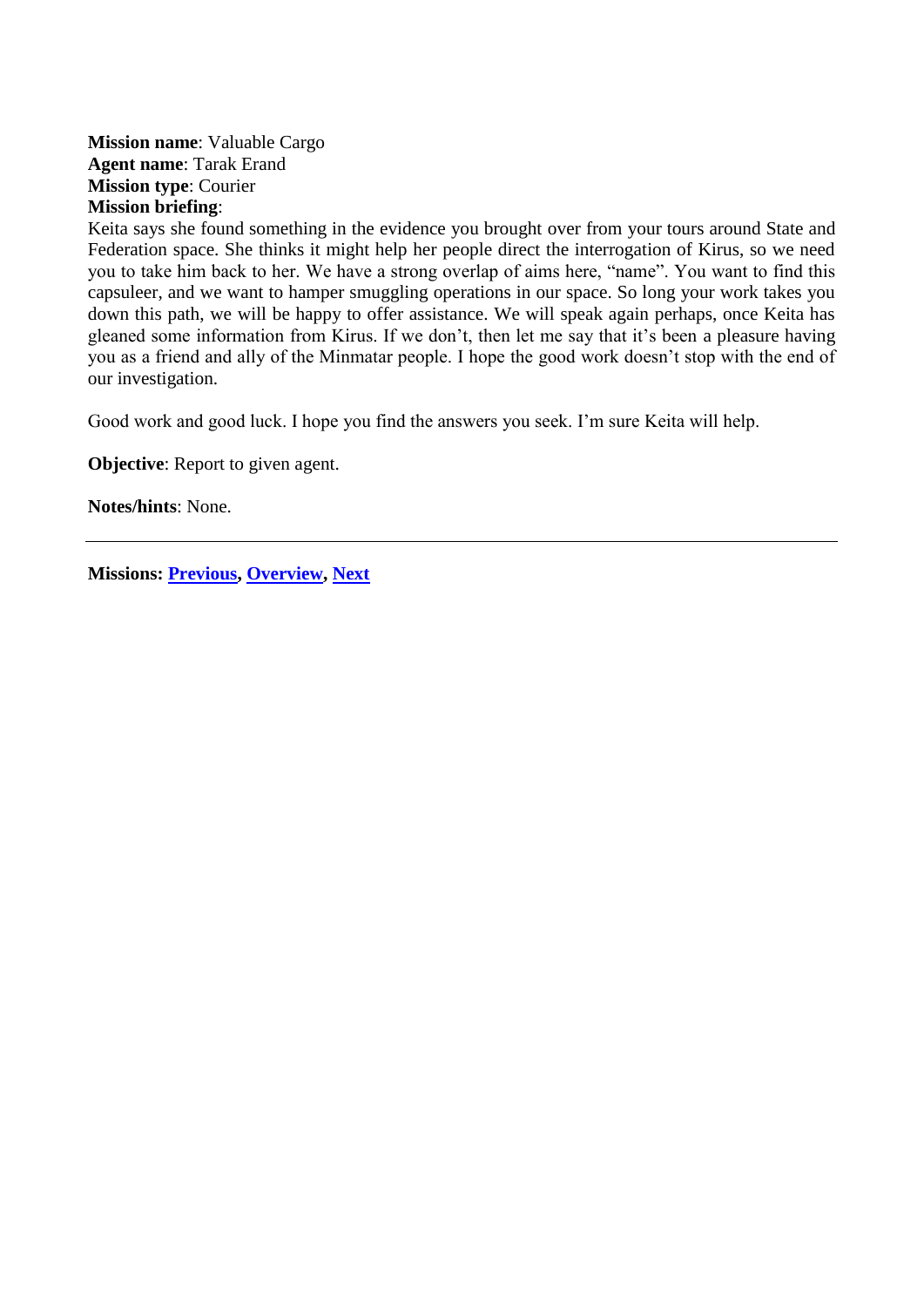## **Info on**

A Lot of Money (Item description) This is a lot of money.

Altered Identity Records (Item description) These identity records will overwrite the original data in the system.

<span id="page-69-0"></span>Ancient Tomb Dig Site (Structure description) Both conservative Amarr and the fanatical Blood Raiders have left this tomb alone out of respect for the honored dead. You think you could get a good pot out of it.

## Battle Scars

#### [\(Passive Observation\)](#page-47-0)

The Caldari are very protective of their way of life and tolerate only those foreigners that stick to the rules. Almost any time the Gallente seek to influence events inside the State, the Caldari are swift to label it as nothing less than a violation of their sovereignty. The Caldari paid a huge cost fighting the Federation, losing millions of people between the exodus from Caldari Prime and the war itself.

Cargo Wreathe (Ship description) A Wreathe-class industrial awaiting cargo.

Chef Aubrei Azil (Item description) Aubrei Azil is a talented space-faring chef and ship's cook.

<span id="page-69-1"></span>Colonial Supplies

[\(Rendering Assistance\)](#page-50-0)

The Gallente Federation emphasizes personal freedoms and accomplishments, but they also believe in providing the tools for personal advancement. Gallente believe in "investing in the future," so shipments of supplies for new colonies are almost always supported by lobbyists and the government. History has shown that the returns generated over the years more than repay the initial investment.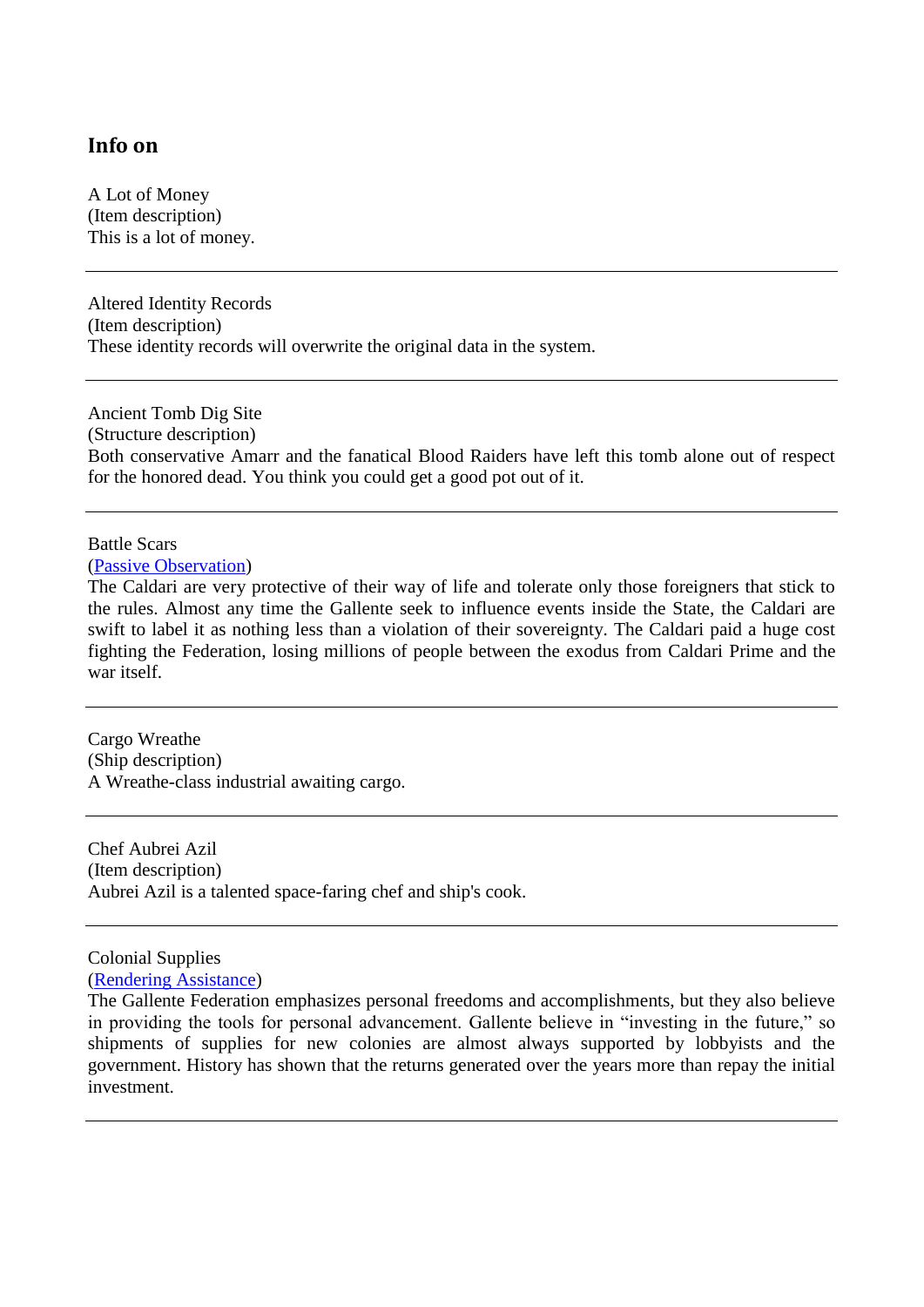<span id="page-70-1"></span>Corin Risia (Item description) Corin Risia is a Scope reporter held captive by Mordu's Legion. He has information for you – at a price, of course.

Corrupted Drone Components (Item description) These components were gathered from obviously malfunctioning drones.

<span id="page-70-0"></span>Dagan

(Item description)

Dagan lies imprisoned within his pod. Distorted through the glass, you can see impressive, chiseled features contorted in impotent rage. He knows he is at your mercy, and has every reason to fear the "mercy" of a capsule pilot.

Doctor Luija Elban (Item description) Dr. Elban is an extremely competent ship's doctor who has recently been having a run of rather bad luck.

Dr. Castille's Data Core (Property of CreoDron) (Item description) This data core contains Dr. Aspasia Castille's notes on the corrupted drone problem, but it's heavily encrypted.

<span id="page-70-2"></span>Drone Tracking Data (Item description) An analysis of this data may help to uncover the mysteries of that evasive rogue drone.

#### Early Drones

[\(Studying the Scene\)](#page-55-0)

The first drones in the Gallente-Caldari war were little more than mines with proximity detonators and limited movement, but soon they advanced to a level where a single drone rivaled a solofighter's capabilities. The drones reversed the tide of the war and helped create a stalemate between the two empires.

Engineer Tahaki Karin

(Item description)

Tahaki Karin is a youngish woman of middling height and build, dressed practically in a mechanic's coveralls. Her hands are rough and heavily callused, and she carries some scars that look like they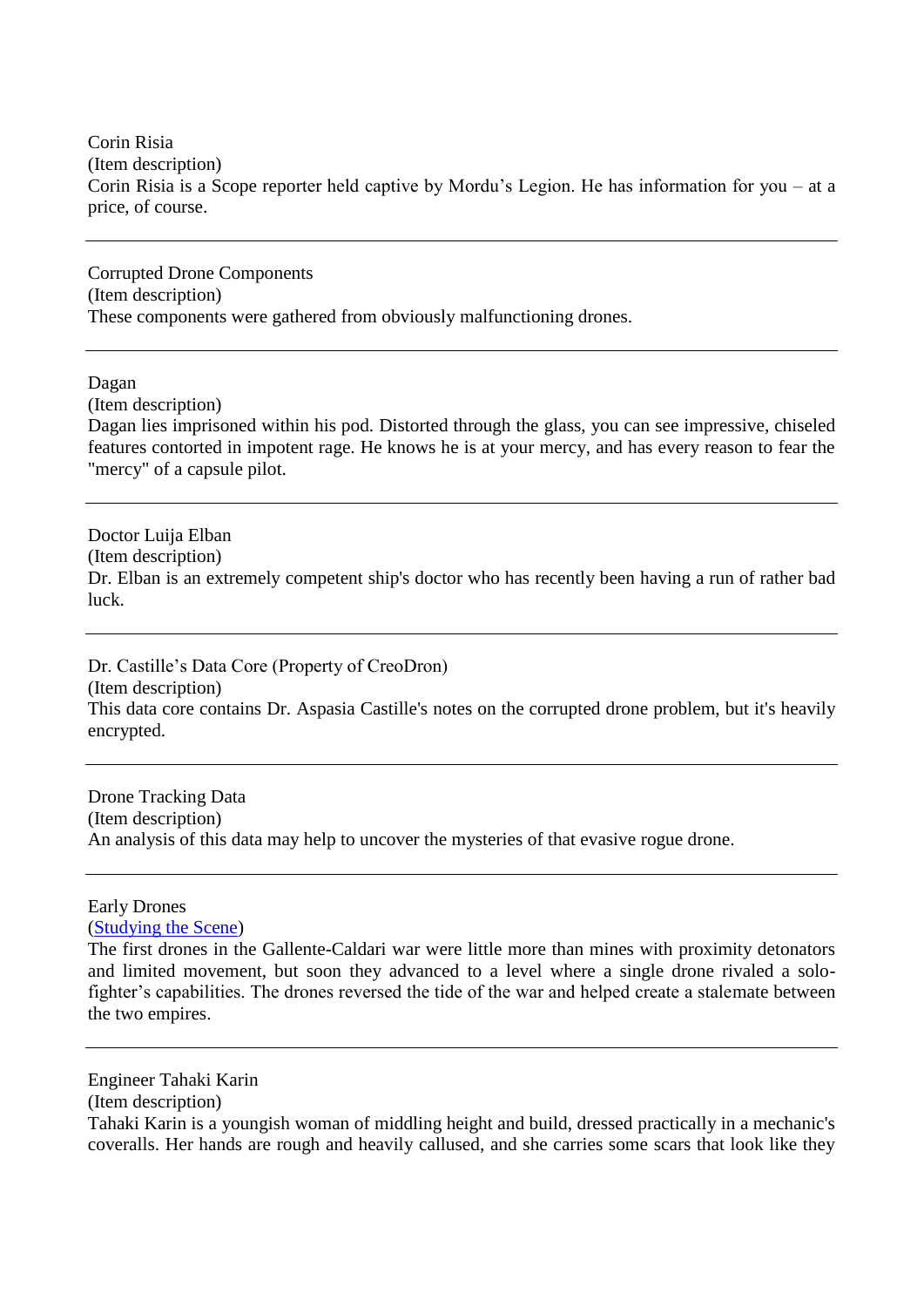were caused by shrapnel. Her voice is brisk, carrying a clear expectation that her orders will be followed. She looks like she's seen a lot recently, and none of it's been pleasant.

# Food Relief Corporation

## [\(Royal Jelly\)](#page-53-0)

The Food Relief corporation is owned and run by the Sisters of EVE. Food Relief (FR) is ostensibly responsible for delivering necessities (primarily food and medicine) to people in need in any empire. FR have never officially withheld their deliveries, but in recent times there have been occasions where their medicine drops were delayed or reduced due to unforeseen environmental conditions or a sudden outbreak of hostility on their caravan routes. Some political analysts maintain that these delays indirectly affected the outcomes of other factions' military campaigns.

#### <span id="page-71-1"></span>FR Personnel

(Item description)

Peaceful emissaries of comfort and salvation, the Food Relief personnel are not a threat to anybody. But try telling that to a swarm of rogue drones.

## Guardian Angels

[\(Data Retrieval\)](#page-28-0)

The Guardian Angels are a division of the Angel Cartel occupied with guarding Serpentis space stations. The Angel Cartel is the largest and best organized of the space-based criminal factions. The Angels are divided into several groups, each with a distinct function. The Angels recruit members from all the races and are thus not bound to any one zone of operation.

#### <span id="page-71-0"></span>Izia Tabar

(Ship description)

Izia Tabar has been wanted by CONCORD for many years, having been charged with countless kidnappings and assaults. He has always managed to evade their raiding parties by maintaining a large security detachment wherever he goes.

#### **Janitors**

[\(Jet-Canning a Janitor\)](#page-37-0)

If you think it's easy to find people to take on the janitor role between the stars-- well, it's not, okay? Janitors are in high demand, especially in places frequented by capsuleers, who are not exactly famous for cleaning up after themselves.

## Knowledge is Money, Money is Power

[\(Tracking the Queen \(Part 3\)\)](#page-66-0)

Information is the most precious commodity in the EVE Universe. But it comes at many costs: ethical decline, moral malaise, personal extortion, or even bodily harm. Some denizens consider these aspects to be major obstacles; others consider them personal challenges. Those that are successful, though, end up with monetary riches, but at what cost?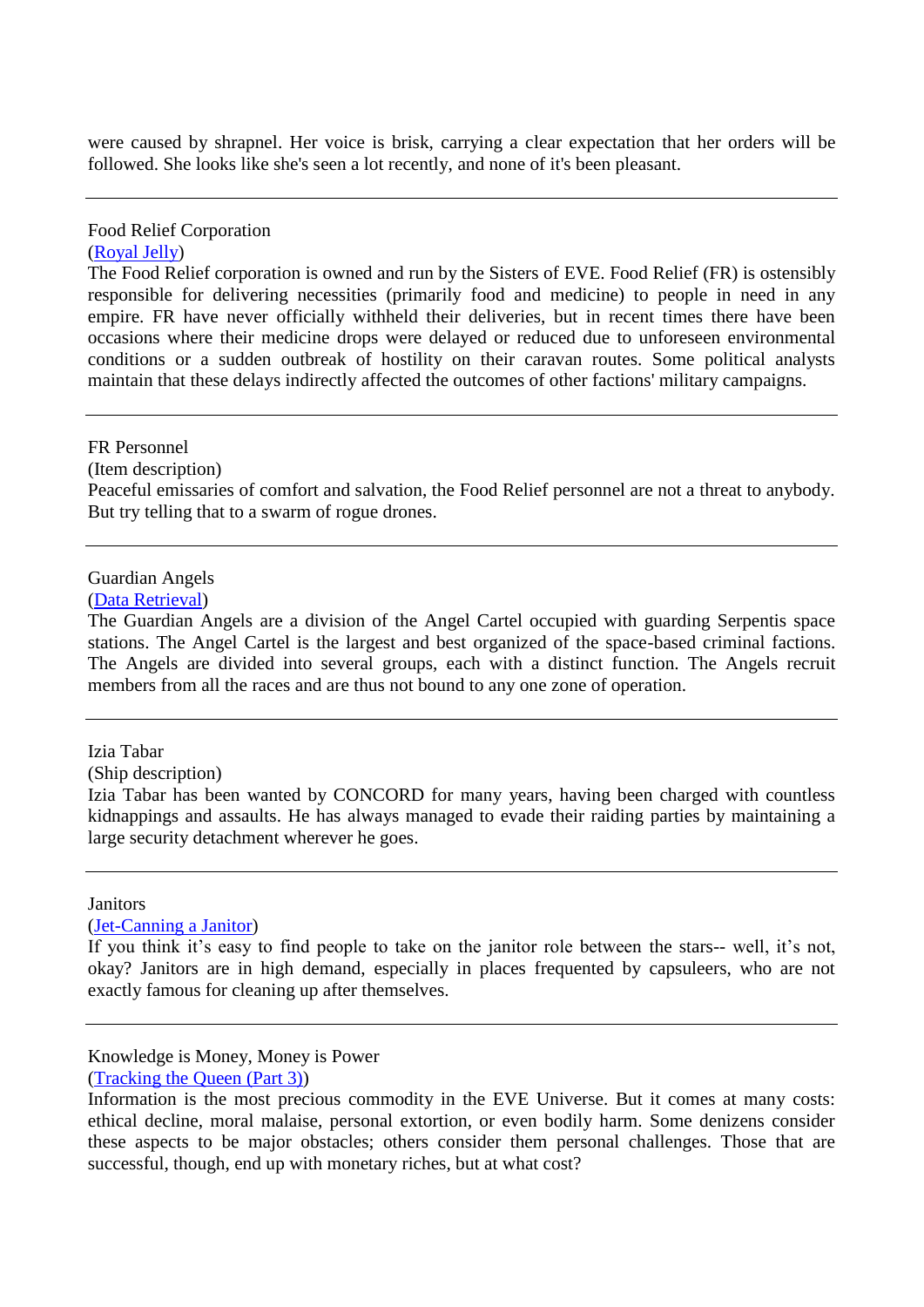Kritsan Parthus

(Item description)

Parthus is an Amarr pirate. Quiet in person, he's known both as a wild gambler and a man who can cover his bets. His success in outfitting and executing illegal missions is similar: he takes a lot of risks, but thinks practically and can generally repay his debts.

Mizara's Doll (Item description) This doll is old and well-worn. It still smells faintly of brown sugar.

Mizara Family Hovel (Structure description) Even among the remnants of this rundown mining colony, the Mizara family's hovel looks particularly impoverished.

### Mordu's Legion

[\(Tracking the Queen \(Part 1\)\)](#page-64-0)

The Legion, mostly consisting of old Caldari veterans from the war with the Federation and young hotheads eager for action, is the largest and most famous mercenary corps in New Eden. They accept members from any race, as long as they are not known enemies of the Caldari State, and non-Caldari that have served in the Legion for a long time are offered Caldari citizenship on their retirement. The Legion is often employed by governments to settle issues that are not directly under anyone's jurisdiction, especially when fast deployment and swift results are needed. Their reputation as combat experts as well as fair and honest warriors has never been tarnished.

Mysterious Drone

(Ship description)

The mysterious drone that began this whole affair. Sensors show that the drone is comprised of an carbonaceous alloy not used by any of the empires. It continuously gives off a signal that on audio sounds like a mournful whale song with the chattering of insects.

Mysterious Ship

(Ship description)

The Society of Conscious Thought applies its cruiser when anticipating hostilities or when carrying precious cargo. Despite their objections to violence, they rather be deadly than dead.

Mysterious Statue (Item description) This ancient, faintly engraved statuette looks like just the kind of thing Canius was after.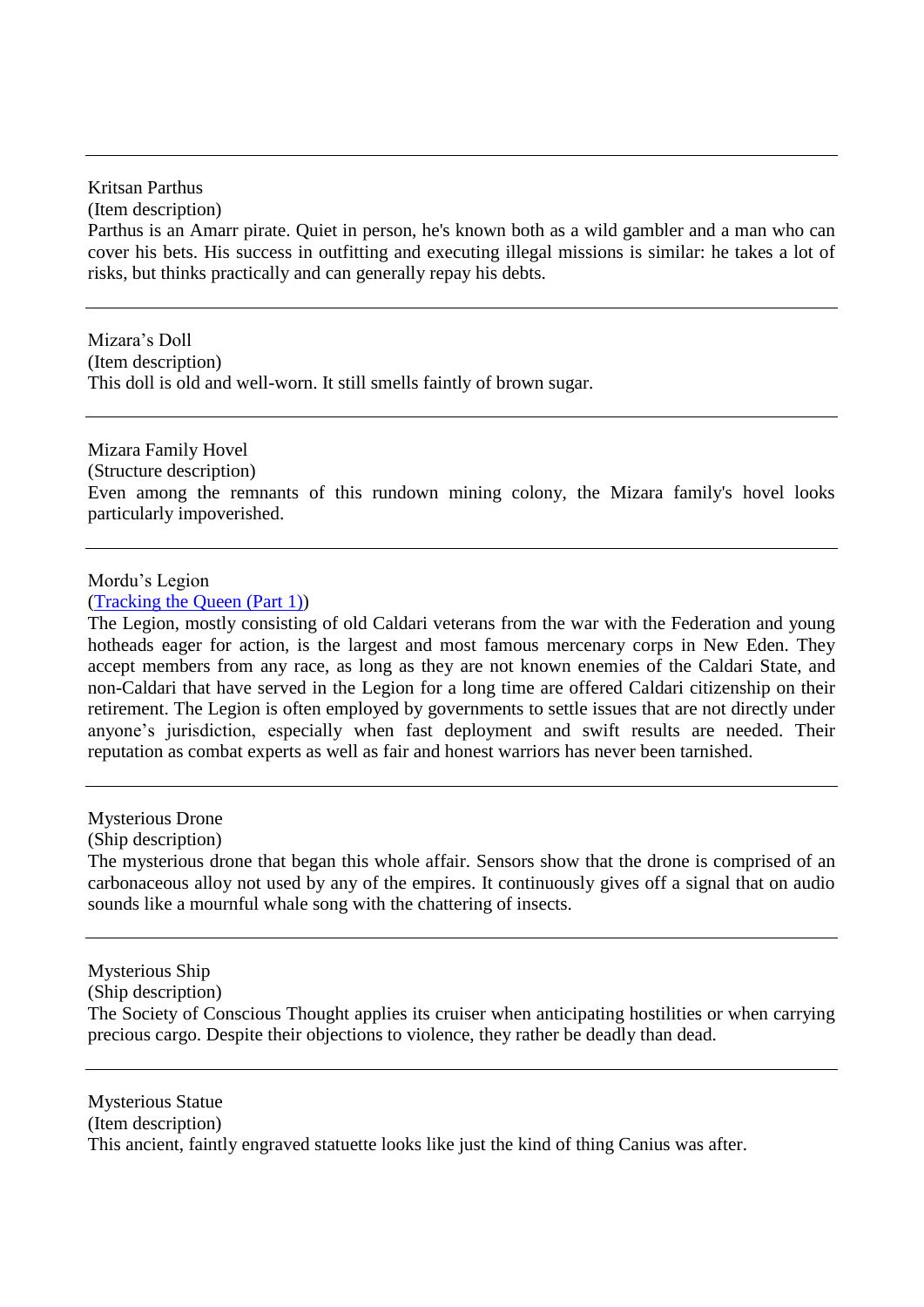Nebben Centrien, Janitor (Item description) Nebben Centrien is in top physical condition, with sharp eyes and a shrewd expression.

# Recent Gallente-Caldari Relations [\(Crossing Enemy Lines\)](#page-25-0)

A Federation-owned Nyx-class carrier rammed into a Caldari station owned by the Ishukone megacorporation, killing hundreds of thousands of people, including the Caldari State's most popular centrist figure, Otro Gariushi. In retaliation, the Caldari Navy crossed the Border Zone, fighting their way to Caldari Prime in Luminaire. The Gallente Federation's forces were soundly defeated. Caldari armed forces succeeded in taking control of the planet and seizing millions of Gallente hostages. For now, Caldari Prime is firmly in the hands of the Caldari State, despite its location in Federation Space and despite the exposed Caldari flanks in their own territories. Based on the rhetoric flowing from both sides, hostilities are only going to increase, and people maintaining connections with the enemy will place themselves and their corporations at risk.

#### Reclaiming

#### [\(Of Quiet Nights Long Past\)](#page-44-0)

The Reclaiming is a major part of the Amarr religion, and of the Empire itself. They believe that all people in the universe were once part of the same empire, and the Amarr Empire is the direct heir to that legacy. Through Empress Jamyl Sarum the Amarr are given a divine mandate to reunify the peoples of the universe through any means necessary.

Historically, this has lead to numerous wars of conquest in which the Amarr decimate and then absorb civilizations. Each war is itself referred to as a Reclaiming to emphasize their divine mandate.

#### Red

(Item description)

This is the corpse of a man wearing a red shirt. It looks like he was a pretty tough guy just a few hours ago.

### Smuggling

[\(Goading the Leader\)](#page-32-0)

Smuggling is one of the larger illegal industries in New Eden. Each nation in the cluster has numerous underground distribution cartels sourcing all sorts of illicit goods. Tracking the movement of ships and their cargo across borders is a monumental task that often spreads customs agents thin. For this reason, it isn't hard for a determined smuggler to find loopholes that they can exploit in the busy shipping schedules.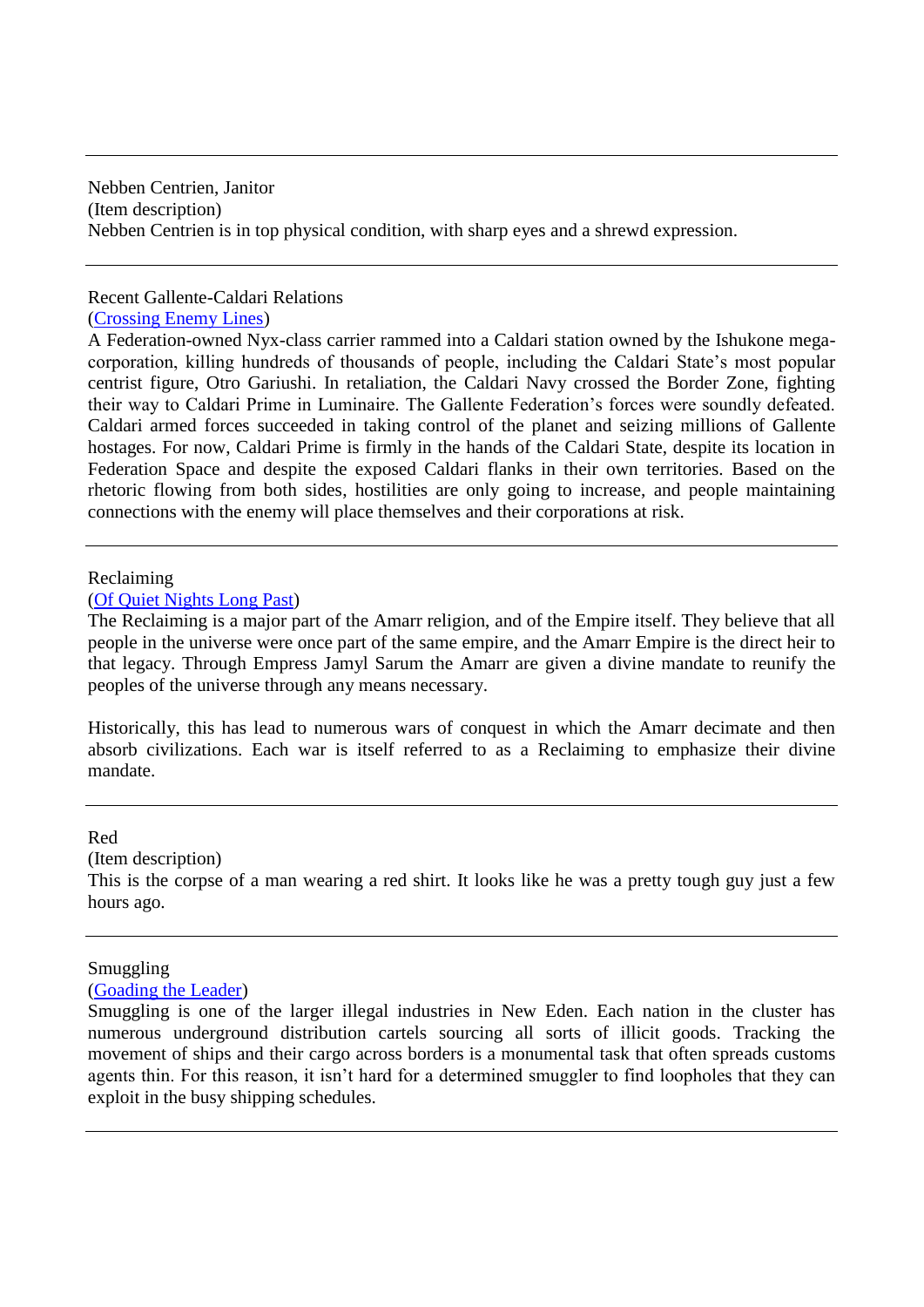SOCT Luxury Spaceliner (Ship description) The large majority of luxury vessels are produced inside the Federation, which has an unrivaled reputation for opulence in boutique and luxury yacht design. Ships of this class are typically flown by the elite of interstellar society, but pilots and passengers can also include high-ranking corporate and governmental officials.

Strange Coded Document (Item description) This document would look like gibberish if it weren't for Dagan's signature at the bottom. Perhaps Canius can decipher it.

Strange Datacore (Item description) This item, clearly salvaged from one of the wrecked ships, is recognizable as a datacore, but has a foreign interface that doesn't quite look like it came from any empire you're familiar with.

Tahaki Karin

(Item description)

Her face is close enough, if you've only seen a photo or a holo. Right height, right weight. Her voice is close enough, too. Accent, vocabulary, everything suggests this is Tahaki Karin.

She isn't, of course, but you've been forewarned. Anyone who knew the original would find themselves hard-put to detect the mimic. There are little things, though. The scar on her neck is newer. Her nails are filed smooth rather than roughly clipped. And she listens. To everything. She doesn't make a point of it, of course. But she's taking in everything. The whine of the electrical system, the buzz coming off the gravity plating.

Who is she, really? You don't know. But she's closer to being Karin than she is anyone else. Close enough.

The Caldari Mindset

[\(An Economy Under Threat\)](#page-14-0)

Despite the existence of several popular political ideologies, financial concerns are the primary driving force among the Caldari people. Although the Federation often tries to paint the Caldari as soulless capitalists, most Caldari view any economic concerns as an extension of their pragmatic mindset, not as an inherent love for money.

(Nature Pictures)

The Guristas

The Guristas are probably the largest pirate faction in New Eden. They are infamous for their raids into civilized territory, something that very few pirate clans are willing or able to do. The mission of these raids is most often simply to steal cargo or passengers from freighters for ransom, but on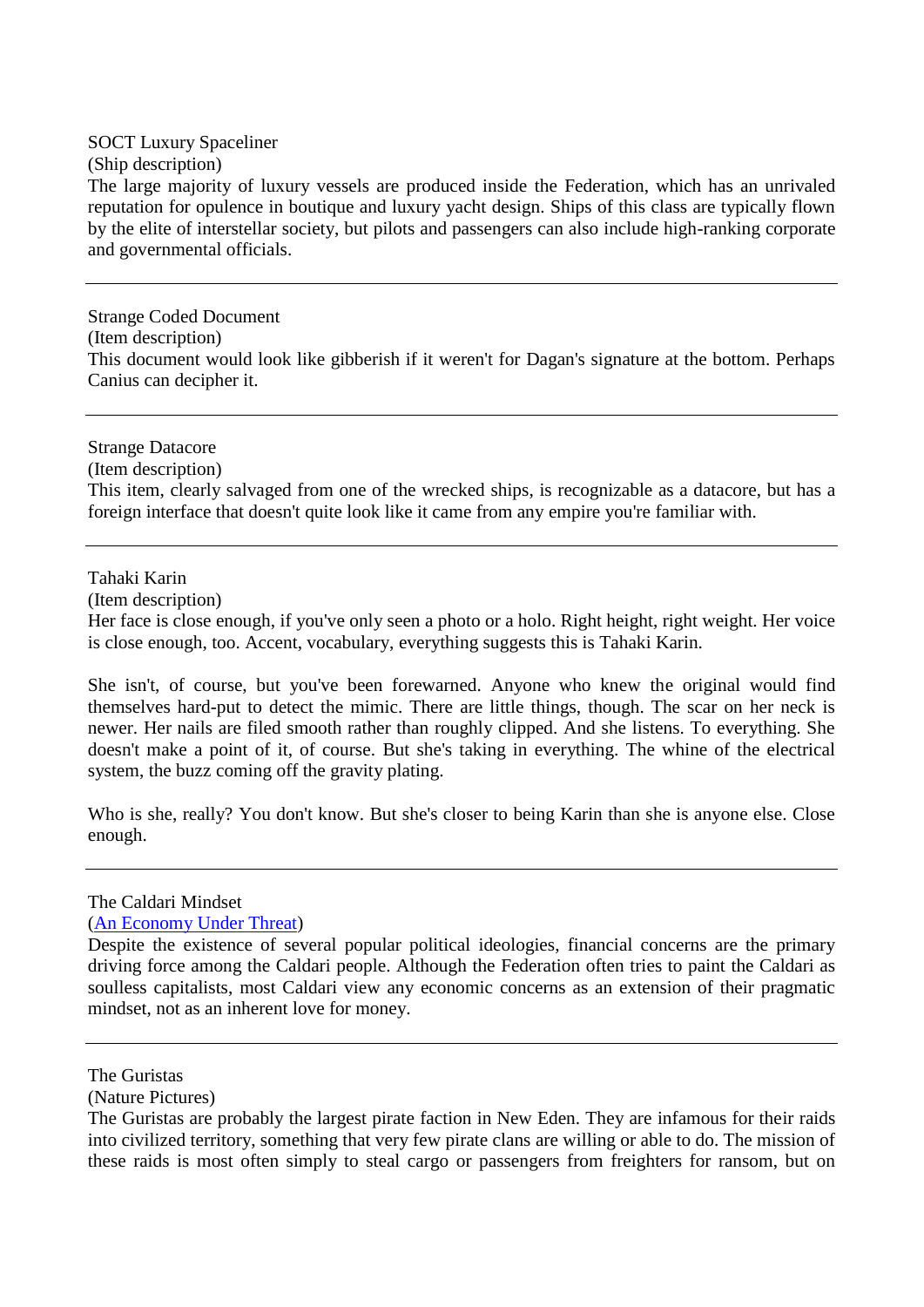numerous occasions their main intention seems to be to sabotage empire installations (mining facilities, sentry guns, and the like). This has led to speculations that some unscrupulous empire companies (or even governments) are hiring the Guristas to take out property of the competition.

# The Guristas Pirates

# [\(Mercenary Distractions\)](#page-40-0)

The Guristas Pirates have been a thorn in the side of the Caldari State for many years, constantly threatening the security of outlying systems and poorly defended convoys. The Guristas tend to shy away from prolonged and overt assaults, preferring instead to take down weaker prey during opportunistic raids.

The Serpentis Corporation

[\(Lair of the Snakes\)](#page-38-0)

The Serpentis Corporation began as a Gallente research firm, developing over time into the notorious drug cartel that they are today. The Serpentis have an ongoing deal with the Angel Cartel to provide protection for various Serpentis research stations. There are substantial bounties issued by the Gallente Federation Navy on any ranking officer in the Serpentis Corporation.

# The Society of Conscious Thought

[\(Brothers and Sisters\)](#page-17-0)

Thought they were just a giant think tank, yeah? That's their public side. Diplomats and the rich send their children to the Society for the best education money can buy. I have a cousin who graduated from one, and he's straight as an arrow.

Every once in a while, though, we get reports of Society ships showing up at the oddest places. Spatial anomalies, weird accidents, the like. They're Society, but almost a different breed entirely. These guys are ghosts. As soon as you think you've found one, they just vanish.

### **Tradition**

[\(A Matter of Decorum\)](#page-9-0)

Amarr society is popularly conceived as hierarchical and old-fashioned. True Amarr are thought to dominate all people they conquer, and treat their own people as little better than cattle. While that can be true in certain cases, the political realities of the Amarr Empire are far too complex to paint the Empire as a wholly evil power.

A good ship's cook is a valuable asset. It's much easier to keep morale up when you don't have to rely solely on generic frozen food. Real chefs who are willing to work in the often-cramped conditions aboard ships are in high demand.

Vital Staff

[<sup>\(</sup>Chivvying a Chef\)](#page-24-0)